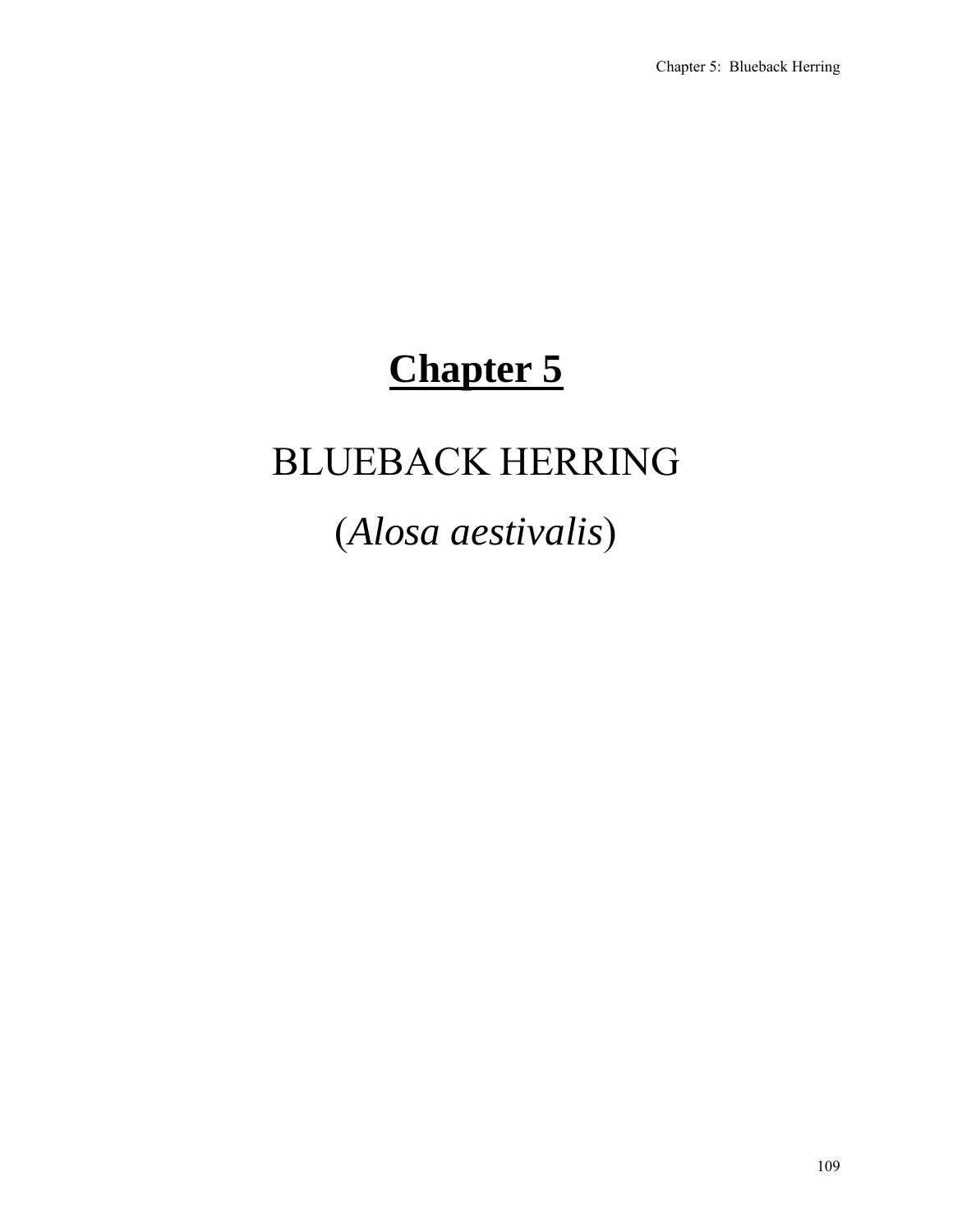## **Section I. Blueback Herring Description of Habitat**

## **Blueback Herring General Habitat Description and Introduction**

Blueback herring (*Alosa aestivalis*) are an anadromous, highly migratory, euryhaline, pelagic, schooling species. Both blueback herring and alewife are often referred to as "river herring," which is a collective term for these two often inter-schooling species (Murdy et al. 1997). This term is often used generically in commercial harvests with no distinction between the two species (ASMFC 1985); to further this lumping tendency, landings for both species are reported as alewife (Loesch 1987). Blueback herring spend most of their lives at sea, returning to freshwater only to spawn (Colette and Klein-MacPhee 2002). Their range is commonly cited as spanning from the St. Johns River, Florida (Hildebrand 1963; Williams et al. 1975) to Cape Breton, Nova Scotia (Scott and Crossman 1973) and the Miramichi River, New Brunswick (Bigelow and Schroeder 1953; Leim and Scott 1966). However, Williams et al. (1975) have reported that blueback herring occur as far south as Tomoka River, a small freshwater tributary of the Halifax River in Florida (a brackish coastal lagoon). Additionally, some landlocked populations occur in the Southeast (Klauda et al. 1991), but landlocking occurs less frequently in blueback herring than in alewife (Schmidt et al. 2003).

Blueback herring from the South are capable of migrating extensive distances (over 2000 km) along the Atlantic seaboard, and their patterns of migration may be similar to those of American shad (Neves 1981). This species is most abundant south of the warmer waters of the Chesapeake Bay (Manooch 1988; Scott and Scott 1988), occurring in virtually all tributaries to the Chesapeake Bay, the Delaware River, and in adjacent offshore waters (Jones et al. 1978). Although blueback herring and alewife co-occur throughout much of their range, blueback herring are more abundant by one or perhaps two orders of magnitude along the middle and southern parts of their ranges (Schmidt et al. 2003).

Several long-term data sets were recently analyzed to determine the current status of blueback herring in large river systems along the East Coast, including the Connecticut, Hudson, and Delaware rivers. Blueback herring show signs of overexploitation in all of these rivers, including reductions in mean age, decreases in percentage of returning spawners, and decreases in abundance. Although researchers did not include smaller drainages in the analysis, they did note that some runs in the northeastern U.S. and Atlantic Canada have observed increased population abundance of blueback herring in recent years (Schmidt et al. 2003).

Please note that some of the data presented in this chapter have been derived from studies of landlocked populations and the applicability of environmental requirements is unknown; therefore, they should be interpreted with discretion (Klauda et al. 1991).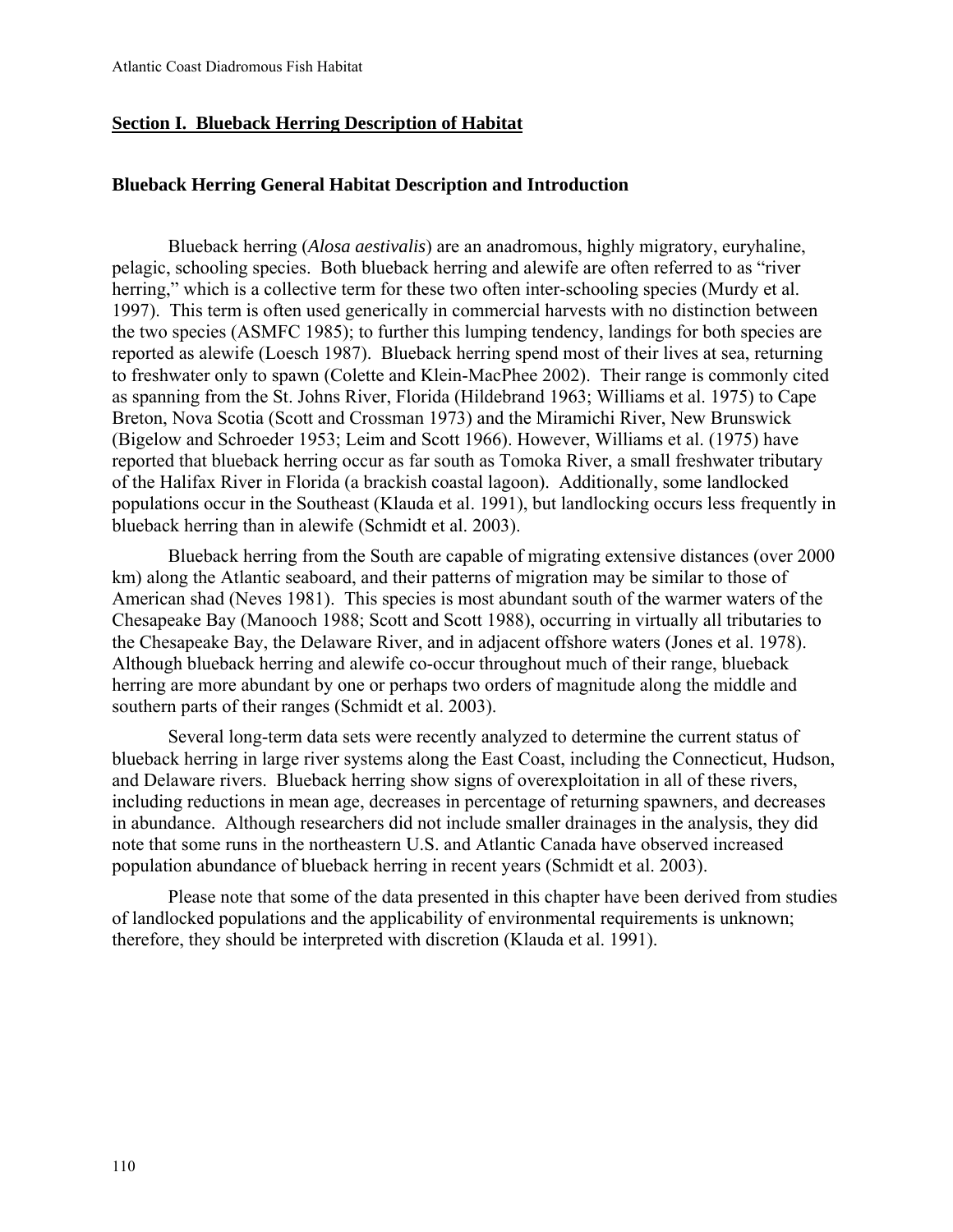### **Part A. Blueback Herring Spawning Habitat**

#### *Geographical and temporal patterns of migration*

Adult blueback herring populations in the South return earliest to spawn in freshwater and sometimes brackish waters, with populations further north migrating inland later in the spring when water temperatures have increased. Researchers believe that blueback herring migrate inland from offshore waters north of Cape Hatteras, North Carolina, encountering the same thermal barrier as American shad. Individuals then turn south along the coast if they are homing to South Atlantic rivers (Neves 1981); northbound pre-spawning adults head north along the coast (Stone and Jessop 1992). Adults begin migrations from the offshore region in response to changes in water temperature and light intensity (Pardue 1983). It is assumed that adults return to the rivers in which they were spawned, but some may stray to adjacent streams or colonize new areas; some individuals have even reoccupied systems in which the species was previously extirpated (Messieh 1977; Loesch 1987).

Blueback herring will ascend freshwater far upstream (Massman 1953; Davis and Cheek 1966; Perlmutter et al. 1967; Crecco 1982); their distribution is a function of habitat suitability and hydrological conditions, such as swift flowing water (Loesch and Lund 1977). Earlier hypotheses that blueback herring do not ascend as far upstream as alewife are unfounded (Loesch 1987). In fact, in tributaries of the Rappahannock River, Virginia, upstream areas were found to be more important for blueback herring spawning than downstream areas (O'Connell and Angermeier 1997).

#### *Spawning location (ecological)*

Generally, blueback herring and alewife attempt to occupy different freshwater spawning areas. However, if blueback herring and alewife are forced to spawn in the same vicinity (i.e., due to blocked passage) (Loesch 1987), some researchers have suggested that the two species occupy separate spawning sites to reduce competition. For example, Loesch and Lund (1977) note that blueback herring typically select the main stream flow for spawning, while neighboring alewife spawn along shorebank eddies or deep pools. In rivers where headwater ponds are absent or poorly-developed, alewife may be most abundant farther upstream in headwater reaches, while blueback herring utilize the mainstream proper for spawning (Ross and Biagi 1990). However, in some areas blueback herring are abundant in tributaries and flooded lowlying areas adjacent to main streams (Erkan 2002).

In the allopatric range, where there is no co-occurrence with alewife (south of North Carolina), blueback herring select a greater variety of spawning habitat types (Street 1970; Frankensteen 1976; Christie 1978), including small tributaries upstream from the tidal zone (ASMFC 1999), seasonally flooded rice fields, small densely vegetated streams, cypress swamps, and oxbows, where the substrate is soft and detritus is present (Adams and Street 1969; Godwin and Adams 1969; Adams 1970; Street 1970; Curtis et al. 1982; Meador et al. 1984). Furthermore, despite the fact that blueback herring generally do not spawn in ponds in their northern range (possibly to reduce competition), they have the ability to do so (Loesch 1987).

Loesch (1987) has reported that blueback herring can adapt their spawning behavior under certain environmental conditions and disperse to new areas if the conditions are suitable.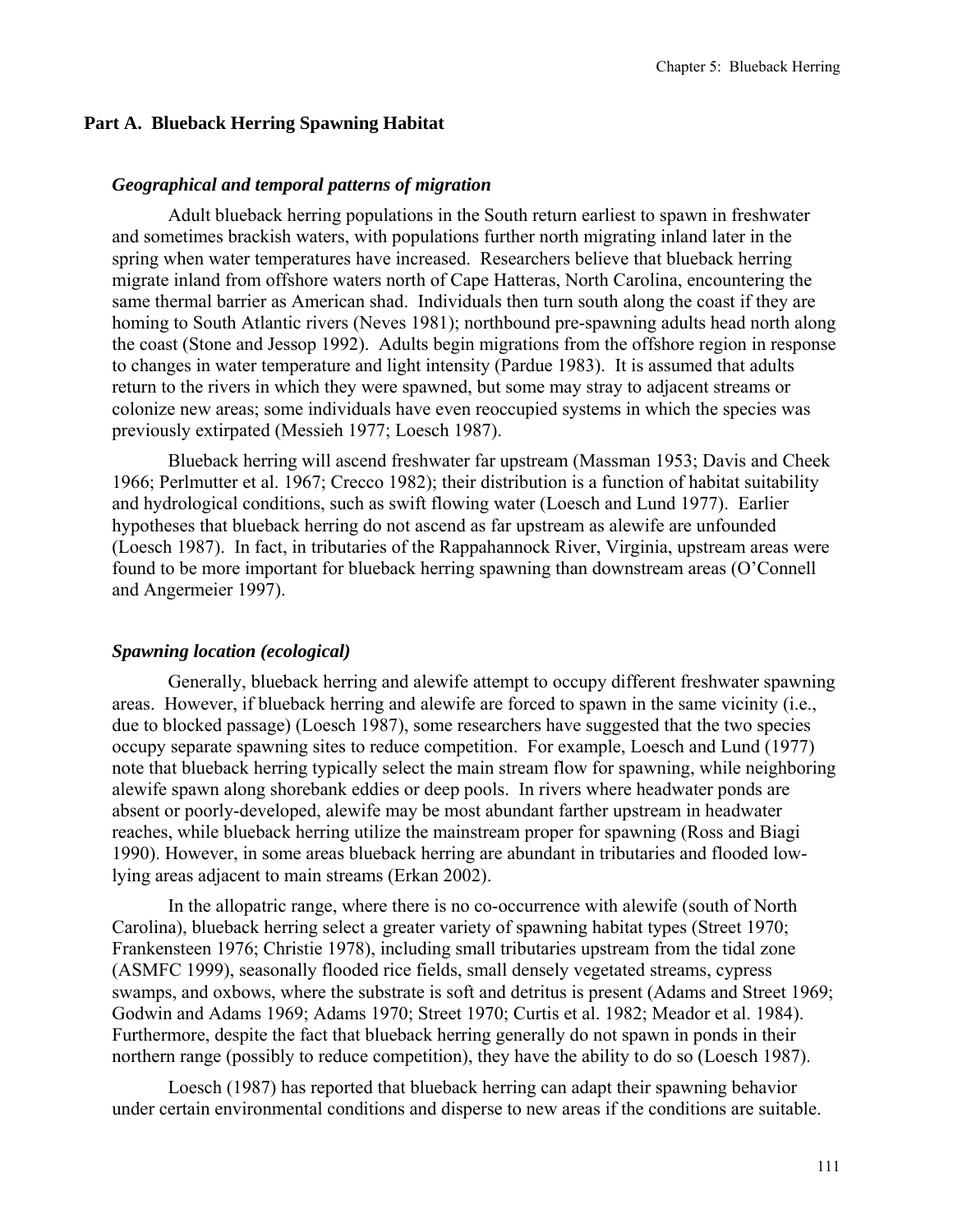This behavior was demonstrated in the Santee-Cooper System, South Carolina, where hydrological alterations resulting from the creation of a rediversion canal led to changes in spawning site selection in both rivers. In the Cooper River, blueback herring lost access to formerly impounded rice fields along the river, which were important spawning areas. Following the construction of the rediversion canal, there was an increase in the number and length of tributaries along the river that were used as spawning habitat. In the adjacent Santee River, adults dispersed into the rediversion canal itself in favor of their former habitat, which was further upstream (Eversole et al. 1994).

## *Temporal spawning patterns*

Spawning of blueback herring typically commences in the given regions at the following times: 1) Florida – as early as December (McLane 1955); 2) South Carolina (Santee River) – present in February (Bulak and Christie 1981), but spawning begins in early March (Christie 1978; Meador 1982); 3) Chesapeake Bay region - lower tributaries in early April and upper reaches in late April (Hildebrand and Schroeder 1928); 4) Mid-Atlantic region – late April (Smith 1971; Zich 1978; Wang and Kernehan 1979); 5) Susquehanna River - abundance peaks in early to mid-May (R. St. Pierre, U.S. Fish and Wildlife Service, personal communication); 6) Connecticut River – present in lower river mid-April, but spawning begins in mid-May (Loesch and Lund 1977); and 7) Saint John River, New Brunswick – present in May (Messieh 1977; Jessop et al. 1983), but spawning doesn't commence until June and may run through August (Leim and Scott 1966; Marcy 1976b).

Blueback herring generally spawn 3 to 4 weeks after alewife in areas where they cooccur; however, there may be considerable overlap (Loesch 1987) and peak spawning periods may differ by only 2 to 3 weeks (Hildebrand and Schroeder 1928). In a tributary of the Rappahannock River, Virginia, researchers found that blueback eggs and larvae were more abundant than those of alewife, but that alewife used the stream over a longer period of time. In addition, there was only a three- day overlap of spawning by alewife and blueback herring (O'Connell and Angermeier 1997). Although it has been suggested that alewife and blueback herring select separate spawning sites in sympatric areas to reduce competition (Loesch 1987), O'Connell and Angermeier (1997) did not find that the two species used different spawning habitat in the areas they examined. The researchers suggested that there was a temporal, rather than spatial, segregation that minimized the competition between the two species (O'Connell and Angermeier 1997).

Spawning may occur during the day, but blueback herring spawning activity is normally most prolific from late afternoon (Loesch and Lund 1977) into the night (Johnston and Cheverie 1988). During spawning, a female and two or more males will swim approximately one meter below the surface of the water; subsequently, they will dive to the bottom (Loesch and Lund 1977), simultaneously releasing eggs and sperm over the substrate (Colette and Klein-MacPhee 2002). Spawning typically occurs over an extended period, with groups or "waves" of migrants staying 4 to 5 days before rapidly returning to sea (Hildebrand and Schroeder 1928; Bigelow and Schroeder 1953; Klauda et al. 1991). In a temporal context, the majority of spent adult blueback herring emigrating from the Connecticut River moved through fish passage facilities between 1700 and 2100 hours (Taylor and Kynard 1984).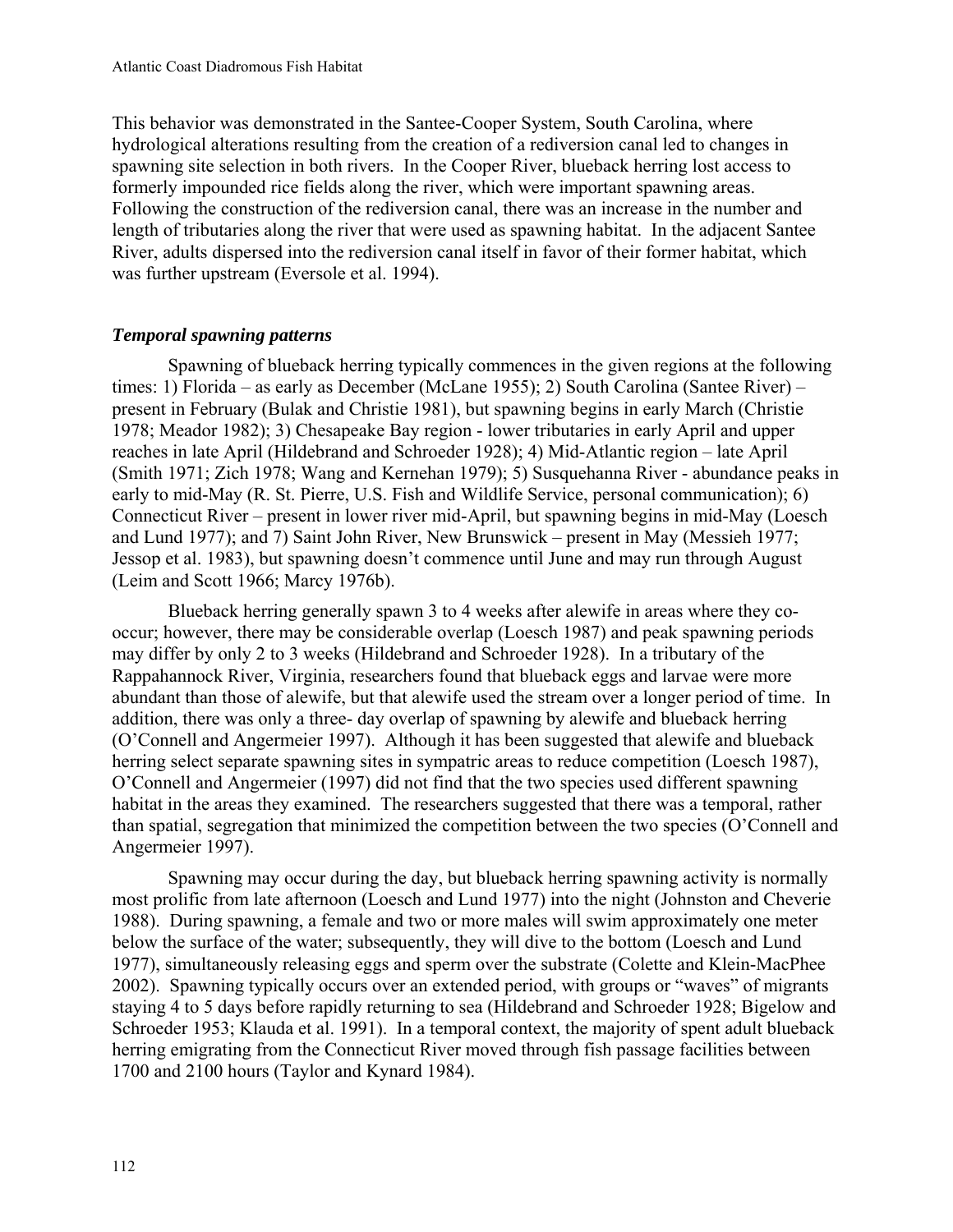## *Maturation and spawning periodicity*

Blueback herring are repeat spawners at an average rate of 30 to 40% (Richkus and DiNardo 1984). In general, there appears to be an increase in repeat spawning from south to north (Rulifson et al. 1982). Researchers have found that approximately 44 to 65% of the blueback herring in Chesapeake Bay tributaries had previously spawned (Joseph and Davis 1965), while 75% of those in Nova Scotia had previously spawned (O'Neill 1980). In the Chowan River, North Carolina, as many as 78% of individuals were first-time spawners (Winslow and Rawls 1992). First spawning occurs when adults are between 3 and 6 years old, but most first-time spawners are age 4 fish (Messieh 1977; Loesch 1987). Joseph and Davis (1965) reported that some blueback herring spawn as many as six times in Virginia.

Jessop (1990) found a stock-recruitment relationship for the spawning stock of river herring and year-class abundance at age 3. Despite these results, most studies have been unable to detect a strong relationship between adult and juvenile abundance of clupeids (Crecco and Savoy 1984; Henderson and Brown 1985; Jessop 1994). Researchers have suggested that although year-class is driven mostly by environmental factors, if the parent stock size falls below a critical level, the size of the spawning stock may become a factor in determining juvenile abundance (Kosa and Mather 2001). To the extent that environmental factors have been linked to year-class abundance, they will be discussed in subsequent sections.

# *Spawning and the saltwater interface*

Blueback herring generally spawn in freshwater above the head of tide; brackish and tidal areas are rarely used for spawning by this species (Nichols and Breder 1927; Hildebrand 1963; Fay et al. 1983; Murdy et al. 1997). Adults, eggs, larvae, and juveniles can tolerate a wide range of salinities, but seem to prefer a more narrow range, depending on life history stage. For example, while spawning may occur in salinities ranging from 0 to 6 ppt, it typically takes place in waters that are less than 1 ppt (Klauda et al. 1991). Boger (2002) presented a modified salinity range for Virginia rivers, suggesting that a suitable salinity range for spawning adults is 0 to 5 ppt. Alternatively, spawning adult blueback herring have been found in brackish ponds at Woods Hole, Massachusetts (Nichols and Breder 1927; Hildebrand 1963).

## *Spawning substrate associations*

In areas where blueback herring and alewife co-occur (sympatric region), blueback herring prefer to spawn over gravel and clean sand substrates where the water flow is relatively swift, and actively avoid areas with slow-moving or standing water (Bigelow and Welsh 1925; Marcy 1976b; Loesch and Lund 1977; Johnston and Cheverie 1988).

In the allopatric range, there seems to be some variation in blueback herring spawning substrate. Where water flow is more sluggish, there is ample opportunity for detritus and silt to accumulate. Pardue (1983) considered substrates with 75% or more silt and other soft materials (e.g., detritus and vegetation) as optimal for blueback herring spawning because it provides cover for eggs and larvae. However, more recently Boger (2002) found that river herring spawning areas along the Rappahannock River, Virginia, had substrates that consisted primarily of sand, pebbles, and cobbles (usually associated with higher-gradient streams), while areas with little or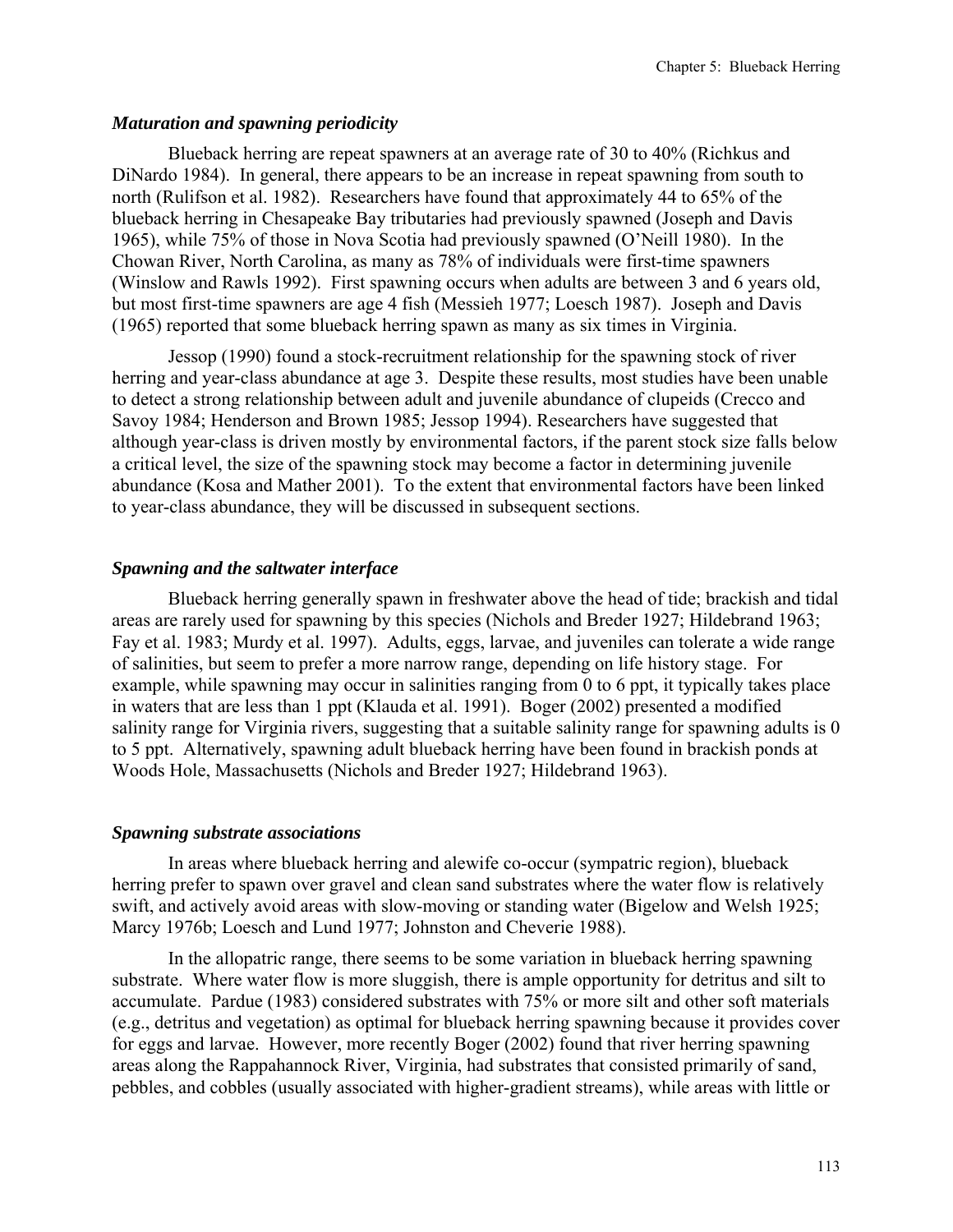no spawning were dominated by organic matter and finer sediments (usually associated with lower-gradient streams and comparatively more agricultural land use).

## *Spawning depth associations*

During their freshwater migration, blueback herring swim at mid-water depths (compared to deeper water used by American shad) (Witherell 1987). This species is reported to spawn in both shallow (Jones et al. 1978) and deep streams (Johnston and Cheverie 1988).

# *Spawning water temperature*

O'Connell and Angermeier (1997) found that temperature was the strongest predictor of blueback herring adult and early egg presence in a tributary of the Rappahannock River, Virginia. Blueback herring are reported to spawn at temperatures ranging from a minimum of 13°C (Hawkins 1979; Rulifson et al. 1982) to a maximum of 27°C (Loesch 1968). Loesch and Lund (1977) noted that spawning adults were found in the lower Connecticut River in mid-April when water temperatures were as low as 4.7°C, but spawning did not occur until several weeks later when the water temperature had risen. Meador et al. (1984) noted that rapid changes in water temperature appeared to be an important factor influencing the timing of spawning. Optimal spawning temperature range is suggested to be 21 to 25°C (Cianci 1969; Marcy 1976b; Klauda et al. 1991) and 20 to 24° C (Pardue 1983). Fish in the laboratory acclimated to 15°C and 29 ppt salinity exhibited a final temperature preference of 22.8°C (Terpin et al. 1977).

## *Spawning dissolved oxygen associations*

Adult blueback herring require a minimum of 5.0 mg/L of dissolved oxygen (Jones et al. 1978). For example, adults caught in the Cooper and Santee Rivers, South Carolina, were always captured in areas that had a dissolved oxygen concentration of 6 mg/L or higher (Christie et al. 1981).

# *Spawning water velocity/flow*

In the sympatric range, blueback herring prefer to spawn in large rivers and tributaries where the water flow is relatively swift, actively avoiding areas with slow-moving or standing water (Bigelow and Welsh 1925; Marcy 1976b; Johnston and Cheverie 1988). In such areas, blueback herring will concentrate and spawn in the main-stream flow, while alewife favor shorebank eddies or deep pools for spawning (Loesch and Lund 1977). In Connecticut, blueback herring select the fast-moving waters of the upper Salmon River and Roaring Brook, while alewife are found in the slower-moving waters of Higganum and Mill creeks (Loesch and Lund 1977) and Bride Lake (Kissil 1974). Researchers suggest that there is differential selection of spawning in these areas (Loesch and Lund 1977).

In the allopatric range, blueback herring favor lentic sites, but may also occupy lotic sites (Loesch 1987; Klauda et al. 1991). Additionally, they may select slower-flowing tributaries and flooded low-lying areas adjacent to main streams with soft substrates and detritus (Street et al. 1975; Sholar 1975, 1977; Fischer 1980; Hawkins 1979).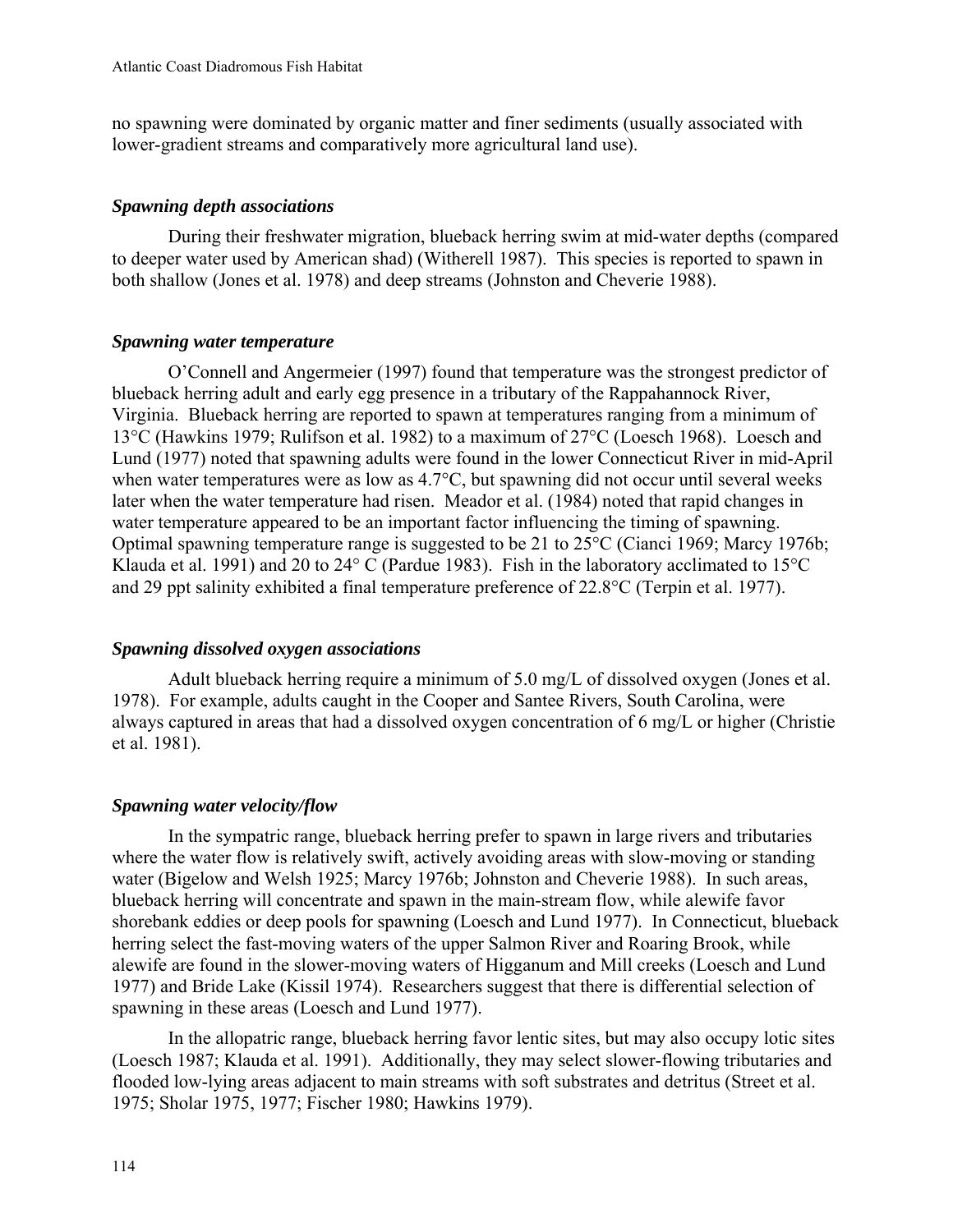Meador et al. (1984) found that high flows (and accompanying low water temperatures) associated with flood control discharges in the Santee River, South Carolina, immediately prior to the spawning season, resulted in lower numbers of blueback herring larvae that year. In the preceding year without flood control discharges, spawning occurred farther upstream (Meador et al. 1984). Furthermore, ripe adults were found below the sampling site heading downstream the year that high flows occurred, apparently without having spawned (Bulak and Christie 1981). Concurrently, other studies (Bulak and Curtis 1977; West et al. 1988) have found spawning adults moving downstream from spawning areas following a sudden change in water discharge.

In a similar example in the same river system, a rediversion canal and hydroelectric dam with a fish passage facility were constructed between the Cooper River and Santee River, which increased the average flow of the Santee River from 63  $\text{m}^3\text{/s}$  to 295  $\text{m}^3\text{/s}$  (Cooke and Leach 2003). Following the rediversion, blueback herring did not concentrate below the dam and few were attracted into the fish lock during periods of zero discharge. Too much water flow also posed a problem, as adults were found concentrating below the dam during periods of discharge, but were unable to locate the entrance to the fish lock due to high turbulence (Chappelear and Cooke 1994). As a result, blueback herring changed migration patterns by abandoning the Santee River, and following the dredged canal to the higher flow of the St. Stephen Dam. Subsequently, access to spawning grounds was increased, which contributed to increases in blueback herring populations (Cooke and Leach 2003). Although the importance of instream flow requirements has been previously recognized (Crecco and Savoy 1984; ASMFC 1985; Crecco et al. 1986; Ross et al. 1993), it has usually been with regard to spawning habitat requirements or recruitment potential (Moser and Ross 1994). Cooke and Leach (2003) concluded that the study of, and possible adjustment of, river flow may be an important consideration for restoring alosine habitat.

#### *Spawning pH and aluminum associations*

Adult blueback herring captured in the Santee-Cooper River system, South Carolina, were found within a range of pH 6.0 to 7.5 (Christie and Barwick 1985; Christie et al. 1981). Further north, within tributaries of the Delaware River, New Jersey, spawning runs were found within a broader range of pH 4.7 to 7.1 (mean pH 6.2) (Byrne 1988). Based on suggested ranges for eggs (cited in Klauda et al. 1991), Boger (2002) suggested a suitable range of pH 6 to 8, and an optimal range of pH 6.5 to 8 for spawning habitat.

#### *Spawning feeding behavior*

Adult blueback herring feed during upstream spawning migrations (Rulifson et al. 1982; Frankensteen 1976), consuming large and diverse quantities of copepods, cladocerans, ostracods, benthic and terrestrial insects, molluscs, fish eggs, hydrozoans, and stratoblasts (Creed 1985). Sampling of adult blueback herring along the St. Johns River, Florida, found that they also consume vegetation (FWC 1973).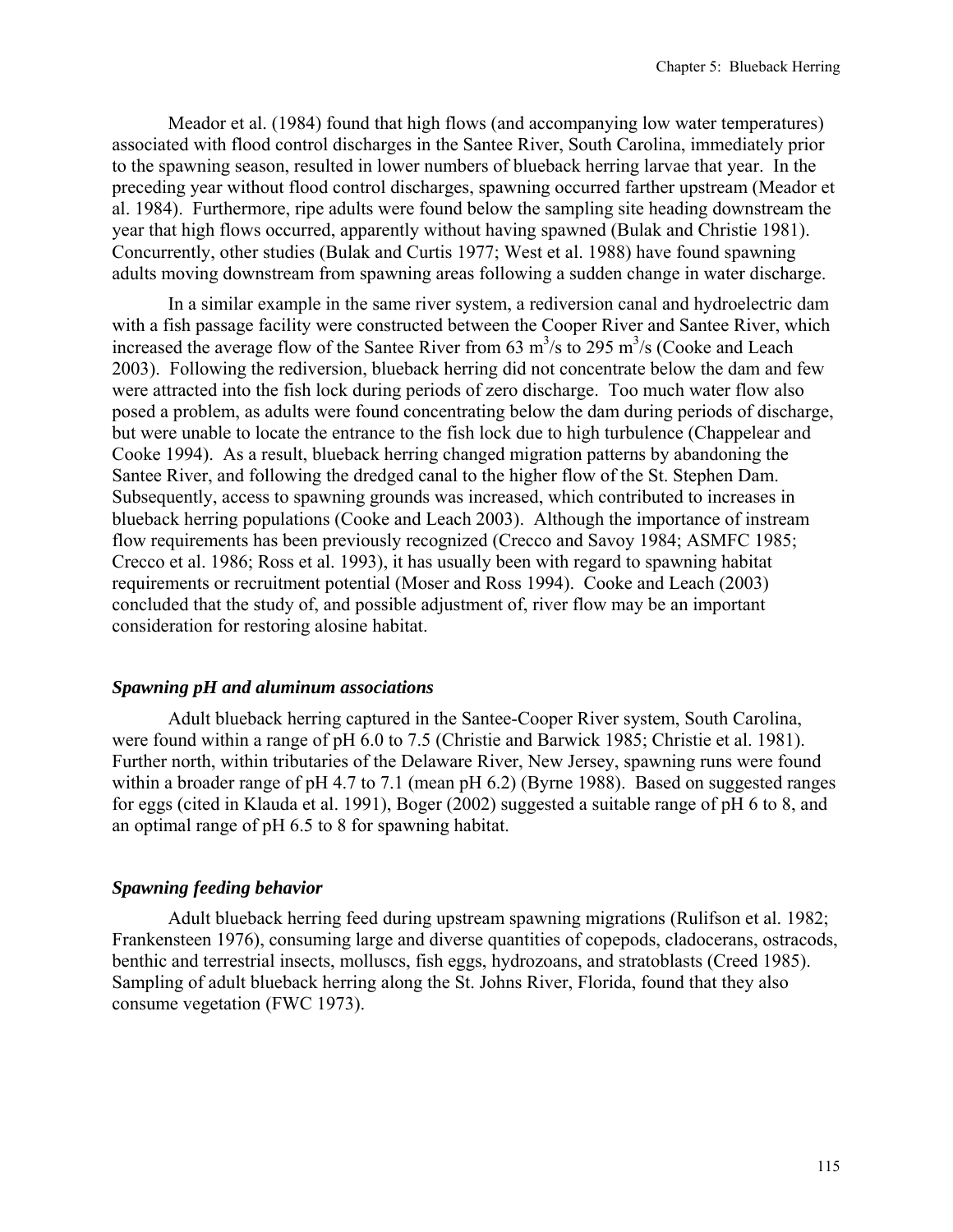## *Spawning competition and predation*

Information is lacking that identifies which predator species prey on adult blueback herring during their spawning runs, but it is assumed that they are consumed by other fish, reptiles (e.g., snakes and turtles), birds (e.g., ospreys, eagles, and cormorants), and mammals (e.g., mink) (Loesch 1987; Scott and Scott 1988). Erkan (2002) notes that predation of alosines has increased dramatically in Rhode Island rivers in recent years, especially by the doublecrested cormorant, which often takes advantage of fish staging near the entrance to fishways. Populations of nesting cormorant colonies have increased in size and have expanded into areas in which they were not previously observed. Predation by otters and herons has also increased, but to a lesser extent (Erkan 2002).

Several researchers have found evidence of striped bass predation on blueback herring (Trent and Hassler 1966; Manooch 1973; Gardinier and Hoff 1982). A recent study by Savoy and Crecco (2004) strongly supports the hypothesis that striped bass predation in the Connecticut River on adult blueback herring has resulted in a dramatic and unexpected decline in blueback herring abundance since 1992. The researchers further suggest that striped bass prey primarily on spawning adults because their predator avoidance capability may be compromised at that time, due to the strong drive to spawn during upstream migration. Rates of predation on age 0 and 1 alosines was much lower than that of adults (Savoy and Crecco 2004).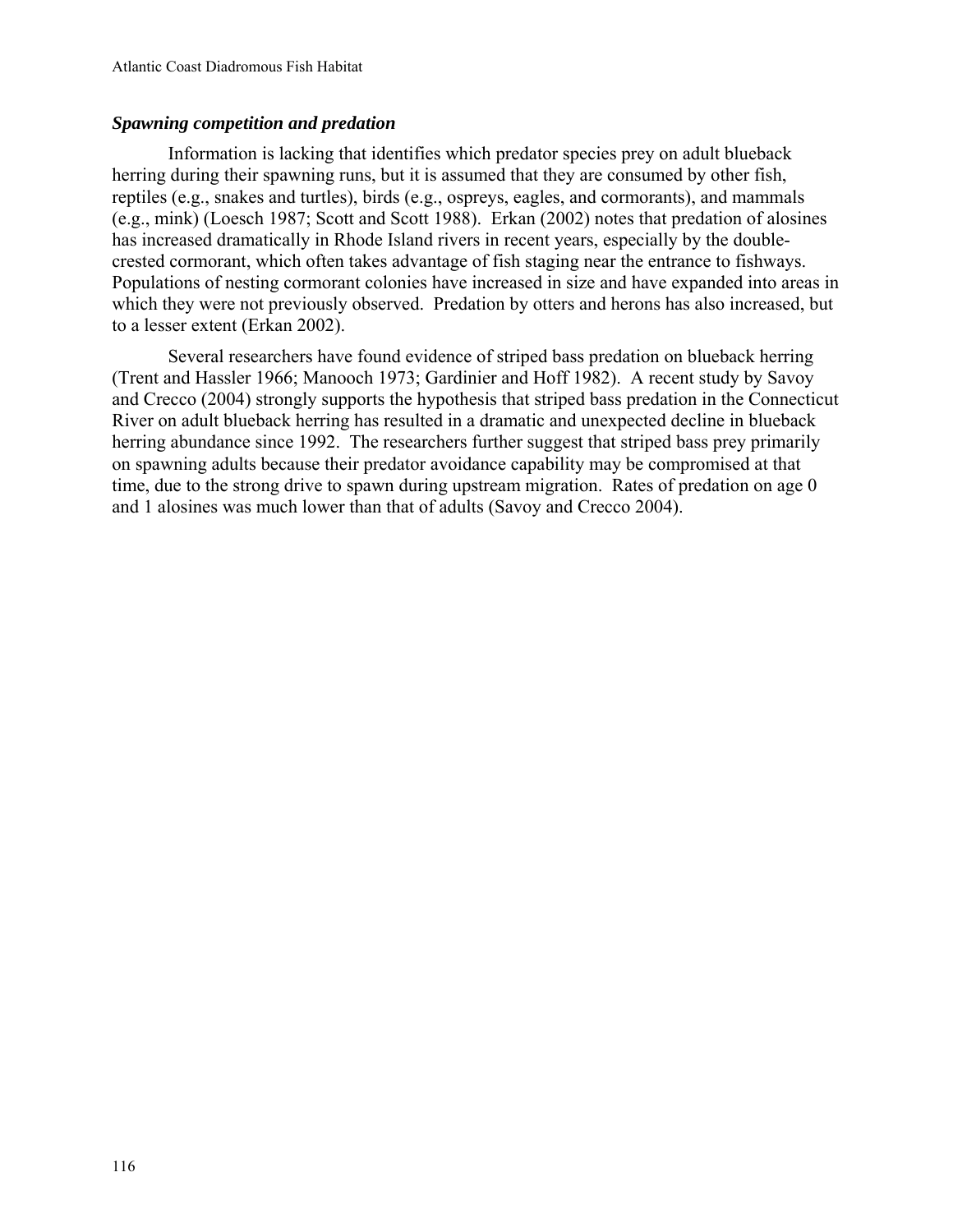## **Part B. Blueback Herring Egg and Larval Habitat**

#### *Geographical and temporal movement patterns*

On average, blueback herring eggs are hatched within 38 to 60 hours of fertilization (Adams and Street 1969). Yolk-sac larvae drift passively downstream with the current to slower moving water, where they grow and develop into juveniles (Johnston and Cheverie 1988). Yolksac absorption occurs in 2 to 3 days after hatching, and soon thereafter larvae begin to feed exogenously (Cianci 1969). Larvae are sensitive to light, so larval abundance at the surface increases as dusk approaches and reaches a maximum by dawn (Meador 1982).

#### *Eggs, larvae, and the saltwater interface*

Although spawning often occurs in freshwater, blueback herring eggs and larvae can survive in salinities as high as 18 to 22 ppt (Johnston and Cheverie 1988). Klauda et al. (1991) suggest an optimal range of 0 to 2 ppt for eggs only.

#### *Egg and larval substrate associations*

As with spawning habitat, Pardue (1983) suggested that substrates with 75% silt or other soft materials containing detritus and vegetation were optimal for egg and larval habitat. In contrast, Johnston and Cheverie (1988) found eggs adhered to sticks, stones, gravel, and aquatic vegetation along the bottom of a fast-flowing stream in the Gulf of St. Lawrence.

#### *Egg and larval depth associations*

Both Wang and Kernehan (1979) and Meador et al. (1984) observed that larval blueback herring achieved the greatest density at the surface during the night. This pattern of diel periodicity has also been described for the juvenile life stage of blueback herring (Loesch and Lund 1977; Loesch et al. 1982; Johnson et al. 1978).

#### *Egg and larval water temperature*

Blueback herring eggs were collected in the upper Chesapeake Bay where temperatures ranged from 7 to 14°C; 90% were collected at 14°C (Dovel 1971). Researchers did not report a significant reduction in hatching success for eggs acclimated at 15 to 18.3°C and exposed to temperatures of 22 to 28.3°C for 5 to 30 minutes in the laboratory (Schubel 1974), as well as those acclimated at 17.9 to 21.1°C and then exposed to 31.1°C for 30 minutes (Schubel and Koo 1976). Eggs acclimated at 32.9 to 36.1°C for 5 to 15 minutes experienced significant mortality, with total egg mortality occurring at 37.9°C. In their review of the literature, Klauda et al. (1991) concluded that suitable and optimal temperature ranges for eggs were 14 to 26°C and 20 to 24°C, respectively.

Blueback herring egg incubation is complete after 80 to 94 hours at 20 to 21°C (Kuntz and Radcliffe 1917; Jones et al. 1978) and 55 to 58 hours at 22.2 to 23.7°C (Cianci 1969; Klauda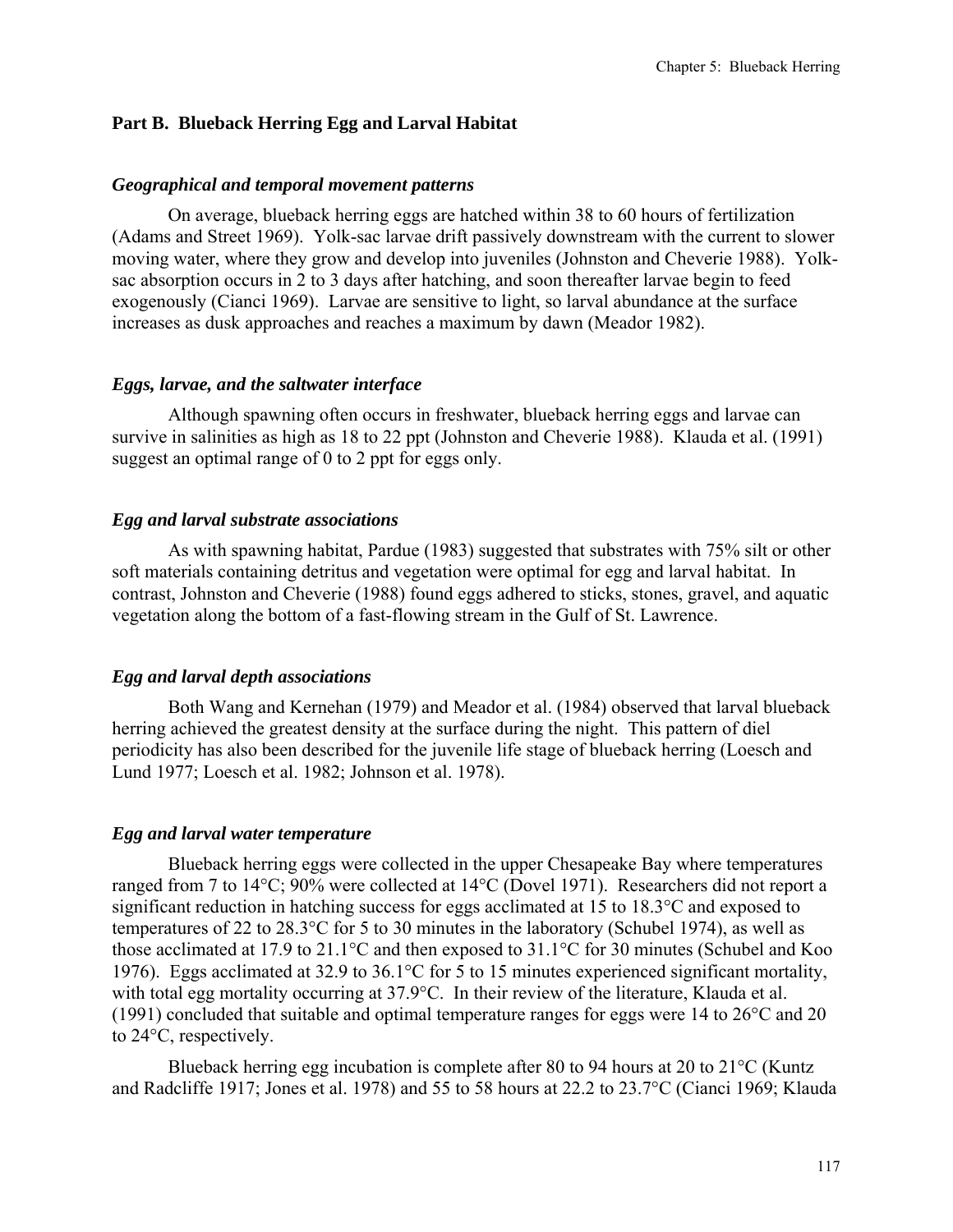et al. 1991). Following incubation, blueback herring eggs typically require 38 to 60 hours for hatching (Adams and Street 1969; Cianci 1969; Morgan and Prince 1976).

Larval blueback herring have been collected in the upper Chesapeake Bay where water temperatures ranged from 13 to 28°C; 96% were collected at 23 to 28°C (Dovel 1971). Blueback herring eggs and larvae collected from the Washademoak River, New Brunswick, were acclimated at 19°C, and then exposed to 29 and 34°C for 1 to 3 hours in the laboratory. While egg mortality and hatchability were deemed poor indicators of the effects of temperatures, larval deformity was considered a good indicator. Deformity rates over the three hour period were 0 to 25% at 29°C, and 100% at 34°C; such deformities were permanent and would have been lethal in the natural environment (Koo and Johnston 1978). In their review of the literature, Klauda et al. (1991) concluded that suitable temperature ranges for prolarvae and postlarvae were 14 to 26°C and 14 to 28°C, respectively.

# *Egg and larval dissolved oxygen associations*

Larvae require a minimum of 5.0 mg/L of dissolved oxygen for survival (Jones et al. 1978).

# *Egg and larval pH and aluminum associations*

Klauda (1989) conducted laboratory research on blueback herring fertilized eggs and yolk-sac larvae, and suggested that critical acidity conditions (defined as laboratory and field test exposures associated with greater than 50% direct mortality) for successful blueback herring reproduction in Maryland coastal plain streams occur during a single 8 to 96 hour pulse of acid (pH 5.5 to 6.2), with concomitant total monomeric aluminum concentrations of 15 to 137  $\mu$ g/L. Eggs that were subjected to four treatments ranging from pH 5.7 to 7.5 and five aluminum treatments of 0 to 400 µg/L at a continuous exposure time between 96 and 120 h revealed the following results: 4-hour old embryos were sensitive to aluminum in the test treatments of pH 5.7 to 6.7; 12-hour old embryos were most sensitive to pH 5.7 with no aluminum present; and 24-hour old embryos suffered no mortality at all pH and aluminum levels (Klauda and Palmer 1987a).

Laboratory tests by Klauda et al. (1987) found a pH-induced mortality threshold for yolksac larvae of pH 5.7 to 6.5, and a 96-hour LC<sub>50</sub> pH of 6.37 (pH that induced 50% mortality); no aluminum was administered. Additional tests by Klauda and Palmer (1987b) found that as the exposure time was doubled (12 to 24 hours), mortality rates increased among yolk-sac larvae (25 to 49%) at a pH value of 5.5. When coupled with a concomitant exposure of total aluminum maxima of 100 to 150  $\mu$ g/L, mortality increased to 19, 66, 98, and 100% after 4, 8, 12, and 24 hours exposure, respectively. Tests also revealed highly variable mortality rates (3 to 75%) for yolk-sac larvae at a pH of 6.7. In general, the data indicated that blueback herring larvae were more sensitive to lower pH values (5.7 and 6.2) with no aluminum added, and were more tolerant of higher pH values (6.7 and 7.5) (Klauda and Palmer 1987b). Furthermore, yolk-sac larvae were more sensitive than 4-hour old embryos to pH and aluminum treatments (Klauda and Palmer 1987a). Klauda et al. (1991) suggested overall suitable ranges for eggs and prolarvae of 5.7 to 8.5 and 6.2 to 8.5, respectively; optimal ranges were suggested to be 6.0 to 8.0 and 6.5 to 8.0, respectively.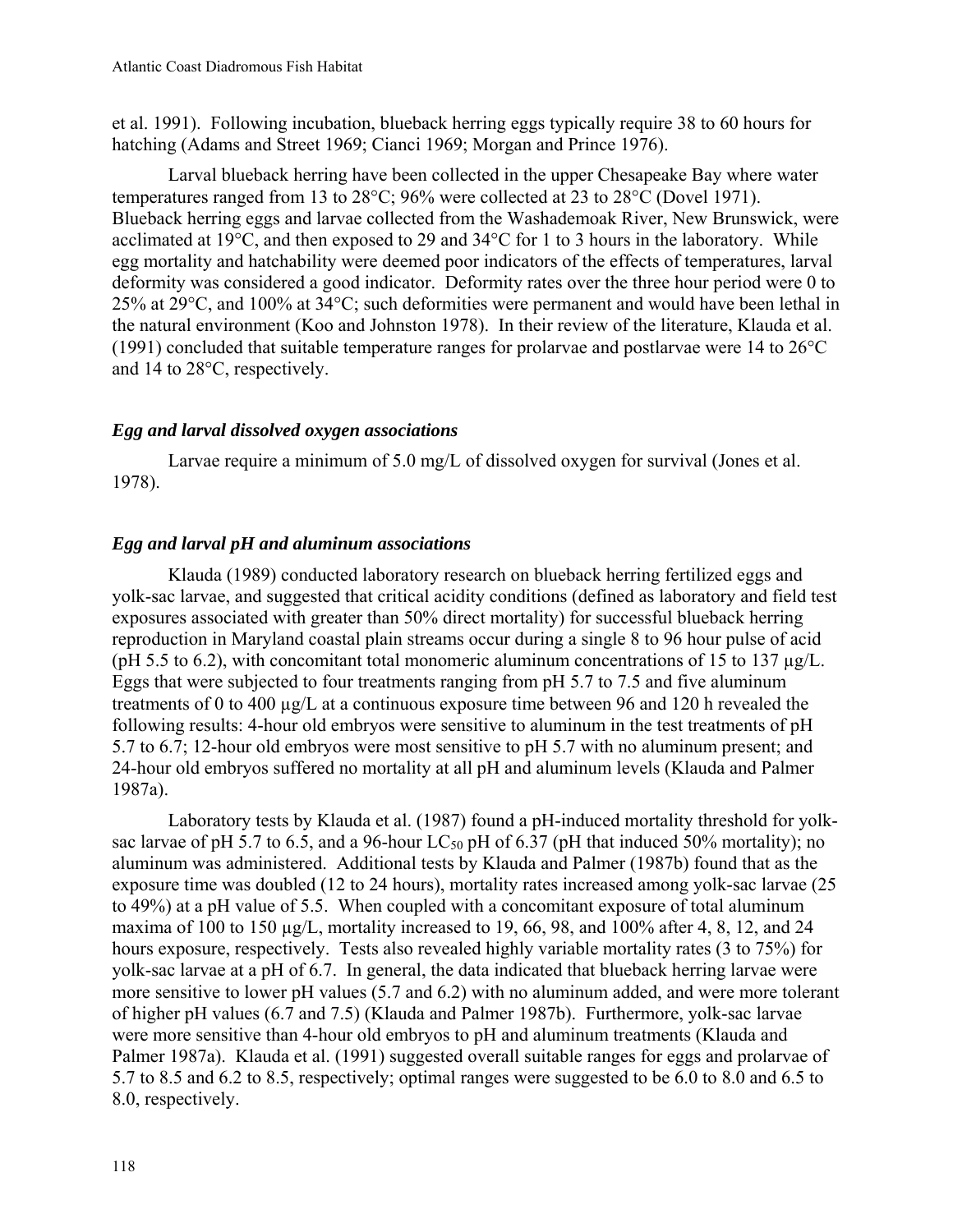Median pH values (6.27) where blueback herring were spawning in the Rappahannock River, Virginia, reported by O'Connell and Angermeier (1997) were within the lethal range (5.7 to 6.5) and below a 96-h LC<sub>50</sub> of 6.37 for larvae. Reduced pH levels may represent episodic events, such as acid precipitation, but additional study is required to determine what the effects of occasional pH depressions might be.

#### *Egg and larval water velocity/flow*

Initially, blueback herring eggs are demersal, but during the water-hardening stage, they are less adhesive and become pelagic (Johnston and Cheverie 1988). In general, blueback herring eggs are buoyant in flowing water, but settle along the bottom in still water (Ross and Biagi 1990).

Water flow rates may have a notable impact on larval populations of blueback herring. For example, year-class size of blueback herring decreased with increasing discharge during May-June from the headpond at the Mactaquac Dam (Saint John River, New Brunswick) (Jessop 1990). Researchers speculated that this was due to a low abundance of phytoplankton and zooplankton that larvae rely on at first feeding; these reductions can result when high discharges occur (Laberge 1975). This effect was not observed for alewife, which spawn 2 to 3 weeks earlier than blueback herring. Sismour (1994) also observed a rapid decline in abundance of early preflexion river herring larvae (includes both alewife and blueback herring) in the Pamunkey River, Virginia, following high river flow in 1989. Similar to Jessop (1990), Sismour (1994) speculated that high flow led to increased turbidity, which reduced prey visibility, leading to starvation of larvae. Furthermore, in tributaries of the Chowan system, North Carolina, water flow was determined to be related to recruitment of larval river herring (O'Rear 1983).

Dixon (1996) found that seasonally high river flow and low water temperature during one season in several Virginia rivers were associated with delayed larval emergence, reduced relative abundance, depressed growth rate, and increased mortality compared with the previous season. It was suggested that high river flow may be a forcing mechanism on another abiotic factor, perhaps turbidity, which directly affects larval growth and survival (Dixon 1996).

#### *Egg and larval suspended solid associations*

As with alewife, blueback herring eggs have proven extremely tolerant to suspended solids, with no significant reduction in hatching success at concentrations up to 1000 mg/L (Auld and Schubel 1972). Schubel and Wang (1973) demonstrated that high levels of suspended solids during and after spawning significantly increase the rate of egg infections from naturally occurring fungi in alewife, which cause delayed mortalities; it may be likely that the same effects would be observed in blueback herring eggs (Klauda et al. 1991). Two *in situ* studies (Klauda and Palmer 1987b; Greening et al. 1989) note that yolk-sac larvae appear to be more sensitive to suspended solids than eggs, but given that observations were made following storm events, which also resulted in changes to pH and current velocity, the effects of turbidity alone were inconclusive. Klauda et al. (1991) later noted a suitable concentration range of less than 500 mg/L for the prolarva life stage.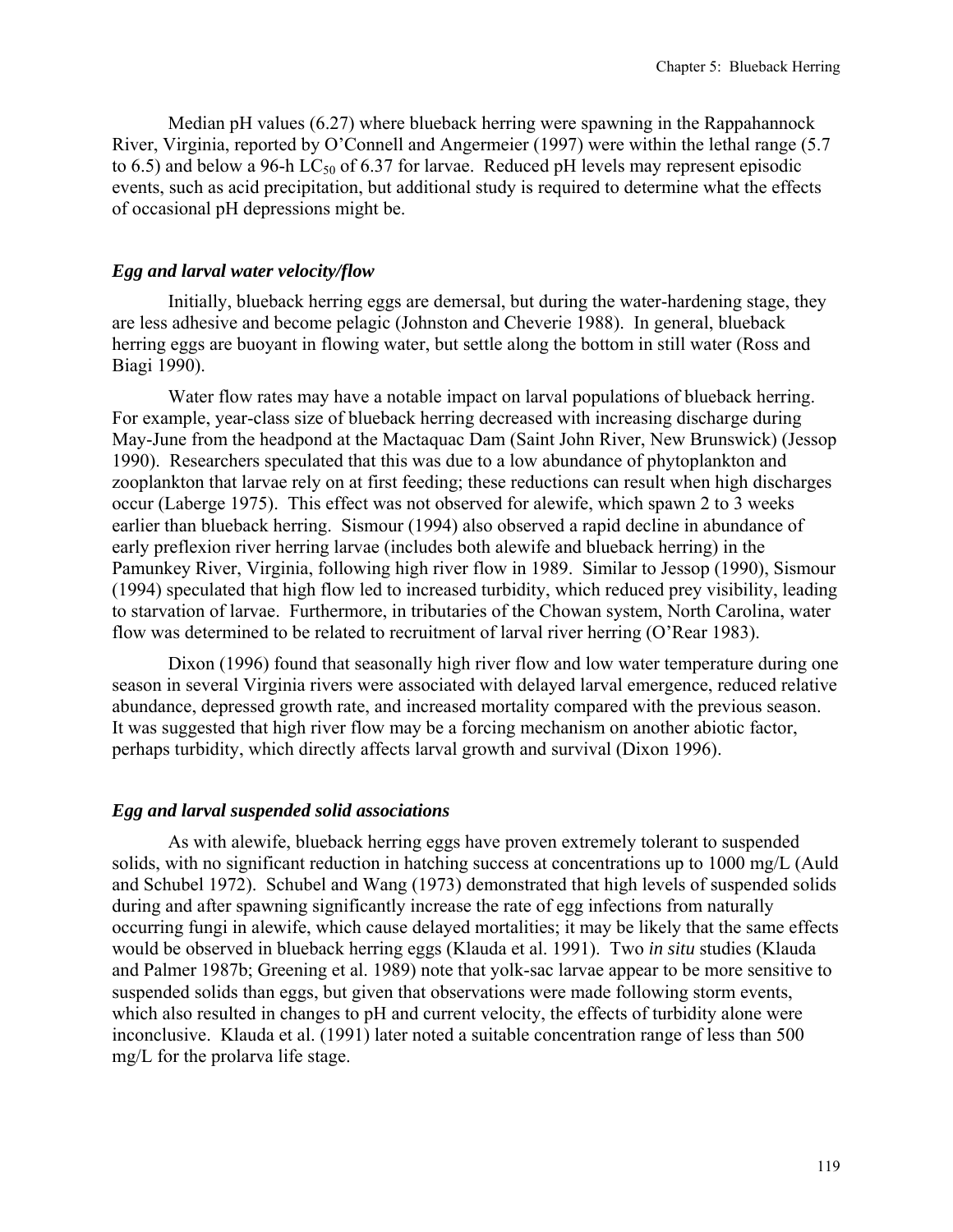# *Egg and larval feeding behavior*

First-feeding larvae in the Connecticut River primarily consumed rotifers; they shift to cladocerans as they grow larger (Crecco and Blake 1983). In general, it has been suggested that clupeids have evolved to synchronize the larval stage with the optimal phase of annual plankton production cycles (Blaxter et al. 1982).

# *Egg and larval competition and predation*

All life stages of blueback herring, including the egg and larval stages, are important prey for freshwater fishes, birds, amphibians, reptiles, and mammals (Klauda et al. 1991). The ability of blueback herring to feed extensively on rotifers is offered as an explanation for their dominance over American shad in some rivers along the East Coast (Marcy 1976a; Loesch and Kriete 1980).

# *Eggs, larvae, and chlorine*

Morgan and Prince (1977) reported an 80 h  $LC_{50}$  of 0.33 mg/L total residual chlorine (TRC) for blueback herring eggs incubated at  $20.9^{\circ}$ C in freshwater. The LC<sub>50</sub> for 1-day old larvae exposed to TRC for 48 and 54 h ranged from 0.24 to 0.32 mg/L; LC<sub>50</sub> for 2-day old larvae was between 0.25 and 0.32 mg/L (Morgan and Prince 1977). TRC concentrations that were greater than or equal to 0.30 mg/L increased the percentage of abnormally developed larvae (Morgan and Prince 1978).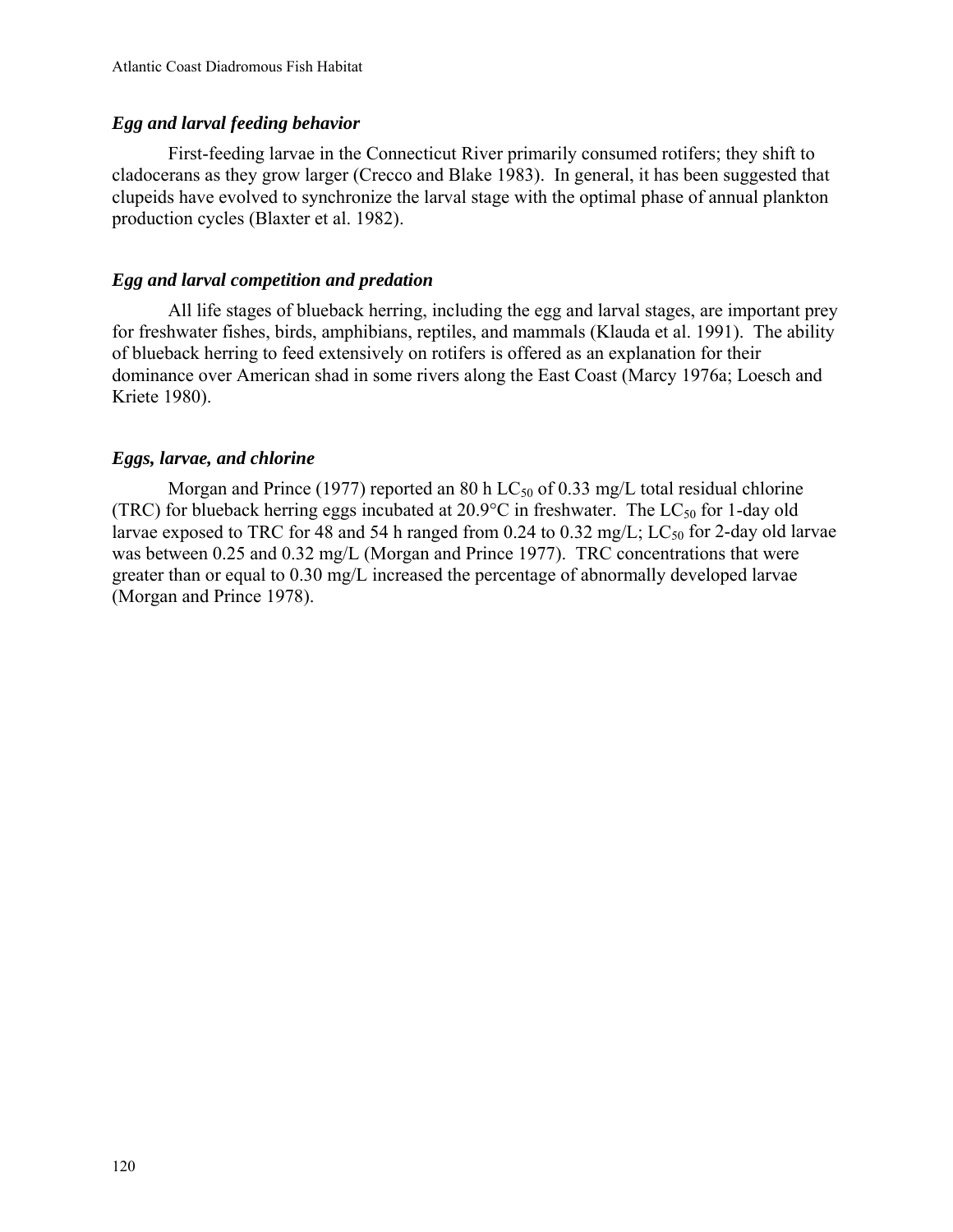### **Part C. Blueback Herring Juvenile Riverine/Estuarine Habitat**

#### *Geographical and temporal movement patterns*

Recruitment to the juvenile stage for blueback herring begins later in the year than for other alosines because they spawn later and have a shorter growing season (Hildebrand and Schroeder 1928; Schmidt et al. 1988). The juvenile stage is reached when fish are about 20 mm TL (Klauda et al. 1991), with growth occurring very rapidly (Colette and Klein-MacPhee 2002).

Massman (1953), Warriner et al. (1970), and Burbidge (1974) have reported that juvenile blueback herring are most abundant upstream of spawning grounds in waters of Virginia. While Burbidge (1974) noted a greater prey density at these locations, he was unsure if fish were actually moving upstream in large numbers, if survival rates upstream were higher compared to survival rates downstream, or if fish were simply moving out of tributaries and oxbows into these areas. Michael Odom (U.S. Fish and Wildlife Service, personal communication) has noted that juvenile blueback herring select the pelagic main channel portion of tidal waters of the Potomac River, while American shad juveniles select shallower nearshore flats adjacent to and within submerged aquatic vegetation (SAV) beds. Odom speculates that these two species tend to partition the habitat in this river.

In North Carolina waters, Street et al. (1975) found that juveniles typically reside in the lower ends of the rivers in which they were spawned. In Chesapeake Bay tributaries, young-ofthe-year blueback herring can be found throughout tidal freshwater nursery areas in spring and early summer; they subsequently head upstream later in the summer when saline waters encroach on their nursery grounds (Warriner et al. 1970). Schmidt et al. (1988) reasoned that juvenile blueback herring in the Hudson River remained in the vicinity of their natal areas throughout the summer because they were relatively absent downriver until late September.

Nursery areas of the Neuse River, North Carolina, have been characterized as relatively deep, slow-flowing, black waters that drain hardwood swamps (Hawkins 1979). In South Carolina, juvenile blueback herring and American shad were found to co-occur predominantly in deeper, channel habitats of estuarine systems, during fall and winter, while hickory shad selected shallow expanses of sounds and bays. Small crustaceans, favored by blueback herring and American shad, are generally abundant near the bottom in estuarine channels (McCord 2005).

Juvenile blueback herring spend three to –nine months in their natal rivers before returning to the ocean (Kosa and Mather 2001). Observations by Stokesbury and Dadswell (1989) found that blueback herring remained in the offshore region (25 to 30% seawater) of the Annapolis estuary (Nova Scotia) for almost a month before the correct migration cues triggered emigration. Once water temperatures begin to drop in the late summer through early winter (depending on geographic area), juveniles start heading downstream, initiating their first phase of seaward migration (Pardue 1983; Loesch 1987). Migration downstream is also thought by some researchers to be prompted by changes in water flow, water levels, precipitation, and light intensity (Kissil 1974; Pardue 1983). In contrast, other researchers have suggested that water flow plays little role in providing the migration cue under riverine conditions; these researchers think that migration timing is more dependent on water temperature and new to quarter moon phases, which provide dark nights (O'Leary and Kynard 1986; Stokesbury and Dadswell 1989).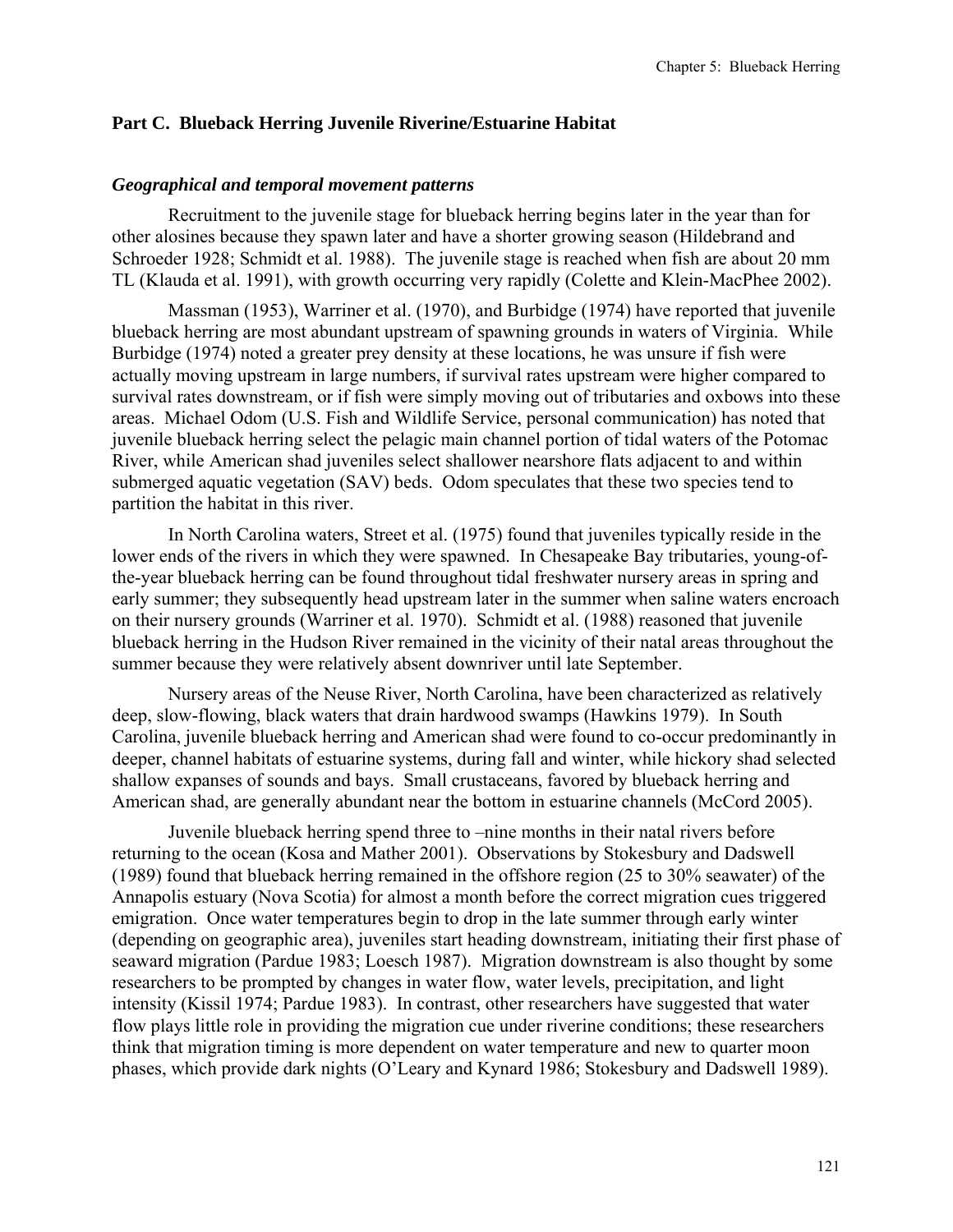In the Connecticut River, juvenile blueback herring were found to move out of river systems rapidly, within a 24-hour period, with peak migration occuring in the early evening at 1800 hours (O'Leary and Kynard 1986). Kosa and Mather (2001) studied juvenile river herring movement from 11 small coastal systems in Massachusetts, and found that most individuals emigrated between 1200 and 1600 hours. Farther north, emigration by juvenile blueback herring in the Annapolis River, Nova Scotia, peaked at night between 1800 and 2300 hours (Stokesbury and Dadswell 1989).

Juvenile blueback herring (age 1+) were found in the lower portion of the Connecticut River in early spring by Marcy (1969), which led him to speculate that many juveniles likely spend their first winter close to the mouth of the river. To the South, some young-of-the-year may overwinter in deeper, higher salinity areas of the Chesapeake Bay (Hildebrand and Schroeder 1928). In fact, Dovel (1971) reported juvenile populations in the upper Chesapeake Bay that did not emigrate until the early spring of their second year. Juveniles have also been reported overwintering in the Delaware Bay (Jones et al. 1978). Since juvenile river herring do not survive temperatures of 3°C or less (Otto et al. 1976), they would not be expected to overwinter in coastal systems where such temperatures persist (Kosa and Mather 2001).

# *Juveniles and the saltwater interface*

Juvenile blueback herring are found most often in waters of 0 to 2 ppt prior to fall migration (Jones et al. 1988), but are tolerant of much higher salinities early in life. Pardue (1983) concluded that juveniles prefer low salinities in the spring and summer, with an optimal range between 0 and 5 ppt. Chittenden (1972) captured older juveniles in freshwater and subjected them to 28 ppt salinity at 22°C and all but one fish survived (mortality may have been due to handling stress). Furthermore, Klauda et al. (1991) suggested that 0 to 28 ppt was a suitable range for juveniles. Their ability to tolerate salinities as low as 0 ppt, and as high as 28 ppt, allows them to utilize both freshwater and marine nursery areas. However, both Loesch (1968) and Kissil (1968) found that juvenile blueback herring remained in freshwater up to one month longer than juvenile alewife.

In some cases, changes in one environmental factor may impact other environmental factors causing changes in behavior patterns. For example, in the Chowan River, North Carolina, juvenile blueback herring became scarce in sampling areas following drought conditions during the summer of 1981, which resulted in saline waters encroaching farther upriver into nursery areas. Researchers suggested that blueback herring had possibly moved further upstream to freshwater areas to avoid the saltwater intrusion (Winslow et al. 1983).

## *Juvenile substrate associations*

Juvenile blueback herring have been found among submerged aquatic vegetation (SAV) beds of the lower Chesapeake Bay, and researchers have suggested that juveniles may benefit from reduced predation in such areas (Olney and Boehlert 1988). It is important to note, however, that no link has been made between the presence of SAV and abundance of alosines. Rather, SAV is known to improve the water quality, which may increase the abundance of alosines (B. Sadzinski, Maryland Department of Natural Resources, personal communication). Moreover, juvenile blueback herring are a pelagic schooling fish that likely do not rely on SAV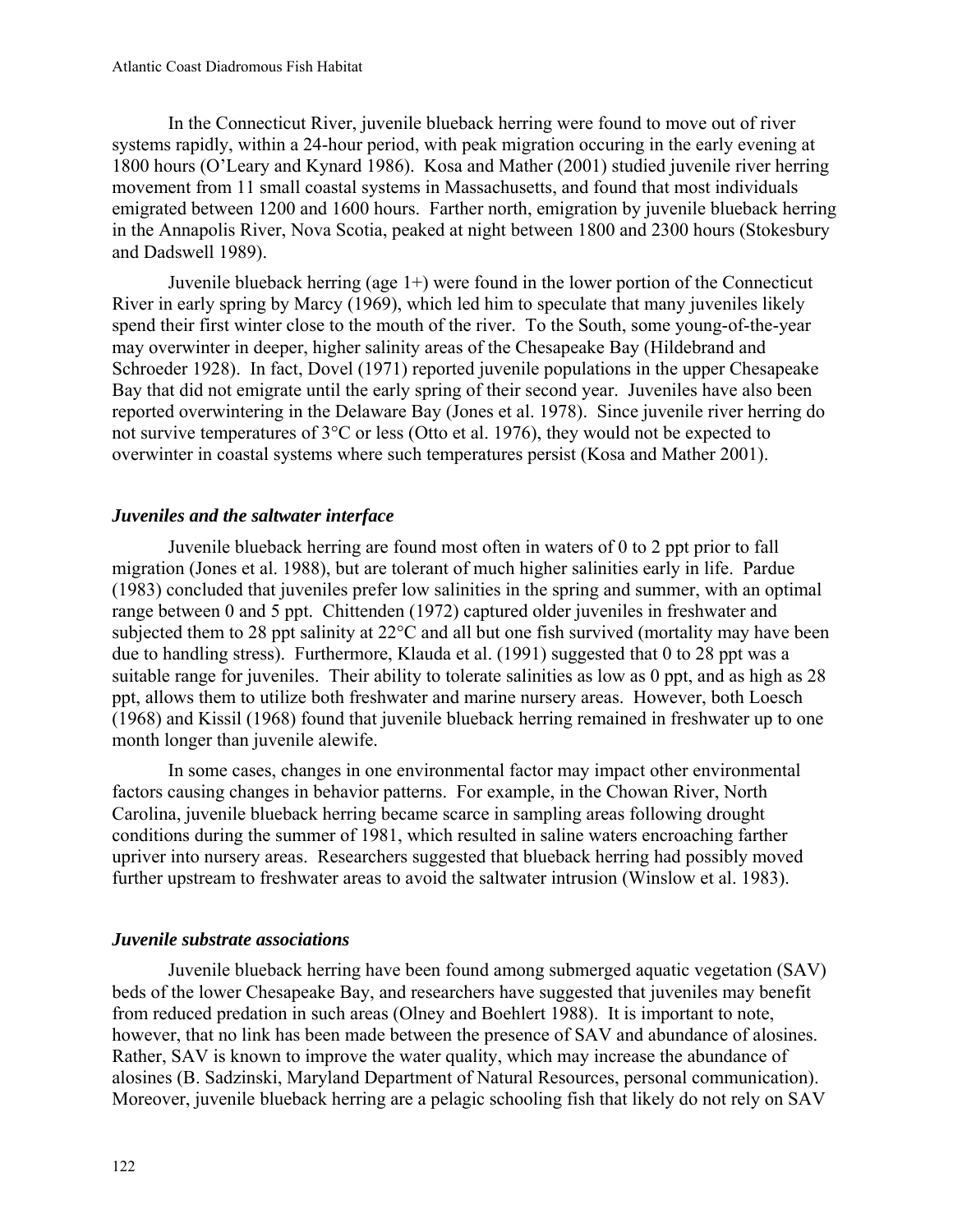to the extent of other anadromous fishes, such as striped bass (D. A. Dixon, Electric Power Research Institute, personal communication).

### *Juvenile depth associations*

Unlike alewife, juvenile blueback herring in the Potomac River remained at the surface or at mid-water depths during daylight hours from July through November, with almost no fish appearing at the bottom. However, at night over half of juvenile blueback herring captured were taken in bottom trawls (Warinner et al. 1970). Burbidge (1974) also reported that juvenile blueback herring were more abundant in surface waters of the James River, Virginia, during the day. Contrary to these results, Jessop (1990) found that abundance of juvenile bluebacks was greater in surface waters at night than during the day, but fish did not exhibit a strict negative phototropism. One explanation for these observed differences is the minimal sewage treatment that was required during the 1970's, which led to major phytoplankton and algal blooms in freshwater areas, reducing light penetration. Since that time, water clarity has greatly improved (Dennison et al. 1993).

In an additional study, Dixon (1996) found that juvenile blueback herring were more available to surface sampling gear approximately 30 minutes after sunset and before sunrise, where there was a corresponding light intensity of  $10^{-2}$  to  $10^{-3}$   $\mu$ E/m<sup>2</sup>/s. Because he did not detect a corresponding change in availability of primary zooplankton prey, he concluded that juveniles migrate to the surface water within a specific isolume with changes in incident light intensity, not as a response to prey movement. A light intensity of  $10^{-2}$  to  $10^{-3}$  *uE/m<sup>2</sup>/s* may be a threshold that controls retinomotor responses to support selective feeding and schooling behavior in this species. Dixon (1996) concluded that juveniles find a depth and isolume that optimizes schooling (for predation protection) and selective feeding during the day, balancing predation risks versus preferred food availability. These results further support and refine the observations of Loesch et al. (1982), who first reported the diel changes in movement of juveniles.

| <b>Characterization</b> | <b>Temperature</b><br>Range $(^{\circ}C)$ | <b>Acclimation</b><br><b>Temperature</b><br>$({}^0C)$ | <b>Salinity</b><br>(ppt) | <b>Location</b>        | <b>Citation</b>         |
|-------------------------|-------------------------------------------|-------------------------------------------------------|--------------------------|------------------------|-------------------------|
| Present                 | $11.5 - 32.0$                             | N/A                                                   |                          | Cape Fear<br>River, NC | Davis and<br>Cheek 1966 |
| Present                 | $6.7 - 32.5$                              | N/A                                                   |                          | Connecticut<br>River   | Marcy 1976b             |
| Suitable                | $10 - 30$                                 | N/A                                                   |                          | Chesapeake Bay         | Klauda et al.<br>1991   |
| Optimal                 | $20 - 30$                                 |                                                       |                          | Many                   | Pardue 1983             |
| <b>Selection</b>        | $20 - 22$                                 | $15 - 20$                                             | $4 - 6$                  | Delaware River,        | Meldrim and             |

#### *Juvenile water temperature*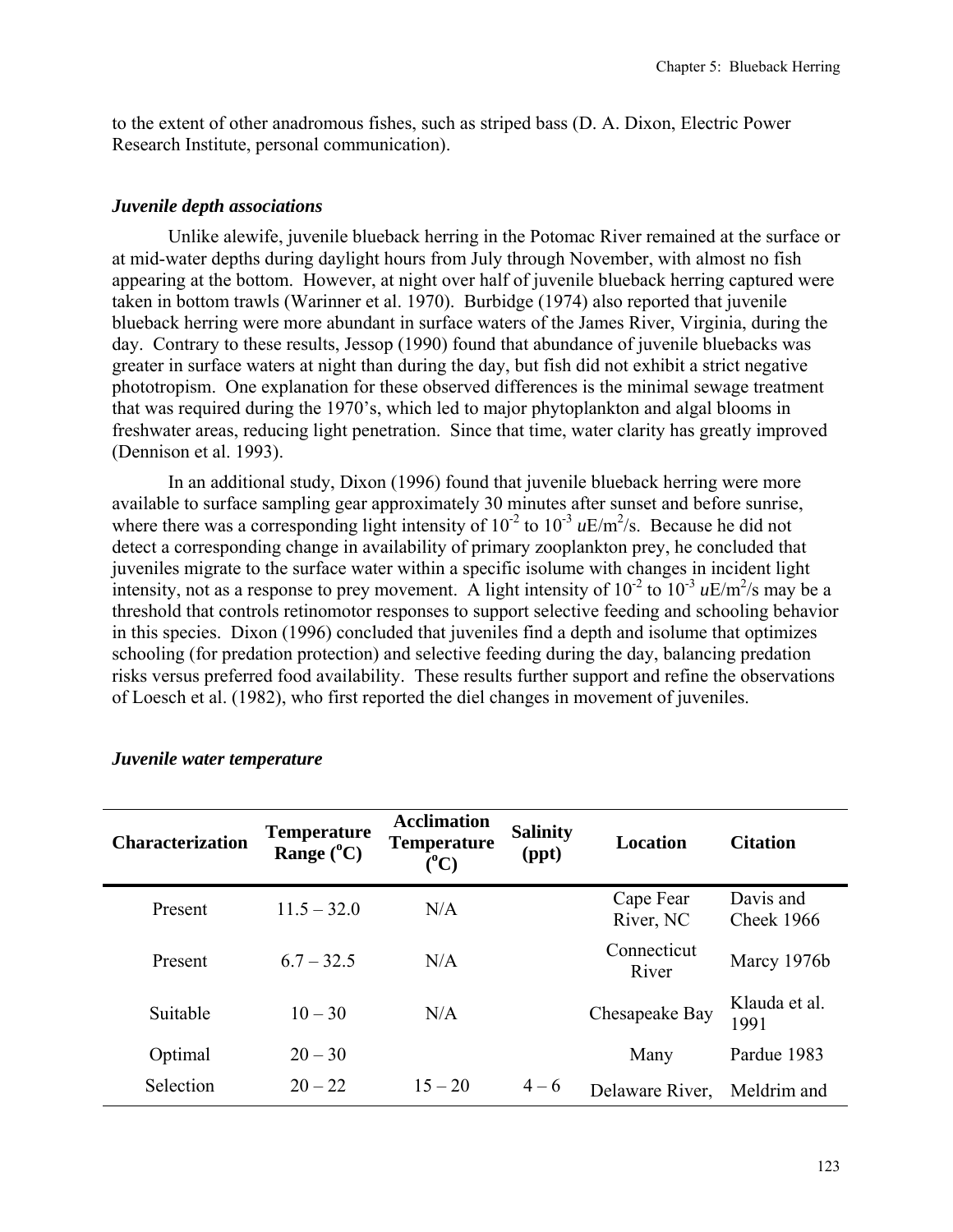| <b>Characterization</b> | <b>Temperature</b><br>Range $(^{\circ}C)$ | <b>Acclimation</b><br><b>Temperature</b><br>$({}^0C)$ | <b>Salinity</b><br>(ppt) | <b>Location</b> | <b>Citation</b>               |
|-------------------------|-------------------------------------------|-------------------------------------------------------|--------------------------|-----------------|-------------------------------|
|                         |                                           |                                                       |                          | <b>NJ</b>       | Gift 1971                     |
| Preference              | $24 - 28$                                 | $25 - 26$                                             | $7 - 8$                  | Laboratory      | <b>PSE&amp;G 1978</b>         |
| Avoidance               | 36                                        | $25 - 26$                                             | $7 - 8$                  | Laboratory      | <b>PSE&amp;G 1978</b>         |
| 62% Mortality           | $32 - 33$ for 4<br>to 6 minutes           | 19                                                    |                          | Laboratory      | Marcy and<br>Jacobson<br>1976 |
| 100% Mortality          | $32 - 33$ for 4<br>to 6 minutes           | 22.7                                                  |                          | Laboratory      | Marcy and<br>Jacobson<br>1976 |
| 100% Mortality          | 30.5 for 6<br>minutes                     | 15                                                    |                          | Laboratory      | <b>PSE&amp;G 1984</b>         |
| 100% Mortality          | 32 for 6<br>minutes                       | 15                                                    | 29                       | Laboratory      | Terpin et al.<br>1977         |
| 100% Mortality          | 10                                        | 25                                                    | $6.5 - 7$                | Laboratory      | <b>PSE&amp;G 1978</b>         |
| 100% Mortality          | 0.2                                       | 5                                                     | $8.5 - 10$               | Laboratory      | <b>PSE&amp;G 1978</b>         |

Table 5-1. Juvenile blueback herring water temperature associations

Juvenile blueback herring have a wide range of temperature tolerances (Table 5-1). Additionally, certain temperatures create cues for the juveniles to begin migration. For example, in the Connecticut River, emigration began when the water temperatures dropped to 21°C in September, peaked at 14 to 15<sup>o</sup>C, and ended when the temperature dropped to 10<sup>o</sup>C, in late October and early November (O'Leary and Kynard 1986). Milstein (1981) found juveniles overwintering in an estuary off the coast of New Jersey where bottom temperatures ranged from 2.0 to 10.0°C. These waters were warmer and had a higher salinity than the cooler, lower salinity estuarine nurseries where the juveniles reside in the fall.

## *Juvenile dissolved oxygen associations*

Juvenile blueback herring have been collected in waters of the Cape Fear River, North Carolina, where dissolved oxygen concentrations ranged from 2.4 to 10.0 mg/L (Davis and Cheek 1966). In the laboratory, juveniles that were exposed to dissolved oxygen concentrations of 2.0 to 3.0 mg/L for 16 hours experienced a 33% mortality rate. Researchers determined that the juveniles were unable to detect and avoid waters with low dissolved oxygen (Dorfman and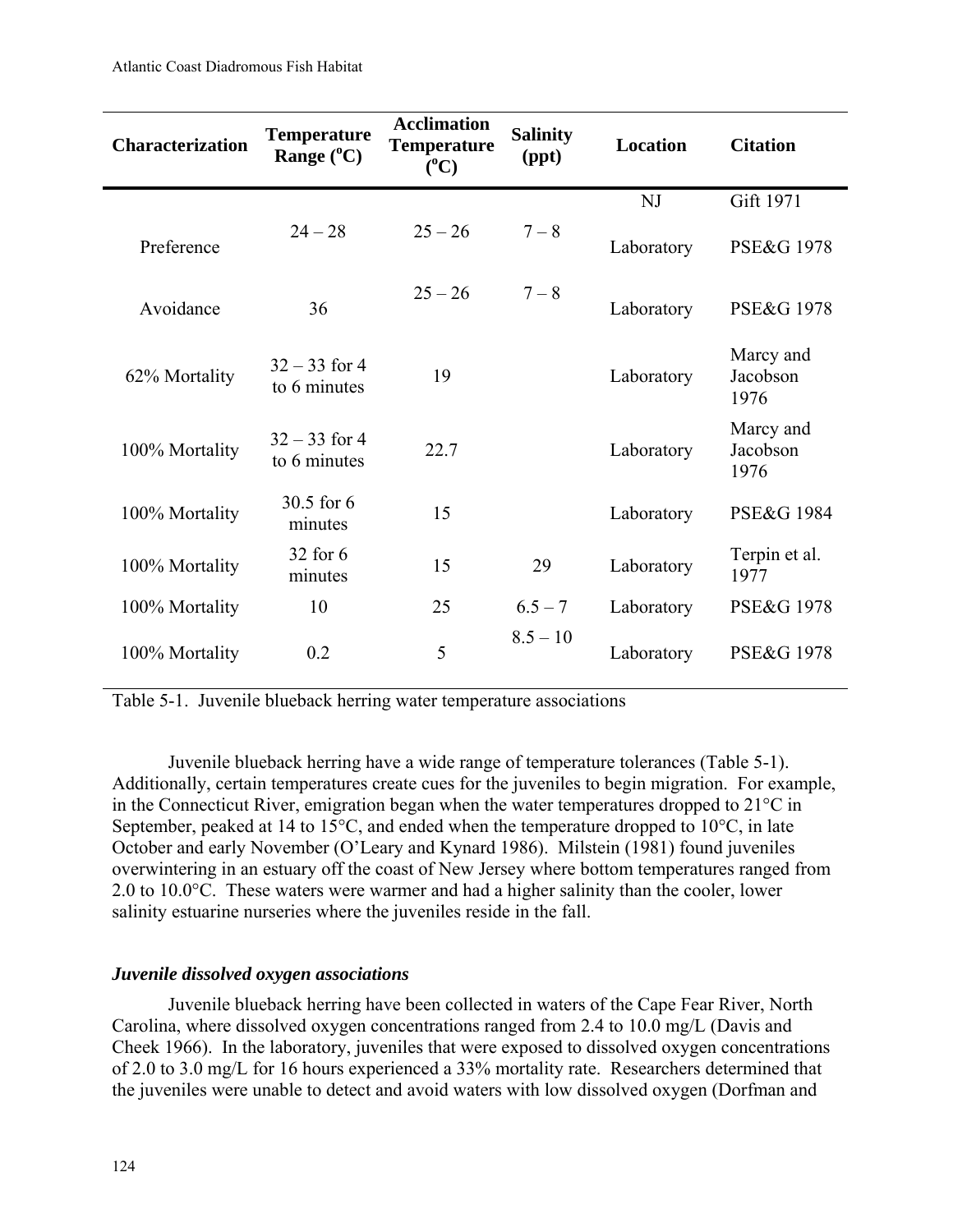Westman 1970). As a result, mass mortalities of juveniles resulted from low dissolved oxygen in the Connecticut River over several years during June and July, most notably in the early morning hours when dissolved oxygen was below 3.6 mg/L and temperature was 27.6°C (Moss et al. 1976). In addition, Klauda et al. (1991) concluded that juveniles require a minimum of 4.0 mg/L of dissolved oxygen.

#### *Juvenile pH and aluminum associations*

In the Cape Fear River, North Carolina, juvenile blueback herring were collected where pH was between 5.2 and 6.8 (Davis and Cheek 1966), but the length of time spent within these areas was unknown. In contrast, Kosa and Mather (2001) found that abundance of juvenile river herring peaked at a pH of 8.2 in coastal systems in Massachusetts. Researchers speculated that between 7.2 and 8.2, increases in river herring abundance may be related to changes in system productivity. Although researchers were unable to determine the exact mechanism for the impact of pH on river herring, they suggested that pH does appear to contribute to variations in juvenile abundance (Kosa and Mather 2001).

#### *Juveniles and water velocity/flow*

Discharge is an important factor influencing variability in relative abundance and emigration of juvenile river herring across smaller systems. Extremely high discharge may adversely affect juvenile emigration, and high or fluctuating discharge may decrease relative abundance of adult and juvenile blueback herring (Meador et al. 1984; West et al. 1988; Kosa and Mather 2001). In laboratory experiments, juvenile river herring avoided water velocities greater than 10 cm/s, especially in narrow channels (Gordon et al. 1992). However, in large rivers, where greater volumes of water can be transported per unit of time without substantial increases in velocity, the effects of discharge may differ (Kosa and Mather 2001). Jessop (1994) found that the juvenile abundance index (JAI) of blueback herring decreased, and daily instantaneous mortality increased, with mean July-August river discharge from the Mactaquac Dam headpond on the Saint John River, New Brunswick, Canada. Impacts may have been the result of advection from the headpond, or from mortality as a result of reduced phytoplankton and zooplankton prey (Jessop 1994).

## *Juvenile feeding behavior*

Juvenile blueback herring in nursery areas feed mostly on copepods, cladocerans (Domermuth and Reed 1980), and larval dipterans (Davis and Cheek 1966; Burbidge 1974). In fact, as much as 40% of the juvenile's diet may consist of benthic organisms (Watt and Duerden 1974). Additionally, Burbidge (1974) found that juveniles often selectlarger items in the James River, Virginia, such as adult copepods, rather than smaller prey, such as *Bosminia* sp., except where there is a high relative abundance of smaller prey. Several researchers (Vigerstad and Colb 1978; O'Neill 1980; Yako 1998) have hypothesized that a change in food availability may provide a cue for juvenile anadromous herring to begin emigrating seaward, but no causal link has been established.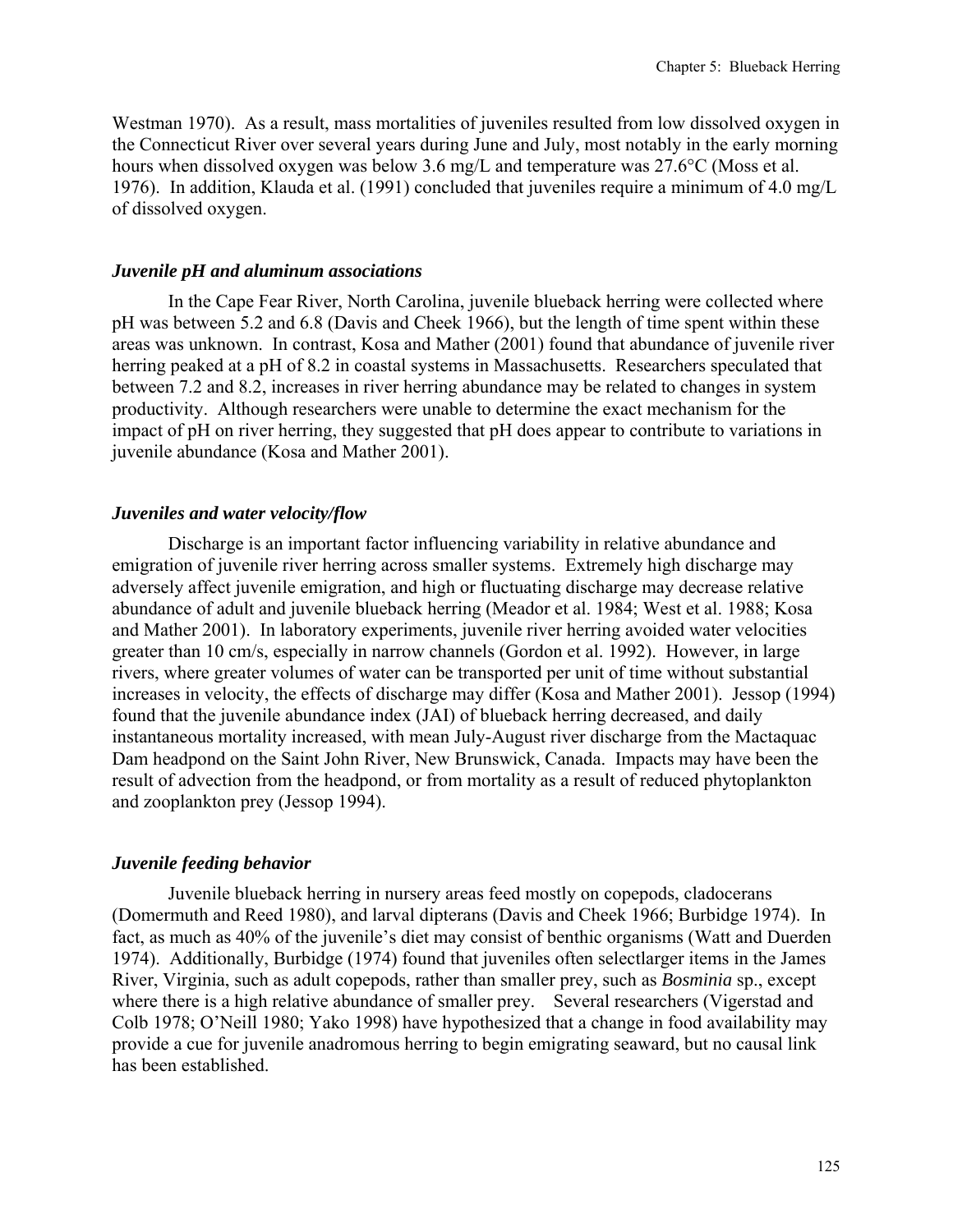Juvenile blueback herring feed mostly at the surface, below the surface of the water, and to a lesser degree, on benthic prey (Domermuth and Reed 1980; Colette and Klein-MacPhee 2002). Some researchers (Burbidge 1974; Jessop 1990) observed juveniles feeding somewhat at dawn, and increasing feeding throughout the day with a maximum at dusk, then declining overnight. It is suggested that during the day, juveniles will remain within, or near, their zone of preferred light intensity, and feed in a selective mode (Dixon 1996), such as a "particulate" feeding mode (Janssen 1982).

Dixon (1996) noted that the size and age of juvenile blueback herring in the nursery zone increased in the downstream direction. Burbidge (1974) made similar observations that larger juveniles were found in downstream reaches of the James River. Dixon (1996) noted that the relative age distribution and density of juveniles (center of abundance) persisted in the nursery zone throughout the sampling season, which precluded the hypothesis that cohorts move downriver as a function of age and size. Instead, Dixon (1996) referenced Sismour's (1994) theory that as river herring larvae hatch at different times and locations along the river, they will encounter varying concentrations and combinations of potential prey. It is these differences that will affect larval nutrition and survival. In early spring, larvae that are closer to the center of the chlorophyll maxima along the river (which likely support development and expansion of zooplankton assemblages) are more likely to find suitable prey items. Early in the season, sufficient prey in upriver areas may be lacking. As the season progresses and the zooplankton prey field expands to upriver reaches, larvae in these areas may find suitable prey quantities and grow to the juvenile stage (Sismour 1994; Dixon 1996). Pardue (1983) considered habitats that contained 100 or more zooplankton per liter as optimum, which he suggested was critical for survival and growth at this stage. Burbidge (1974) demonstrated a direct relationship between density of zooplankton and distribution and growth of blueback herring. This differential survival rate within the nursery zone over time may account for younger juveniles in upstream reaches (Dixon 1996).

## *Juvenile competition and predation*

Young-of-the-year blueback herring are preyed upon by many freshwater and marine fishes, birds, amphibians, reptiles, and mammals. Eels, yellow perch, white perch, and bluefish are among the fish species that prey on blueback herring (Loesch (1987; Juanes et al. 1993). Researchers have suggested that excessive predation by striped bass may be contributing to the decline of blueback herring stocks in the Connecticut River (Savoy and Crecco 1995). Furthermore, suitably sized juvenile blueback herring were found to be energetically valuable and potentially a key prey item for largemouth bass in two Massachusetts rivers during the late summer. Although largemouth bass do not consistently consume blueback herring, they are energy-rich prey, which provide the highest growth potential (Yako et al. 2000).

It is often noted throughout the literature, that alewife and blueback herring co-exist in the same geographic regions, yet interspecific competition is often reduced through several mechanisms. For example, juveniles of both species in the Connecticut River consume or select different sizes of prey, leading researchers to conclude that intraspecific competition may be greater than interspecific competition (Crecco and Blake 1983). This behavior is also evident in the Minas Basin, Nova Scotia, where juvenile blueback herring favor smaller and more planktonic prey (filter feeding strategy) than do juvenile alewife (particulate-feeding strategy)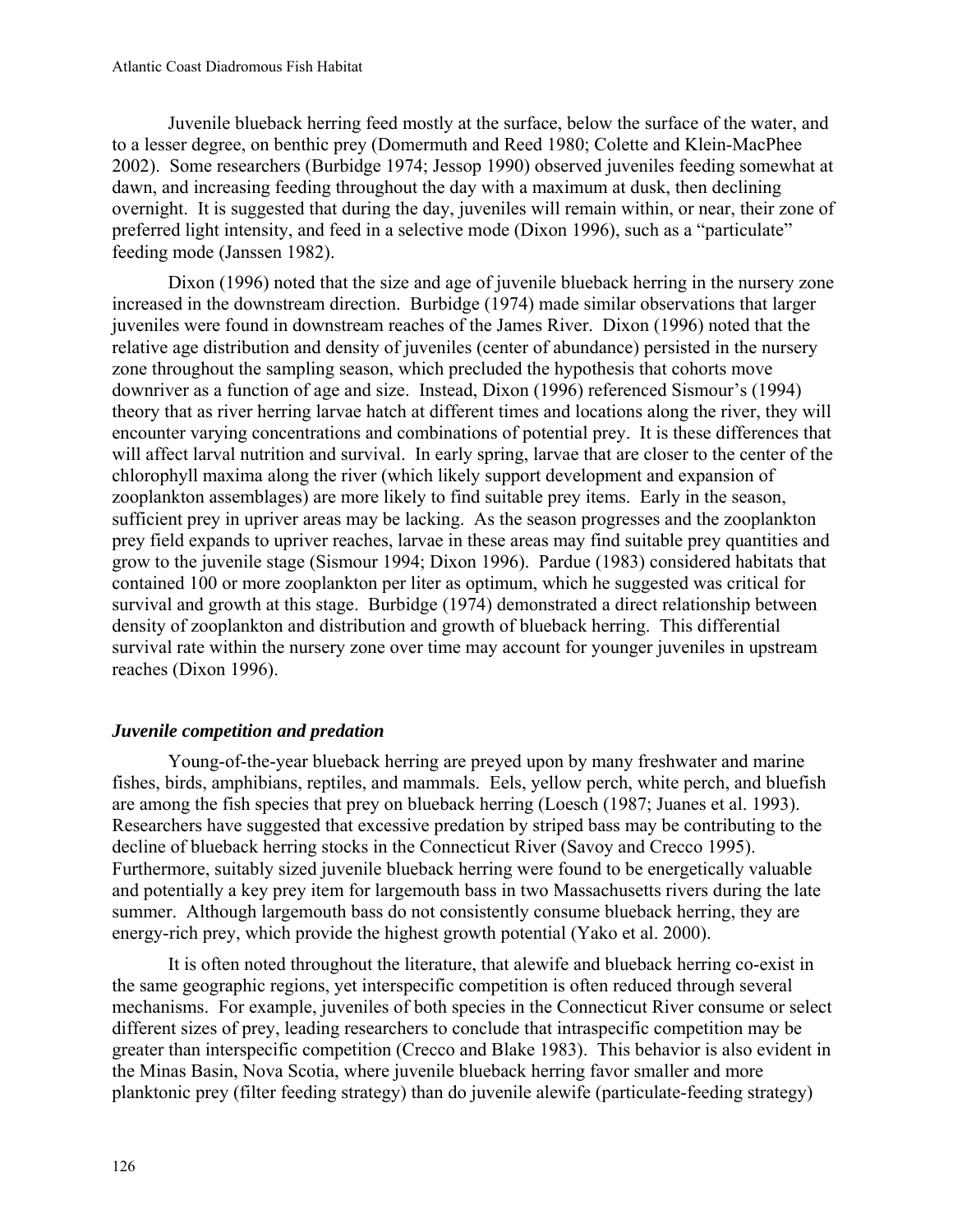(Stone 1985; Stone and Daborn 1987). In addition, alewife spawn earlier than blueback herring, thereby giving juvenile alewife a relative size advantage over juvenile blueback herring, which allows them access to a larger variety of prey (Jessop 1990).

Furthermore, differences in juvenile diel feeding activity serve to reduce competition. One study noted that diurnal feeding by juvenile alewife is bimodal, with peak consumption about one to three hours before sunset and a minor peak occurring about two hours after sunrise (Weaver 1975). Another study found that juvenile blueback herring begin to feed actively at dawn, with feeding increasing throughout the day and maximizing at dusk, then diminishing from dusk until dawn (Burbidge 1974). Blueback herring are also found closer to the surface at night than alewifethat are present at mid-water depths; this behavior may further reduce interspecific competition for food between the two species (Loesch 1987).

Blueback herring and American shad juveniles also co-occur in shallow nearshore waters during the day, but competition for prey is often reduced by: 1) more opportunistic feeding by American shad; 2) differential selection for cladoceran prey; and 3) higher utilization of copepods by blueback herring (Domermuth and Reed 1980). Juvenile blueback herring are more planktivorous, feeding on copepods, larval dipterans, and cladocerans (Hirschfield et al. 1966, Burbidge 1974).

Blueback herring have shown signs of being impacted by invasive species as well. For example, there is strong evidence that juveniles in the Hudson River have experienced a reduced forage base as a result of zebra mussel colonization (Waldman and Limburg 2003).

#### *Juveniles and alkalinity, carbon dioxide, and chlorine*

Davis and Cheek (1966) captured juvenile blueback herring in the Cape Fear River, North Carolina, where the alkalinity ranged from 5 to 32 mg/L. This same study also found that juveniles selected areas where free carbon dioxide concentrations were between 4 and 22 ppm (Davis and Cheek 1966). Another study found that juvenile blueback herring held in freshwater avoided 0.1 mg/L total residual chlorine (TRC) at 17.5°C (PSE&G 1978).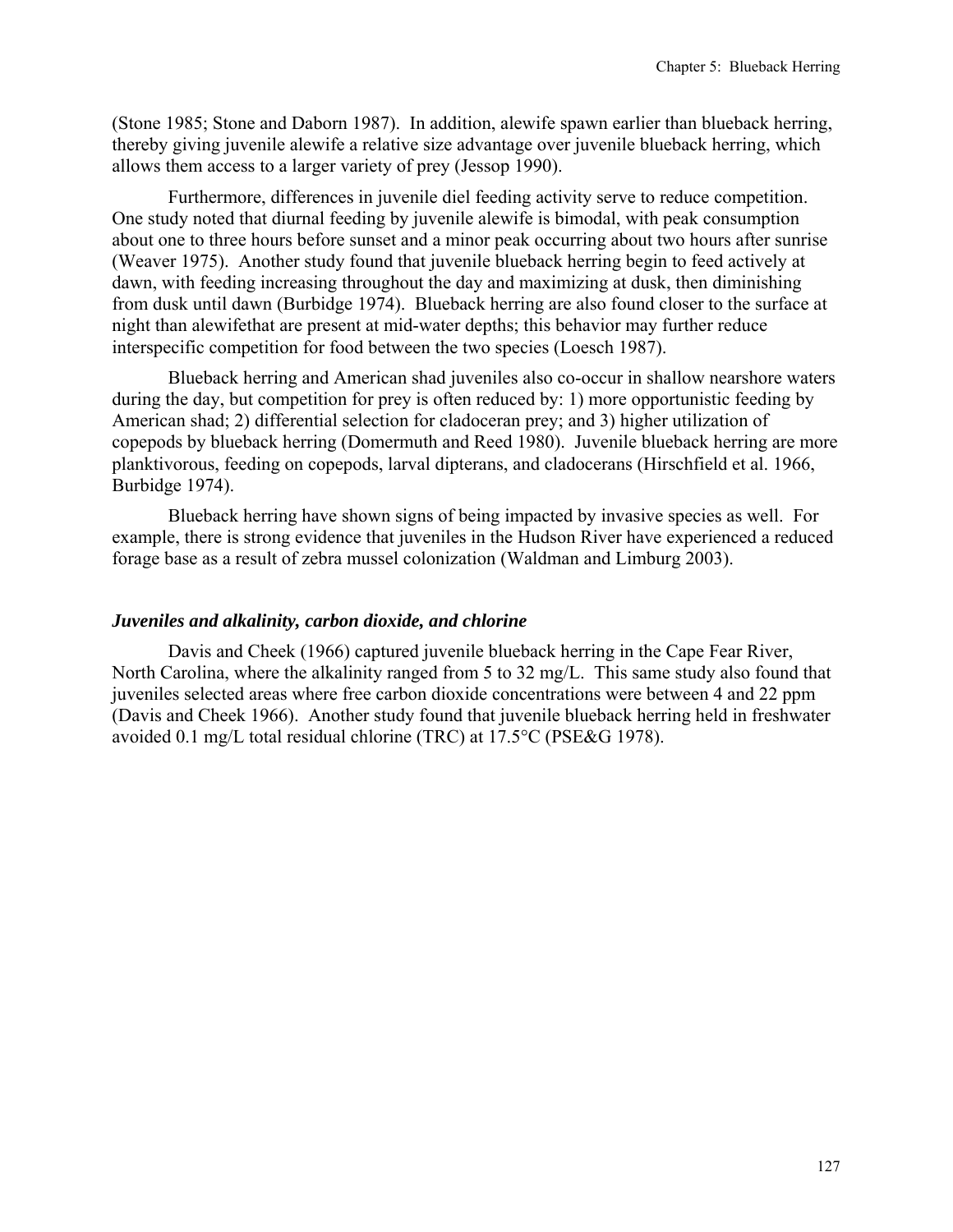# **Part D. Blueback Herring Late Stage Juvenile and Adult Marine Habitat**

#### *Geographical and temporal patterns at sea*

Juvenile river herring have been found overwintering in an offshore estuary (Cameron and Pritchard 1963) 0.6 to 7.4 km from the shore of New Jersey, at depths of 2.4 to 19.2 m (Milstein 1981). This estuary is warmer and has a higher salinity than the cooler, lower salinity river-bay estuarine nurseries where river herring reside in the fall. The majority of river herring are present in this offshore estuary during the month of March, when bottom temperatures range from 4.4 to 6.5°C and salinity varies between 29.0 and 32.0 ppt (Cameron and Pritchard 1963). Further south, young blueback herring have been found overwintering off the North Carolina coast from January to March, concentrated at depths of 5.5 to 18.3 m (Holland and Yelverton 1973; Street et al. 1975).

Sexual maturity is reached between ages 3 and 6 for blueback herring**.** Life history information for young-of-the-year and adult blueback herring after they emigrate to the sea, and before they return to freshwater to spawn, is incomplete (Klauda et al. 1991). Researchers assume that most juveniles join the adult population at sea within the first year of their lives, and follow a north-south seasonal migration along the Atlantic coast, similar to that of American shad; changes in temperature likely drive oceanic migration (Neves 1981).

Neves (1981) reported that 16 years of catch data showed that blueback herring were distributed throughout the continental shelf from Cape Hatteras, North Carolina, to Nova Scotia during the spring. Most were found south of Cape Cod, but, unlike alewife, no blueback herring catches were recorded for Georges Bank. During the summer, blueback herring moved north and inshore, but catch records were too infrequent to determine summer occurrence for the species, although several catches were made near Nantucket Shoals and Georges Bank. This species was never collected south of 40° N in the summer. By early fall, the blueback herring were found along Nantucket Shoals, Georges Bank, and the inner Bay of Fundy, but were concentrated mostly along the northwest perimeter of the Gulf of Maine (Neves 1981). In the autumn, they began moving southward and offshore for overwintering along the mid-Atlantic coast until early spring (Neves 1981; Rulifson et al. 1987). Although winter sampling stations were inadequate to define wintering grounds, the few catches that were reported were primarily between latitude 40° N and 43° N. It is unknown to what extent blueback herring overwinter in deep water off the continental shelf of the United States (Neves 1981). This species has been found offshore as far as 200 km (Bigelow and Schroeder 1953; Netzel and Stanek 1966), but they are rarely collected more than 130 km from shore (Jones et al. 1978).

Canadian spring survey results also reveal river herring distributed along the Scotian Gulf, southern Gulf of Maine, and off southwestern Nova Scotia from the Northeast Channel to the central Bay of Fundy. They are also found to a lesser degree along the southern edge of Georges Bank and in the canyon between Banquereau and Sable Island Banks. A large component of the overwintering population on the Scotian Shelf moves inshore during spring to spawn in Canadian waters, but may also include the U.S. Gulf of Maine region (Stone and Jessop 1992).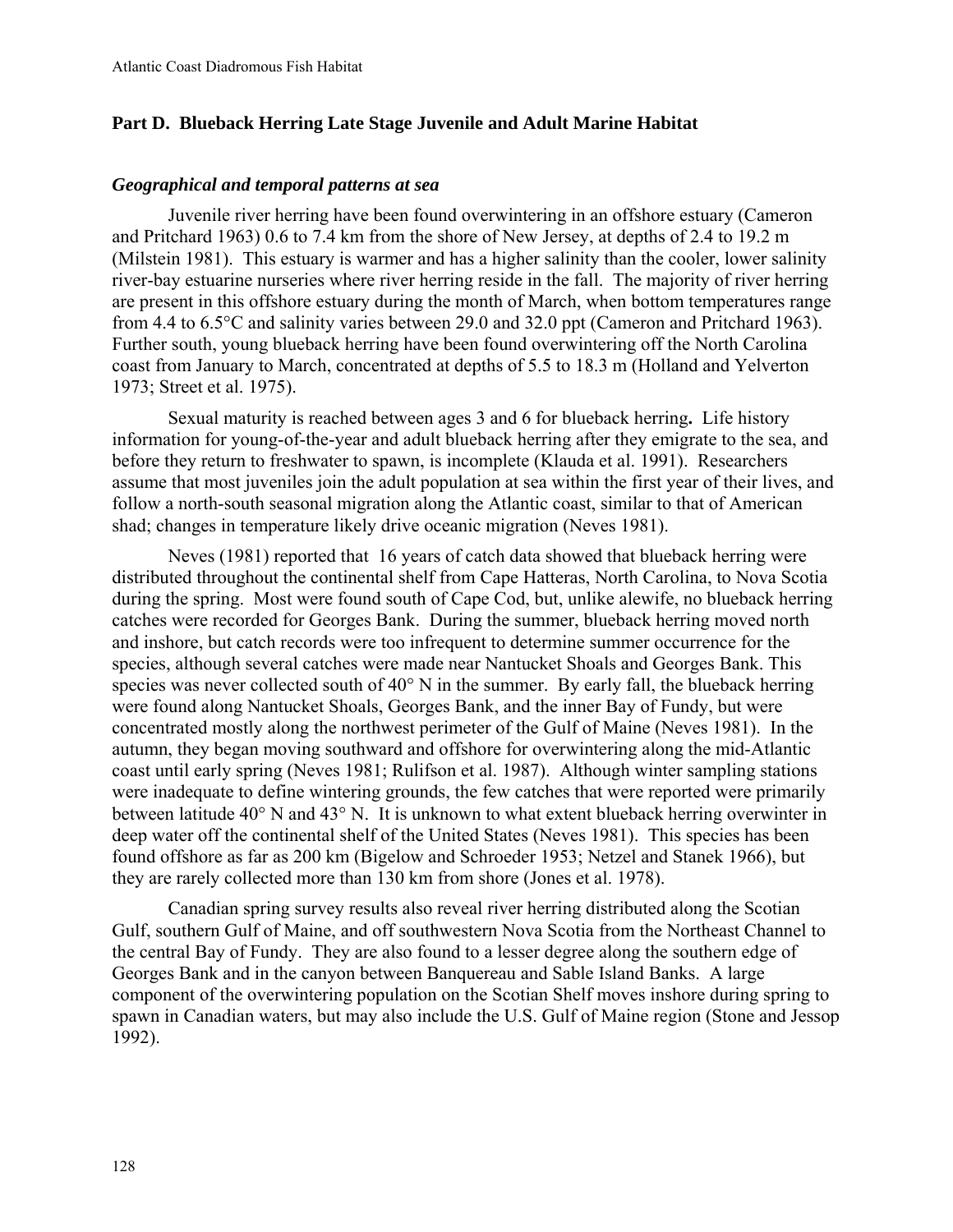#### *Salinity associations at sea*

Adult blueback herring have been collected in salinities ranging from 0 to 35 ppt (Klauda et al. 1991). Chittenden (1972) subjected adults to gradual and abrupt changes in salinity, including direct transfers from fresh to saltwater and vice versa, with no mortality. Nonspawning adults that do not ascend freshwater streams will likely be found mostly in seawater, and possibly brackish estuaries as they make their way up the coast to their summer feeding grounds (Chittenden 1972).

## *Depth associations at sea*

The extent to which blueback herring overwinter in deep waters off the continental shelf is unknown. Individuals have been caught most frequently at 27 to 55 m throughout their offshore range. While at sea, blueback herring are more susceptible to bottom trawling gear during the day; this concept led early researchers to conclude that the species is aversive to light and follows the diel movement of plankton in the water column (Neves 1981). In the Gulf of Maine region, zooplankton concentrations are at depths less than 100 m (Bigelow 1926). Since blueback herring are rarely found in waters greater than 100 m in this area, it is speculated that zooplankton influence the depth distribution of blueback herring at sea (Neves 1981). A more recent study of juveniles within the riverine environment (see *Juvenile depth* under Part C of this chapter) found that they migrate to the surface within a specific isolume as light intensity changes (Dixon 1996).

Stone and Jessop (1992) found blueback herring offshore of Nova Scotia, the Bay of Fundy, and the Gulf of Maine, at mid-depths of 101 to 183 m in the spring, in shallower nearshore waters of 46 to 82 m in the summer, and in deeper offshore waters of 119 to 192 m in the fall. The researchers also found differences in depth distribution, with smaller fish (sexually immature) occurring in shallow regions (<93 m) during spring and fall, while larger fish occurred in deeper areas  $(\geq 93 \text{ m})$  in all seasons (Stone and Jessop 1992). In addition, the semipelagic nature of juveniles may provide them with protection from the effects of overfishing (Dadswell 1985).

## *Temperature associations at sea*

Although data on offshore temperature associations is limited, researchers speculate that blueback herring are similar to other anadromous clupeids, in that they may undergo seasonal migrations within preferred isotherms (Fay et al. 1983). Neves (1981) found that blueback herring were caught in an offshore area where surface water temperatures were between 2 and 20°C and bottom water temperatures ranged from 2 to 16°C; almost all of the fish were caught in water temperatures less than 13°C. Catches were most frequent where bottom temperatures averaged between 4 and 7°C (Neves 1981).

Stone and Jessop (1992) found that the presence of a cold  $(\leq 5^{\circ}C)$  intermediate water mass over warmer, deeper waters on the Scotian Shelf (Hatchey 1942), where the largest catches of river herring occurred, may have restricted the extent of vertical migration during the spring. Since few captures were made where bottom temperatures were less than 5<sup>o</sup>C during the spring, researchers concluded that vertical migration may be confined by a water temperature inversion in this area (Stone and Jessop 1992).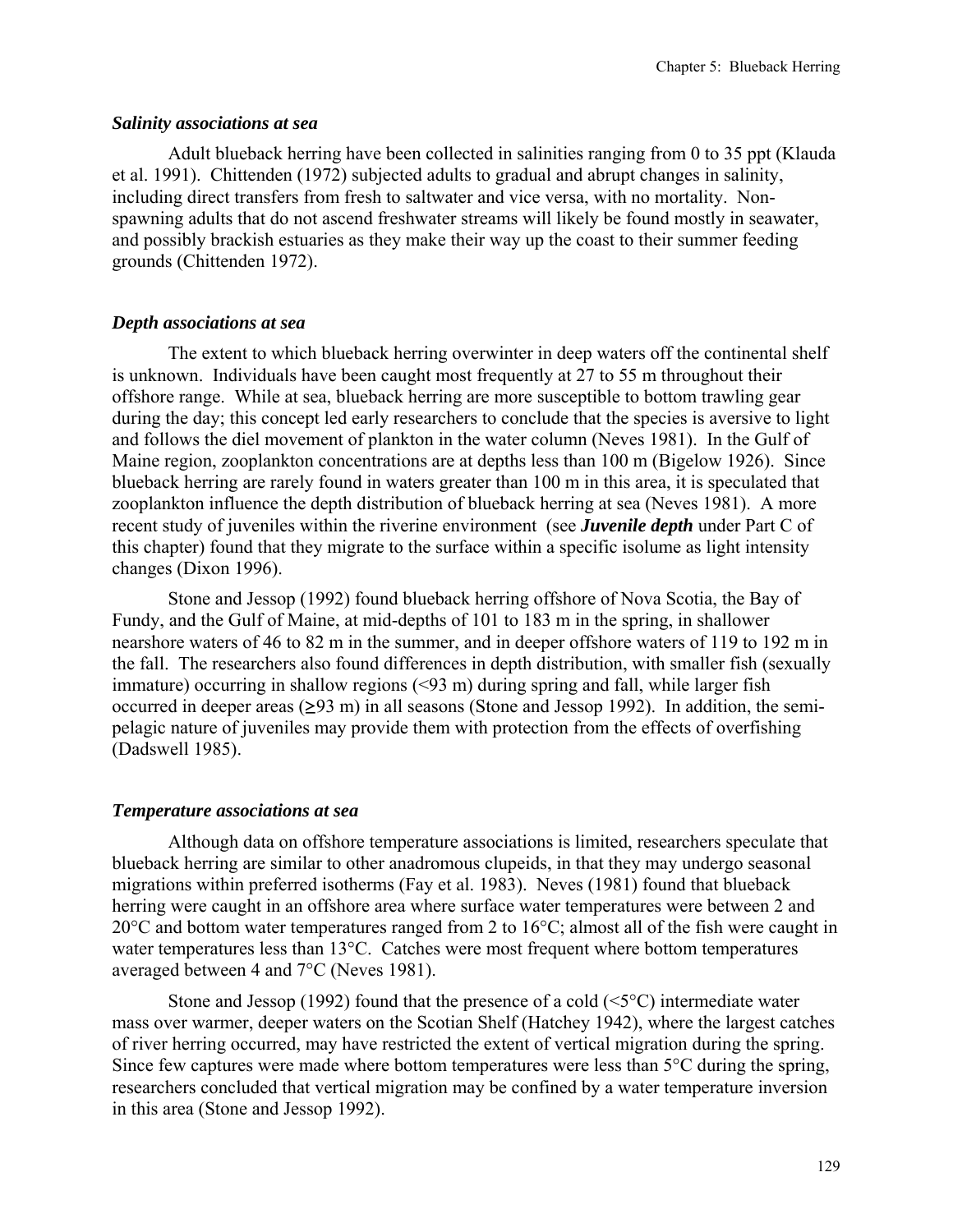# *Feeding behavior at sea*

Blueback herring are size-selective zooplankton feeders (Bigelow and Schroeder 1953), whose diet at sea consists mainly of ctenophores, calanoid copepods, amphipods, mysids and other pelagic shrimps, and small fish (Brooks and Dodson 1965; Neves 1981; Stone 1985; Stone and Daborn 1987; Scott and Scott 1988; Bowman et al. 2000). In Minas Basin, Bay of Fundy, smaller blueback herring feed mostly on microzooplankton, while larger fish consume larger prey, including mysids and amphipods; feeding intensity also decreases with increasing age of fish (Stone 1985).

Neves' (1981) analysis of offshore survey results led to the conclusion that blueback herring follow the diel movement of zooplankton while at sea. As discussed above (see *Juvenile depth* under Part C of this chapter), Dixon's (1996) study in freshwater concluded that juvenile blueback herring followed diel movements in response to light intensity, not prey movement. Although direct evidence is lacking, catches of blueback herring in specific areas along Georges Bank, the perimeter of the Gulf of Maine, and south of Nantucket Shoals may be related to zooplankton abundance (Neves 1981).

# *Competition and predation at sea*

Complete information on predation at sea is lacking for blueback herring (Scott and Scott 1988). Fish that are known to prey on blueback herring in the marine environment include spiny dogfish, American eel, cod, Atlantic salmon, silver hake, white hake, and Atlantic halibut, as well as larger schooling species, including bluefish, weakfish, and striped bass (Dadswell 1985; Ross 1991; Bowman et al. 2000). Seals, gulls, and terns may also feed on blueback herring in the ocean.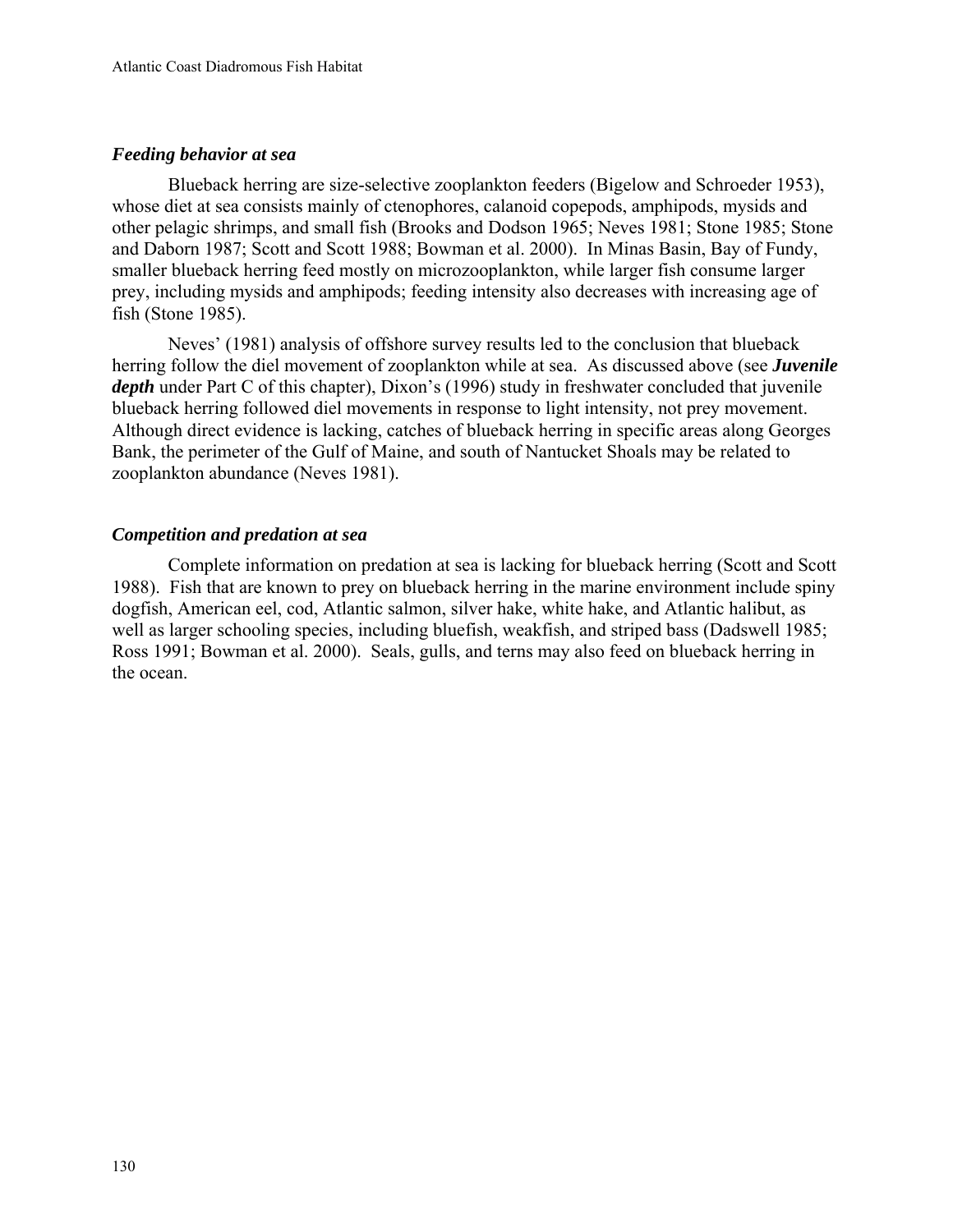Section II. Significant Environmental, Temporal, and Spatial Factors Affecting Distribution of Blueback Herring **Section II. Significant Environmental, Temporal, and Spatial Factors Affecting Distribution of Blueback Herring**

noted. For the subadult–estuarine/oceanic environment and non-spawning adult–oceanic environment life history phases, noted. For the subadult-estuarine/oceanic environment and non-spawning adult-oceanic environment life history phases, the information is provided as a general reference, not as habitat preferences or optima. NIF = No Information Found. the information is provided as a general reference, not as habitat preferences or optima. NIF = No Information Found. encompass the different systems that occur along the East Coast. Where a specific range is known to exist, it will be encompass the different systems that occur along the East Coast. Where a specific range is known to exist, it will be Significant environmental, temporal, and spatial factors affecting distribution of blueback herring. Please note that, Table 5-2. Significant environmental, temporal, and spatial factors affecting distribution of blueback herring. Please note that, although there may be subtle variations between systems, the following data include a broad range of values that although there may be subtle variations between systems, the following data include a broad range of values that Table 5-2.

| Dissolved<br>Oxygen<br>(mgL)   | Minimum 5<br><b>Tolerable:</b><br>Reported:<br>Optimal:<br>Ë<br>Ë                                                                                                                                                                                                                                                                                                                | Minimum 5<br>Reported:<br><b>L'olerable:</b><br>Optimal:<br>Ë<br>È                                                | Minimum 5<br>Reported:<br>Tolerable:<br>Optimal:<br>Ĕ<br>$\zeta$ $\leq$    |
|--------------------------------|----------------------------------------------------------------------------------------------------------------------------------------------------------------------------------------------------------------------------------------------------------------------------------------------------------------------------------------------------------------------------------|-------------------------------------------------------------------------------------------------------------------|----------------------------------------------------------------------------|
| Velocity<br>Current<br>(m/sec) | Tolerable:<br>Reported:<br>Optimal:<br>Fast flow<br>Ë<br>Ë                                                                                                                                                                                                                                                                                                                       | Tolerable:<br>Reported:<br>Optimal:<br>$\overline{H}$<br>Ë                                                        | <b>Tolerable:</b><br>Reported:<br>Optimal:<br>$\overline{H}$<br>Ë<br>È     |
| Substrate                      | gravel, sand;<br>Allopatric:<br>Sympatric:<br><b>Tolerable:</b><br>Reported:<br>Variable<br>Optimal<br>È<br>È                                                                                                                                                                                                                                                                    | <b>Tolerable:</b><br>Reported:<br>Optimal:<br>Variable<br>Ë<br>È                                                  | Tolerable:<br>Reported:<br>Optimal:<br>Variable<br>Ë<br>È                  |
| Salinity<br>(ppt)              | Tolerable:<br>Reported:<br>freshwater<br>Generally<br>Optimal:<br>$0 - 6$<br>$\overline{\vee}$                                                                                                                                                                                                                                                                                   | Usually freshwater<br>Tolerable:<br>Reported:<br>Optimal:<br>$0 - 22$<br>$C - 0$                                  | Usually freshwater<br>Tolerable:<br>Reported:<br>Optimal:<br>$0 - 22$<br>È |
| Temperature<br>$\widetilde{C}$ | Tolerable:<br>Reported:<br>Optimal:<br>Variable<br>$20 - 25$<br>$13 - 27$                                                                                                                                                                                                                                                                                                        | Tolerable:<br>Reported:<br>Optimal:<br>Variable<br>$7-14$<br>$\overline{E}$                                       | Optimal:<br><b>Tolerable:</b><br>Reported:<br>Variable<br>$13 - 28$<br>Ë   |
| Depth<br>$\widehat{a}$         | Tolerable:<br>Reported:<br>Optimal:<br>Variable<br>Ë<br>Ë                                                                                                                                                                                                                                                                                                                        | Isually found at<br>Tolerable:<br>Reported:<br>Optimal:<br>bottom<br>Ë<br>Ë                                       | Diel movement<br>Reported:<br>Tolerable:<br>Optimal:<br>Ë<br>E<br>Z        |
| Time of Year and Location      | head of the tide in fast-moving<br>flowing tributaries and flooded<br>Sympatric range: Freshwater<br>December (Florida) through<br>late August (Nova Scotia) in<br>Atlantic coast rivers from St.<br>waters, also brackish ponds<br>or brackish water above the<br>low-lying areas adjacent to<br>Allopatric range: Slower-<br>Johns River, FL to Nova<br>main streams<br>Scotia | north progression) at spawning<br>December to August (south to<br>site or slightly downstream of<br>spawning site | 38-60 hours after fertilization<br>downstream of spawning site             |
| Life Stage                     | Spawning<br>Adult                                                                                                                                                                                                                                                                                                                                                                | Egg                                                                                                               | Larvae                                                                     |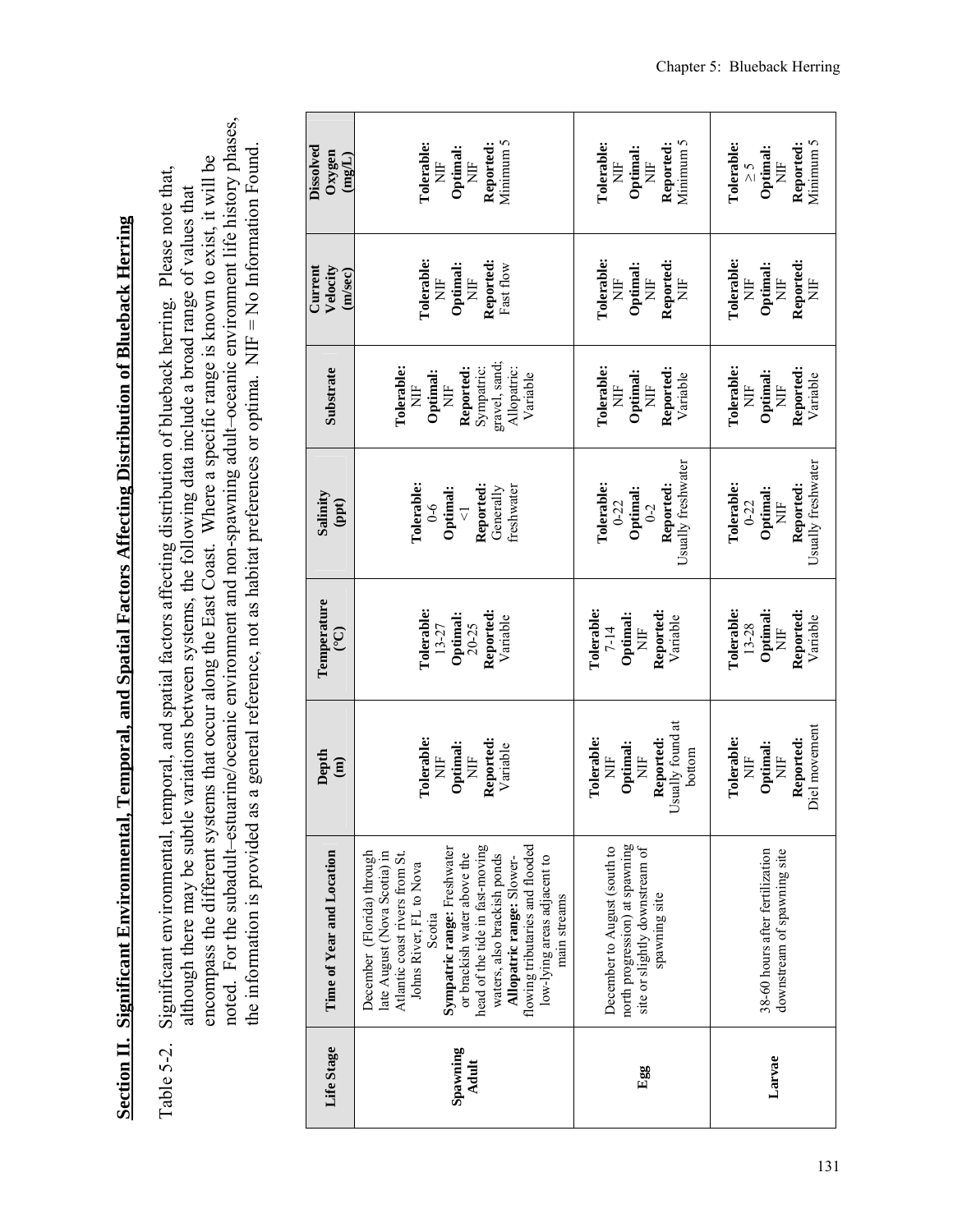| Life Stage                                                                             | Time of Year and Location                                                                                                                   | Depth<br>$\begin{array}{c} \mathbf{m} \end{array}$                                                                                  | Temperature<br>$\widetilde{C}$                                                                                   | Salinity<br>$($ ppt $)$                                                      | Substrate                                                                          | Current<br>Velocity<br>(m/sec)                                                                                         | Dissolved<br>Oxygen<br>$(\mathrm{mg/L})$                                                 |
|----------------------------------------------------------------------------------------|---------------------------------------------------------------------------------------------------------------------------------------------|-------------------------------------------------------------------------------------------------------------------------------------|------------------------------------------------------------------------------------------------------------------|------------------------------------------------------------------------------|------------------------------------------------------------------------------------|------------------------------------------------------------------------------------------------------------------------|------------------------------------------------------------------------------------------|
| Environment<br>Juvenile-<br>Riverine<br>Early                                          | 3-9 months in natal rivers after<br>upstream or downstream of<br>spawning sites, as far as<br>reaching juvenile stage<br>offshore estuaries | bottom (nighttime)<br>water (daytime):<br>Surface or mid-<br>Reported:<br>Tolerable:<br>Optimal:<br>Ë<br>Ë                          | gives migration<br>Variable; temp<br>Reported:<br>Tolerable:<br>Optimal:<br>$20-30$<br>$11 - 32$<br>cues         | $-5$ (summer)<br>Reported:<br>Tolerable:<br>Optimal:<br>Variable<br>$0 - 28$ | <b>Tolerable:</b><br>Reported:<br>Optimal: $\overline{\text{NIF}}$<br>SAV<br>$\Xi$ | <b>Tolerable:</b><br>$\begin{array}{ll} \textbf{Optimal:} \\ \text{NIF} \end{array}$<br>Reported:<br>Variable<br>$\Xi$ | Minimum 4<br><b>Tolerable:</b><br>Reported:<br>Optimal: $\overline{\text{NIF}}$<br>$\Xi$ |
| Environment<br>Subadult &<br>spawning<br><b>Estuarine</b><br>Oceanic<br>Adult-<br>Non- | nearshore estuarine waters or<br>3-6 years after hatching in<br>offshore marine waters                                                      | Diel migrations with<br>frequently caught at<br>ooplankton; most<br>Tolerable:<br>Reported:<br>Optimal:<br>$27 - 55$<br>Ë<br>È<br>Ñ | like other alosines<br>preferred isotherm<br>Probably travel in<br>Tolerable:<br>Reported:<br>Optimal:<br>Ë<br>Ë | Brackish to<br>Tolerable<br>Reported:<br>Optimal:<br>saltwater<br>Ë<br>E,    | <b>Tolerable:</b><br>Reported:<br>Optimal: $\overline{\text{NIF}}$<br>Ë<br>È       | <b>Tolerable:</b><br>Optimal: $N\mathbb{H}$<br>Reported<br>$\overline{E}$<br>È                                         | <b>Tolerable:</b><br>Reported:<br>Optimal: $N\mathbb{H}$<br>$\frac{1}{2}$<br>Ë           |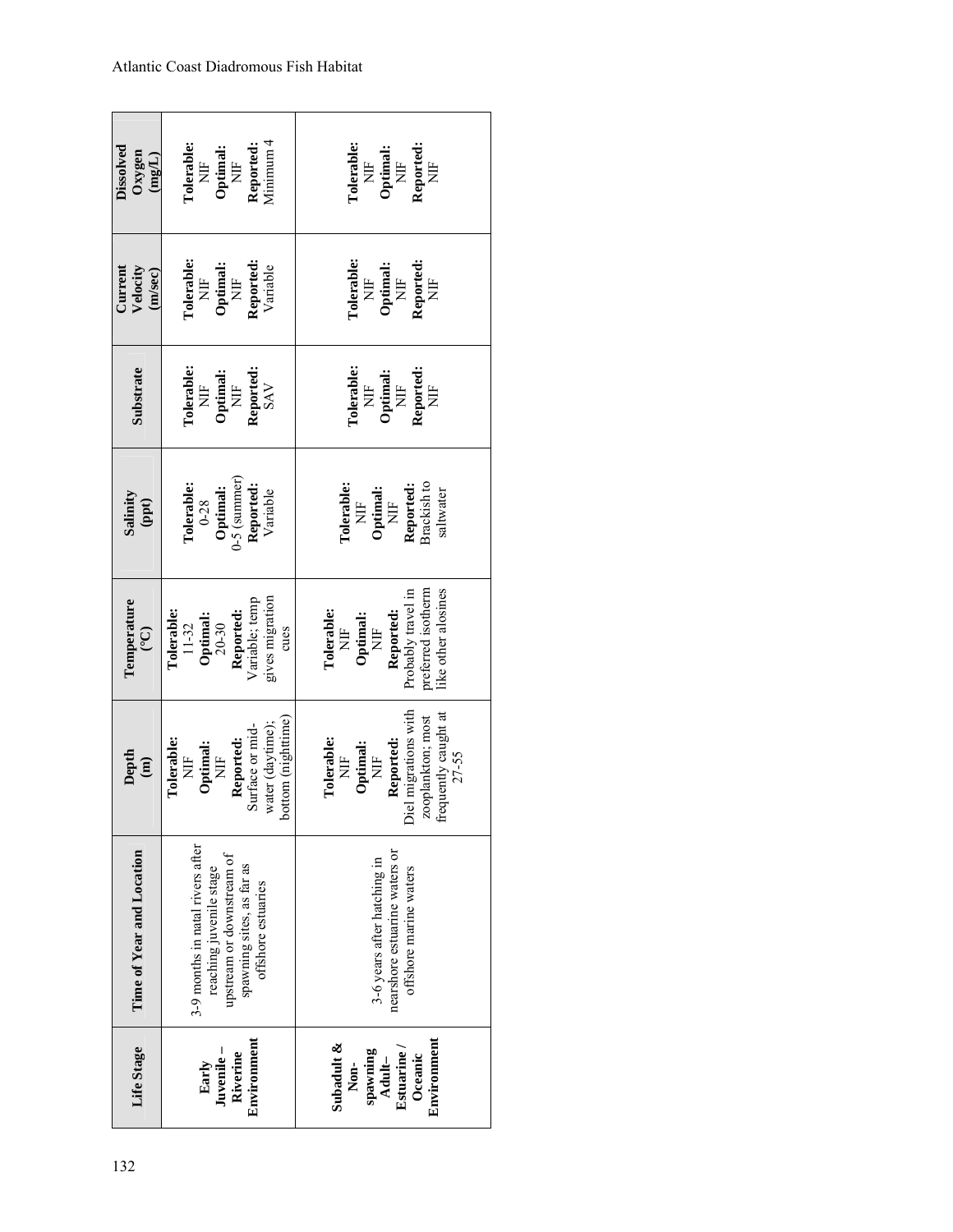### **Section III. Blueback Herring Literature Cited**

- Adams, J. G. 1970. Clupeids in the Altamaha River. Georgia. Georgia Game and Fish Commission, Coastal Fisheries Division, Contribution Series No. 20, Brunswick, Georgia.
- Adams, J. G., and M. W. Street. 1969. Notes on the spawning and embryological development of blueback herring, *Alosa aestivalis* (Mitchill), in the Altamaha River, Georgia. Georgia Game and Fish Commission, Coastal Fisheries Division, Contribution Series No. 16, Brunswick, Georgia.
- ASMFC (Atlantic States Marine Fisheries Commission). 1985. Fishery management plan for the anadromous alosid stocks of the Eastern United States: American shad, hickory shad, alewife, and blueback herring. ASMFC Fishery Management Report No. 6, Washington, D.C.
- ASMFC (Atlantic States Marine Fisheries Commission). 1999. Amendment 1 to the interstate fishery management plan for shad and river herring. ASMFC Fishery Management Report No. 35, Washington, D.C.
- Auld, A. H., and J. R, Schubel. 1972. Effects of suspended sediment on fish eggs and larvae: A laboratory assessment. Estuarine and Coastal Marine Science 6: 153-164.
- Baker, W. D. 1968. A reconnaissance of anadromous fish runs into the inland fishing waters of North Carolina. North Carolina Wildlife Resources Commission Final Report for Project No. AFS-3, Raleigh, North Carolina.
- Bigelow, H. B. 1926. Plankton of the offshore waters of the Gulf of Maine. Bulletin of the United States Bureau of Fisheries 40, Washington, D.C.
- Bigelow, H. B., and W. W. Welsh. 1925. Fishes of the Gulf of Maine. Bulletin of the United States Bureau of Fisheries 40, Washington, D.C.
- Bigelow, H. B., and W. C. Schroeder. 1953. Fishes of the Gulf of Maine. U.S. Fish and Wildlife Service Fisheries Bulletin 53, Washington, D.C.
- Blaxter, J. H. S., F. S. Russell, and M. Yonge. 1982. Advances in marine biology, volume 20. Academic Press, Inc., London, England.
- Boger, R. A. 2002. Development of a watershed and stream-reach spawning habitat model for river herring (*Alosa pseudoharengus* and *A. aestivalis*). Doctoral dissertation. The College of William and Mary, Williamsburg, Virginia.
- Bowman, R. E., C. E. Stillwell, W. L. Michaels, and M. D. Grosslein. 2000. Food of Northwest Atlantic fishes and two common species of squid. NOAA Technical Memorandum No. NMFS-F/NE-155, Silver Spring, Maryland.
- Brooks, J. L., and S. I. Dodson. 1965. Predation, body size and composition of the plankton. Science 150: 28-35.
- Bulak, J. S., and R. W. Christie. 1981. Santee-Cooper blueback herring studies. South Carolina Wildlife and Marine Resources Department, Annual Progress Report No. SCR 1-5, Columbia, South Carolina.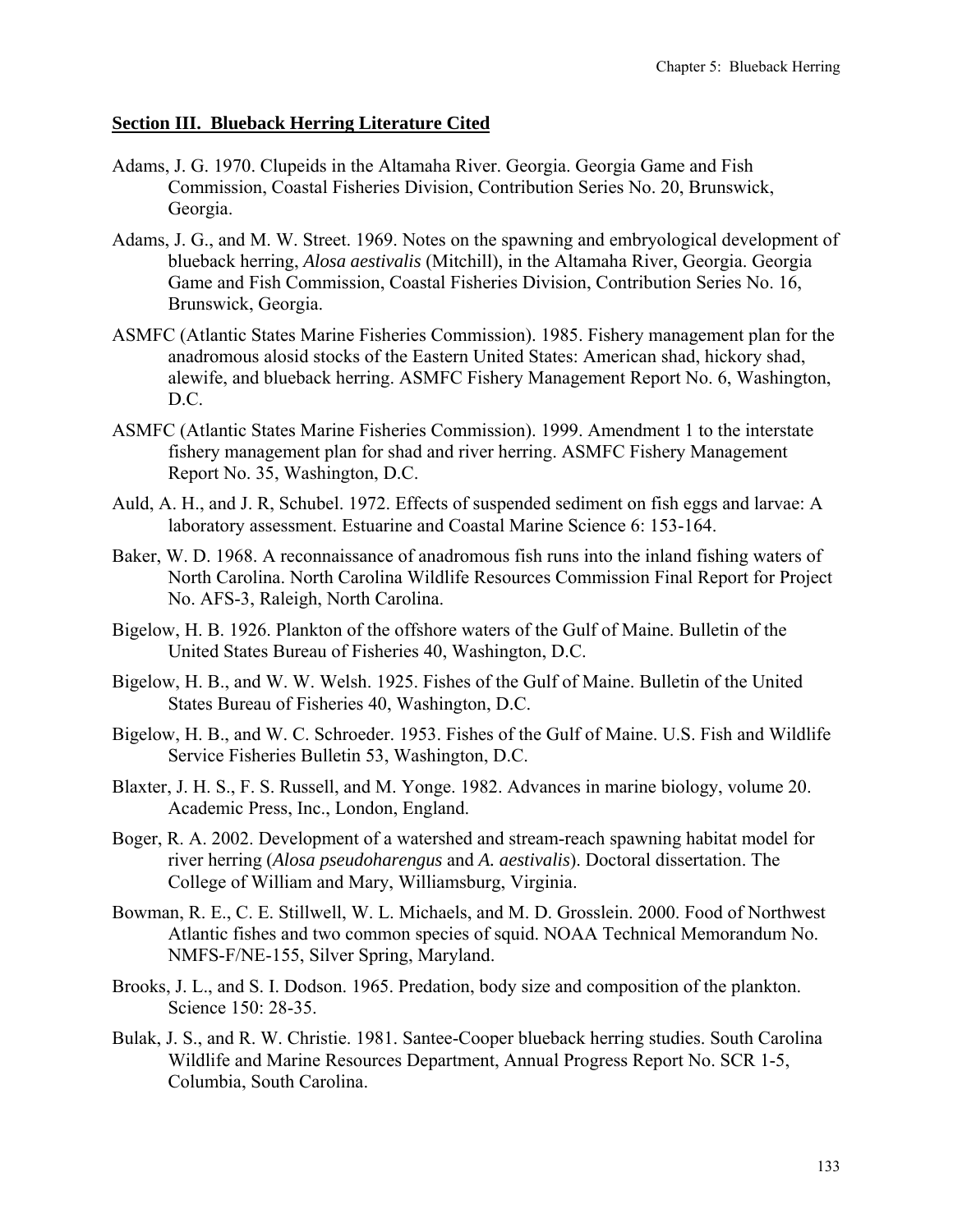- Bulak, J. S., and T. A. Curtis. 1977. Santee-Cooper rediversion project-annual progress report. South Carolina Wildlife and Marine Resources Department, Columbia, South Carolina.
- Burbidge, R. G. 1974. Distribution, growth, selective feeding, and energy transformation of young-of-the-year blueback herring, *Alosa aestivalis* (Mitchill), in the James River, Virginia. Transactions of the American Fisheries Society 103: 297-311.
- Byrne, D. M. 1988. Anadromous herring run restoration. New Jersey Department of Environmental Protection, Bureau of Marine Fisheries Project No. AFC-10-1, Trenton, New Jersey.
- Cameron, W. M., and D. W. Pritchard. 1963. Estuaries. Pages 306-324 in M. N. Hill, editor. The sea, volume 2: The composition of sea-water comparative and descriptive oceanography. Interscience, New York, New York.
- Chappelear, S. J., and D. W. Cooke. 1994. Blueback herring behavior in the tailrace of the St. Stephen dam and fishlock. Pages 108-112 in J. E. Cooper, R. T. Eades, R. J. Klauda, and J. G. Loesch, editors. Anadromous Alosa Symposium, Tidewater Chapter, American Fisheries Society, Bethesda, Maryland.
- Chittenden, M. E., Jr. 1972. Salinity tolerance of young blueback herring, *Alosa aestivalis*. Transactions of the American Fisheries Society 101: 123-125.
- Christie, R. W. 1978. Spawning distributing of blueback herring, *Alosa aestivalis* (Mitchill) in abandoned rice fields and tributaries of the west branch of the Cooper River, South Carolina. Masters thesis. Clemson University, Clemson, South Carolina.
- Christie, R. W., and D. H. Barwick. 1985. Santee-Cooper blueback herring studies. South Carolina Wildlife Marine Resources Department, Division of Wildlife and Freshwater Fisheries Completion Report No. SCR 1-8, Columbia, South Carolina.
- Christie, R. W., P. T. Walker, A. G. Eversole, and T. A. Curtis. 1981. Distribution of spawning blueback herring on the West Branch of Cooper River and the Santee River, South Carolina. Proceedings of the Annual Conference of the Southeastern Association of Fish and Wildlife Agencies 35: 632-640.
- Cianci, J. M. 1969. Larval development of the alewife, *Alosa pseudoharengus* Wilson, and the glut herring, *Alosa aestivalis* Mitchill. Masters thesis. University of Connecticut, Storrs, Connecticut.

Collette, B., and G. Klein-MacPhee, editors. 2002. Bigelow and Schroeder's fishes of the Gulf of Maine, 3rd edition. Smithsonian Institution Press, Washington, D.C.

- Cooke, D. W., and S. D. Leach. 2003. Beneficial effects of increased river flow and upstream fish passage on anadromous alosine stocks. Pages 331-338 in K. E. Limburg, and J. R. Waldeman, editors. Biodiversity, status, and conservation of the world's shads. American Fisheries Society Symposium 35, Bethesda, Maryland.
- Crecco, V. A. 1982. Overview of alewife and blueback herring runs in Connecticut. Report to Atlantic States Marine Fisheries Commission, Alosid Scientific and Statistical Committee, Washington, D.C.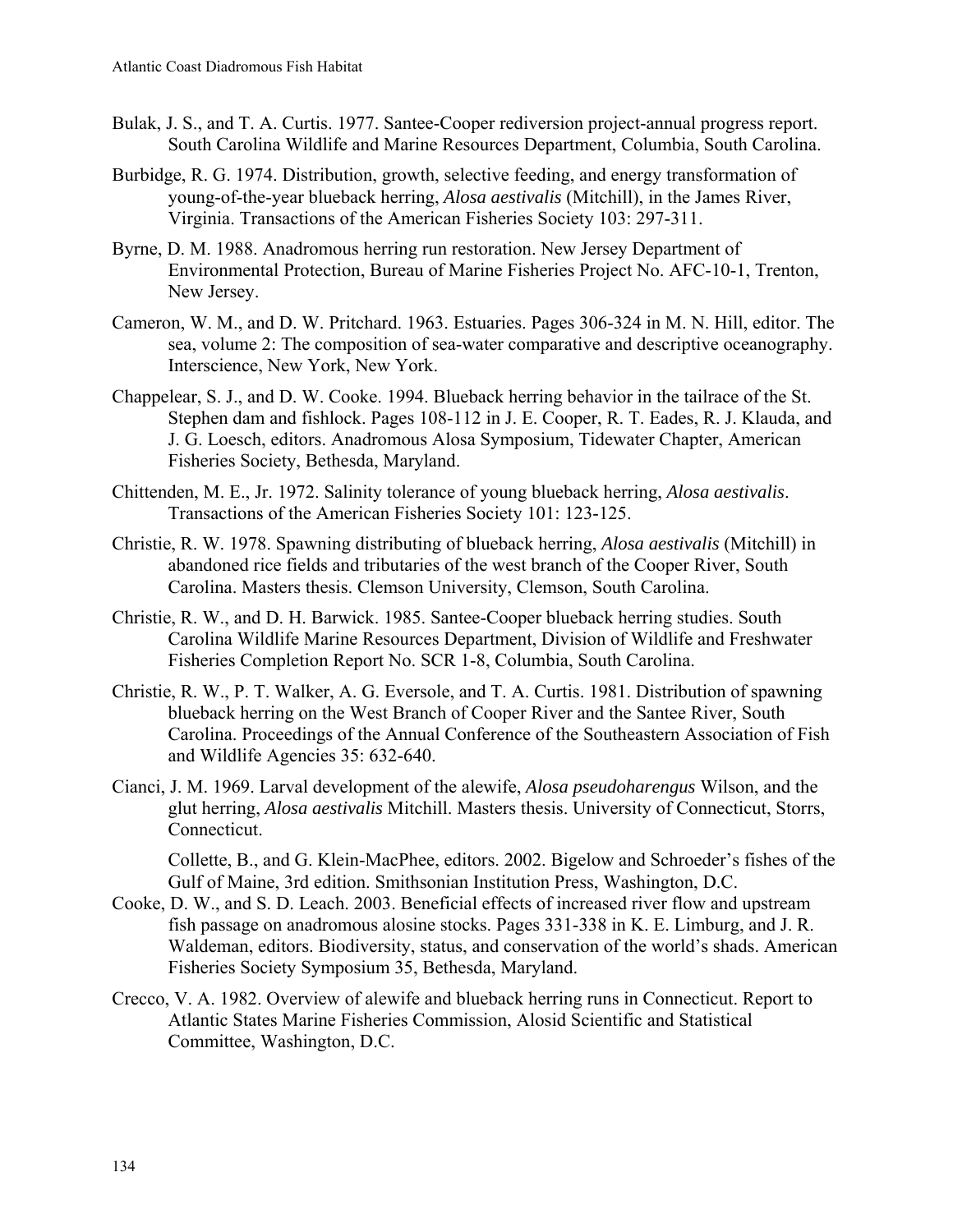- Crecco, V. A., and M. M. Blake. 1983. Feeding ecology of coexisting larvae of American shad and blueback herring in the Connecticut River. Transactions of the American Fisheries Society 112:498-507.
- Crecco, V. A., and T. Savoy. 1984. Effects of fluctuations in hydrographic conditions on yearclass strength of American shad (*Alosa sapidissima*) in the Connecticut River. Canadian Journal of Fisheries and Aquatic Sciences 41: 1216-1223.
- Crecco, V. A., T. Savoy, and W. Whitworth. 1986. Effects of density-dependent and climatic factors on American shad, *Alosa sapidissima*, recruitment: A predictive approach. Canadian Journal of Fisheries and Aquatic Sciences 43: 457-463.
- Creed, R. P., Jr. 1985. Feeding, diet, and repeat spawning of blueback herring, *Alosa aestivalis*, from the Chowan River, North Carolina. Fisheries Bulletin 83: 711-716.
- Curtis, T. A., R. W. Christie, and J. S. Bulak. 1982. Santee-Cooper blueback herring studies. South Carolina Wildlife and Marine Resources Department, Annual Progress Report No. SCR-1-6, Columbia, South Carolina.
- Dadswell, M. J. 1985. Status of the blueback herring, *Alosa aestivalis*, in Canada. Canadian Field Naturalist 99: 409-412.
- Davis, J. R., and R. P. Cheek. 1966. Distribution, food habits, and growth of young clupeids, Cape Fear river system, North Carolina. Proceedings of the Annual Conference of the Southeastern Association of Game and Fish Commissioners 20: 250-260.
- Dennison, W. C., R. J. Orth, K. A. Moore, J. C. Stevenson, V. Carter, S. Kollar, P. W. Bergstrom, and R. A. Batiuk. 1993. Assessing water quality with submerged aquatic vegetation. Bioscience 43: 86-94.
- Dixon, D. A. 1996. Contributions to the life history of juvenile blueback herring (*Alosa aestivalis*): Phototactic behavior and population dynamics. Doctoral dissertation. College of William and Mary, Virginia Institute of Marine Science, School of Marine Science, Gloucester Point, Virginia.
- Dorfman, D., and J. Westman. 1970. Responses of some anadromous fishes to varied oxygen concentrations and increased temperatures. Rutgers University OWRR Project No. B-012-NJ, New Brunswick, New Jersey.
- Domermuth, R. B., and R. J. Reed. 1980. Food of juvenile American shad, *Alosa sapidissima*, juvenile blueback herring, *Alosa aestivalis*, and pumpkinseed, *Lepomis gibbosus*, in the Connecticut River below Holyoke Dam, Massachusetts. Estuaries 3: 65-68.
- Dovel, W. L. 1971. Fish eggs and larvae of the upper Chesapeake Bay. NRI Special Report 4: 1- 71.
- Erkan, D. E. 2002. Strategic plan for the restoration of anadromous fishes to Rhode Island coastal streams. Rhode Island Department of Environmental Management, Division of Fish and Wildlife, Completion Report in fulfillment of Federal Aid in Sportfish Restoration Project No. F-55-R, Jamestown, Rhode Island.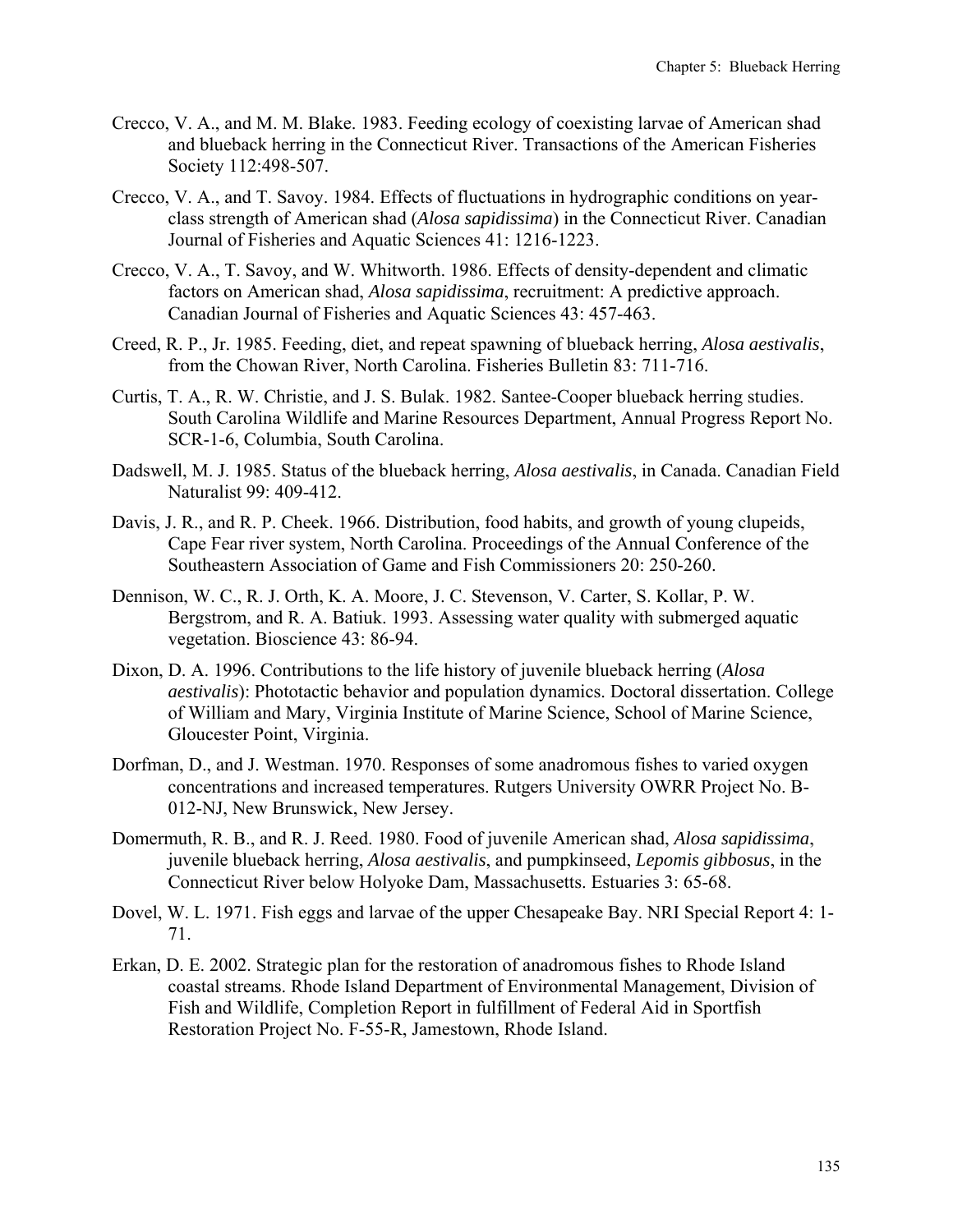- Eversole, A. G., C. J. Kempton, C. S. Thomason, and R. S. Slack. 1994. Blueback herring distribution and relative abundance in the Santee-Cooper system: Before and after rediversion. Pages 64-71 *in* J. E. Cooper, R. T. Eades, R. J. Klauda, and J. G. Loesch, editors. Anadromous Alosa Symposium, Tidewater Chapter, American Fisheries Society, Bethesda, Maryland.
- Fay, C. W., R. J. Neves, and G. B. Pardue. 1983. Species profiles: Life histories and environmental requirements of coastal fishes and invertebrates (mid-Atlantic) – alewife/blueback herring. U.S. Fish and Wildlife Service, Division of Biological Services Report No. FWS/OBS-82/11.9, and U.S. Army Corps of Engineers Report No. TR EL-82-4, Washington, D.C.
- Fischer, C. A. 1980. Anadromous fisheries research program. Cape Fear River system, phase II. North Carolina Department of Natural Resources and Community Development, Division of Marine Fisheries Completion Report Project No. AFCS-15, Morehead City, North Carolina.
- Fowler, H. W. 1921. Spawning habits of pike, killifishes, etc. The Fish Culturist 1: 36-37.
- Frankensteen, E. D. 1976. Genus Alosa in a channelized and an unchannelized creek of the Tar River basin, North Carolina. Masters thesis. East Carolina University, Greenville, North Carolina.
- Gardinier, M. N., and T. B. Hoff. 1982. Diet of striped bass in the Hudson River estuary. New York Fish and Game Journal 29: 152-165.
- Godwin, W. F., and J. G. Adams. 1969. Young clupeids of the Altamaha River, Georgia. Georgia Game and Fish Commission, Marine Fisheries Division Contribution Series No. 15, Atlanta, Georgia.
- Gordon, N. D., T. A. McMahon, and B. L. Finlayson. 1992. Stream hydrology: An introduction for ecologists. John Wiley and Sons, Ltd., England.
- Greening, H. A., A. J. Janicki, R. J. Klauda, D. M. Baudler, D. M. Levin, and E. S. Perry. 1989. An evaluation of stream liming effects on water quality and anadromous fish spawning in Maryland coastal plain streams: 1988 results. International Science and Technology, Sterling, Virginia, and John's Hopkins University, Applied Physics Laboratory, Shady Side, Maryland.
- Hardy, J. D., Jr. 1978. Development of fishes of the Mid-Atlantic Bight: An atlas of the egg, larval, and juvenile stages, volume III: Aphredoderidae through Rachycentridae. U. S. Fish and Wildlife Service Biological Services Program Report No. FWS/OBS-78/12, Washington, D.C.
- Hatchey, H. B. 1942. The waters of the Scotian Shelf. Journal of the Fisheries Research Board of Canada 5: 377-397.
- Hawkins, J. H. 1979. Anadromous fisheries research program Neuse River. North Carolina Department of Natural Resources and Community Development, Division of Marine Fisheries Progress Report No. AFCS13-2, Raleigh, North Carolina.
- Hawkins, J. H. 1980. Investigations of anadromous fishes of the Neuse River, North Carolina. North Carolina Department of Natural Resources and Community Development, Division of Marine Fisheries Special Scientific Report No. 34, Morehead City, North Carolina.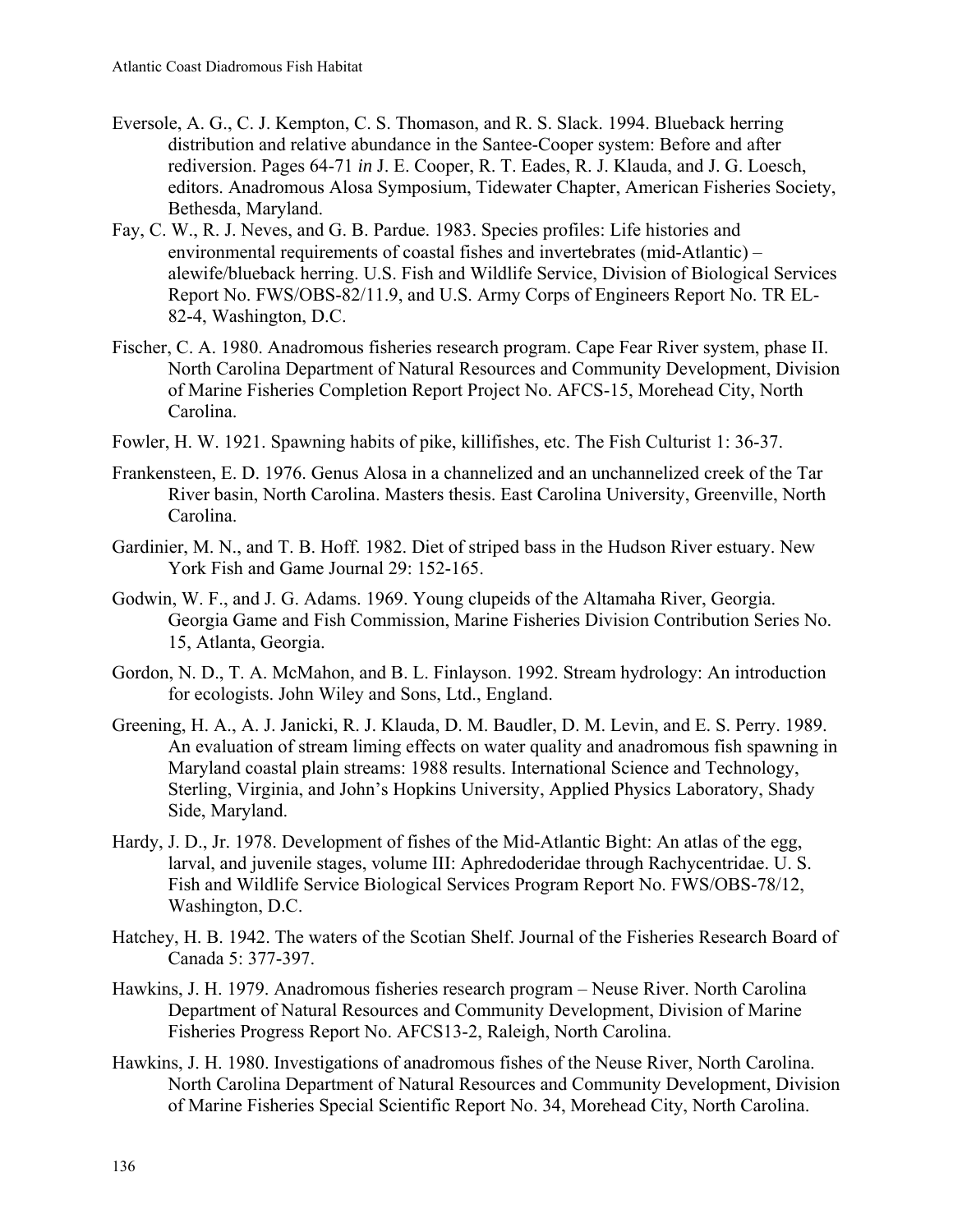- Henderson, B. A., and E. H. Brown, Jr. 1985. Effects of abundance and water temperature on recruitment and growth of alewife (*Alosa pseudoharengus*) near South Bay, Lake Huron, 1954-1982. Canadian Journal of Fisheries and Aquatic Sciences 42: 1608-1613.
- Hildebrand, S. F. 1963. Family Clupeidae. Pages 257-454 in H. B. Bigelow, editor. Fishes of the Western North Atlantic, part 3. Sears Foundation for Marine Research, Yale University, New Haven, Connecticut.
- Hildebrand, S. F., and W. C. Schroeder. 1928. Fishes of Chesapeake Bay. Bulletin of the U.S. Bureau of Fisheries 43, Washington, D.C.
- Hirschfield, H. I., J. W. Rachlin, and E. Leff. 1966. A survey of invertebrates from selected sites of the lower Hudson River. Pages 230-257 in Hudson River Ecology. New York State Department of Environmental Conservation, Albany, New York.
- Holland, B. F., and G. F. Yelverton. 1973. Distribution and biological studies of anadromous fishes offshore North Carolina. North Carolina Department of Natural and Economic Resources, Division of Commercial and Sport Fisheries, Special Scientific Report No. 24, Beaufort, North Carolina.
- Janssen, J. 1982. Comparison of searching behavior for zooplankton in an obligate planktivore, blueback herring *Alosa aestivalis* and a facultative planktivore, bluegill *Lepomis macrochirus*. Canadian Journal of Fisheries and Aquatic Sciences 39: 1649-1654.
- Jessop, B. M. 1990. Diel variation in density, length composition, and feeding activity of juvenile alewife, *Alosa pseudoharengus* Wilson, and blueback herring, *A. aestivalis*  Mitchill, at near-surface depths in a hydroelectric dam impoundment. Journal of Fish Biology 37: 813-822.
- Jessop, B. M. 1994. Relations between stock and environmental variables, and an index of abundance for juvenile alewife and blueback herring. North American Journal of Fisheries Management 14: 564-579.
- Jessop, B. M., W. E. Anderson, and A. H. Vromans. 1983. Life-history data on alewife and blueback herring of the Saint John River, New Brunswick, 1981. Canadian Fisheries and Aquatic Sciences Data Report No. 426, New Brunswick, Canada.
- Johnson, H. B., D. W. Crocker, B. F. Holland, Jr., J. W. Gilliken, D. W. Taylor, M. W. Street, J. G. Loesch, W. H. Kriete, Jr., and J .G. Travelstead. 1978. Biology and management of mid-Atlantic anadromous fishes under extended jurisdiction. North Carolina Division of Marine Fisheries and Virginia Institute of Marine Science Report No. NC-VA AFSC 9-2.
- Johnson, H. B., B. F. Holland, Jr., and S. G. Keefe. 1977. Anadromous fisheries research program, northern coastal area. North Carolina Division of Marine Fisheries Completion Report for Project No. AFCS-11, Morehead City, North Carolina.
- Johnson, H. B., S. E. Winslow, D. W. Crocker, B. F. Holland, Jr., J. W. Gillikin, D. L. Taylor, J. G. Loesch, W. H. Kriete, Jr., J. G. Travelstead, E. J. Foell, and M. A. Hennigar. 1981. Biology and management of mid-Atlantic anadromous fishes under extended jurisdiction. North Carolina Division of Marine Fisheries and Virginia Virginia Institute of Marine Science Special Report No. 36.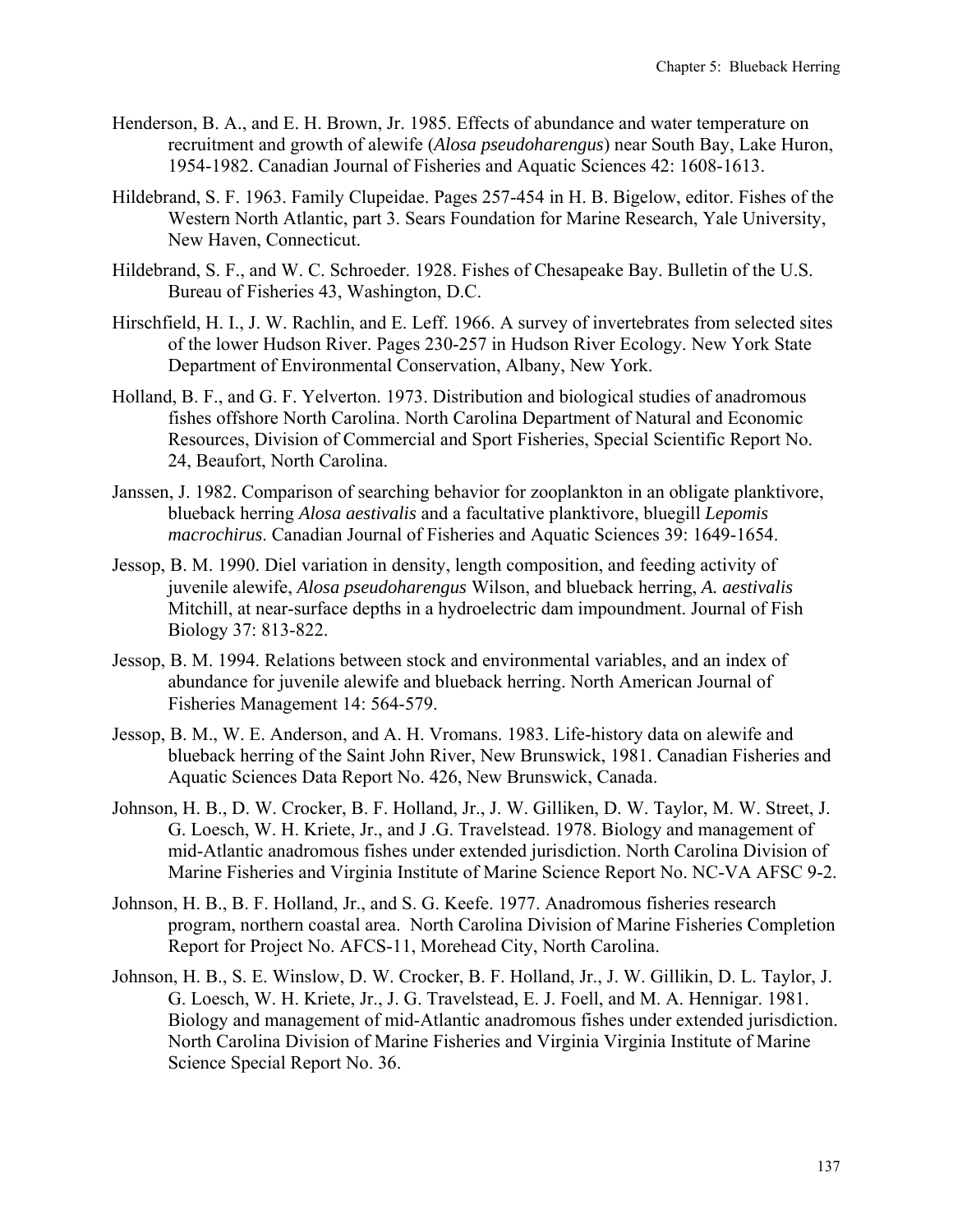- Johnston, C. E., and J. C. Cheverie. 1988. Observations on the diel and seasonal drift of eggs and larvae of anadromous rainbow smelt, *Osmerus mordax*, and blueback herring, *Alosa aestivalis*, in a coastal stream on Prince Edward Island. Canadian Field Naturalist 102: 508-514.
- Jones, P. W., F. D. Martin, and J. D. Hardy, Jr. 1978. Development of fishes of the mid-Atlantic Bight: An atlas of egg, larval and juvenile stages, volume I, Acipenseridae through Ictaluridae. U.S. Fish and Wildlife Service Report No. FWS/OBS-78/12, Washington, D.C.
- Jones, P. W., H. J. Speir, N. H. Butowski, R. O'Reilly, L. Gillingham and E. Smoller. 1988. Chesapeake Bay fisheries: Status, trends, priorities and data needs. Maryland Department of Natural Resources and Virginia Marine Resources Commission.
- Jordan, S. J., and V. A. Vaas. 1990. Long term trends in abundance indices for 19 species of Chesapeake Bay fishes: Reflections of trends in the bay ecosystem. Chesapeake Research Consortium Publication, Baltimore, Maryland.
- Joseph, E. B., and J. Davis. 1965. A progress report to the herring industry. Virginia Institute of Marine Science Special Report No. 51, Gloucester Point, Virginia.
- Juanes, F., R. E. Marks, K. A. McKowan, and D. O. Conover. 1993. Predation by age-0 bluefish on age-0 anadromous fishes in the Hudson River Estuary. Transactions of the American Fisheries Society 122: 348-356.
- Kissil, G. W. 1968. A contribution to the life history of *Alosa pseudoharengus* (Wilson). Masters thesis. University of Connecticut, Storrs, Connecticut.
- Kissil, G. W. 1974. Spawning of the anadromous alewife, *Alosa pseudoharengus*, in Bride Lake, Connecticut. Transactions of the American Fisheries Society 103: 312-317.
- Klauda, R. J. 1989. Definitions of critical environmental conditions for selected Chesapeake Bay finfishes exposed to acidic episodes in spawning and nursery areas. John's Hopkins University, Applied Physics Laboratory, Shady Side, Maryland.
- Klauda, R. J., and R. E. Palmer. 1987a. Laboratory and filed bioassay experiments with blueback herring and American shad. John's Hopkins University, Applied Physics Laboratory Report No. PPSP-AD-87-9, Shady Side, Maryland.
- Klauda, R. J., and R. E. Palmer. 1987b. Responses of blueback herring eggs and larvae to pulses of acid and aluminum. Transactions of the American Fisheries Society 116: 561-569.
- Klauda, R. J., R. E. Palmer, and M. J. Lenkevich. 1987. Sensitivity of early life stages of blueback herring to moderate acidity and aluminum in soft freshwater. Estuaries 10: 453.
- Klauda, R. J., S. A. Fischer, L. W. Hall, Jr., and J. A. Sullivan. 1990. Habitat requirements for hickory shad (*Alosa mediocris*), American shad (*Alosa sapidissima*), alewife herring (*Alosa pseudoharengus*), and blueback herring (*Alosa aestivalis*). University of Maryland System, Agricultural Experiment Station, Wye Research and Education Center, Queenstown, Maryland.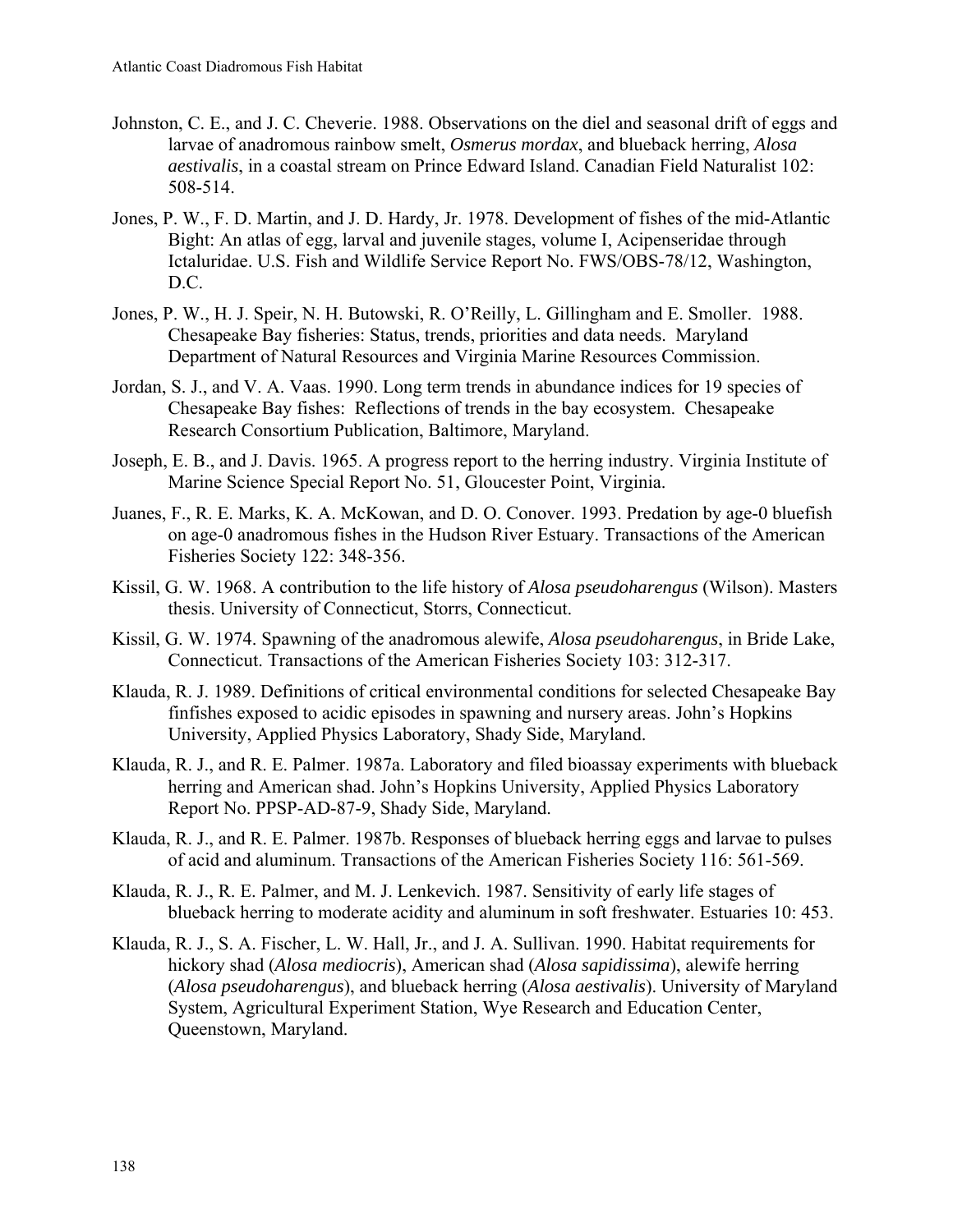- Klauda, R. J., S. A. Fischer, L. W. Hall, Jr., and J. A. Sullivan. 1991. Alewife and blueback herring; *Alosa pseudoharengus* and *Alosa aestivalis*. Pages 10.1-10.29 in S. L. Funderburk, J. A. Mihursky, S. J. Jordan, and D. Riley, editors. Habitat requirements for Chesapeake Bay living resources, 2nd Edition. Chesapeake Bay Program, Living Resources Subcommittee, Annapolis, Maryland.
- Koo, T. S. Y., and M. L. Johnston. 1978. Larval deformity in striped, *Morone saxatilis*, and blueback herring, *Alosa aestivalis*, due to heat shock treatment of developing eggs. Environmental Pollution 16: 137-149.
- Kosa, J. T., and M. E. Mather. 2001. Processes contributing to variability in regional patterns of juvenile river herring abundance across small coastal systems. Transactions of the American Fisheries Society 130: 600-619.
- Kuntz, A., and L. Radcliffe. 1917. Notes on the embryology and larval development of twelve teleostean fishes. Bulletin of the U.S. Bureau of Fisheries 35: 87-134.
- Laberge, E. 1975. The importance of water discharge in determining phytoplankton biomass in a river impoundment. Masters thesis. Dalhousie University, Halifax, Nova Scotia.
- Leim, A. H., and W. B. Scott. 1966. Fishes of the Atlantic coast of Canada. Bulletin of the Fisheries Research Board of Canada 155.
- Lippson, A. J., and R. L. Moran, editors. 1974. Manual for identification of early developmental stages of fishes of the Potomac River estuary. Maryland Power Plant Siting Program Miscellaneous Publication No 13, Annapolis, Maryland.
- Loesch, J. G. 1968. A contribution to the life history of *Alosa aestivalis* (Mitchill). Masters thesis. University of Connecticut, Storrs, Connecticut.
- Loesch, J. G. 1987. Overview of life history aspects of anadromous alewife and blueback herring in freshwater habitats. Pages 89-103 in M. J. Dadswell, R. J. Klauda, C. M. Moffitt, and R. L. Saunders, editors. Common strategies of anadromous and catadromous fishes. American Fisheries Society Symposium 1, Bethesda, Maryland.
- Loesch, J. G., and W. H. Kriete, Jr. 1980. Anadromous fisheries research program, Virginia. Annual Report for NMFS Project No. AFC10-1, Virginia Institute of Marine Science, Gloucester Point, Virginia.
- Loesch, J. G., and W. A. Lund, Jr. 1977. A contribution to the life history of the blueback herring, *Alosa aestivalis*. Transactions of the American Fisheries Society 106: 583-589.
- Loesch, J. G., W. H. Kriete, Jr., and E. J. Foell. 1982. Effects of light intensity on the catchability of juvenile anadromous Alosa species. Transactions of the American Fisheries Society 111: 41-44.
- Manooch, C. S., III. 1988. Fisherman's guide. Fishes of the southeastern United States. North Carolina State Museum of Natural History, Raleigh, North Carolina.
- Manooch, C. S., III. 1973. Food habits of yearling and adult striped bass, *Morone saxatilis* (Walbaum), from Albemarle Sound, North Carolina. Chesapeake Science 14: 73-86.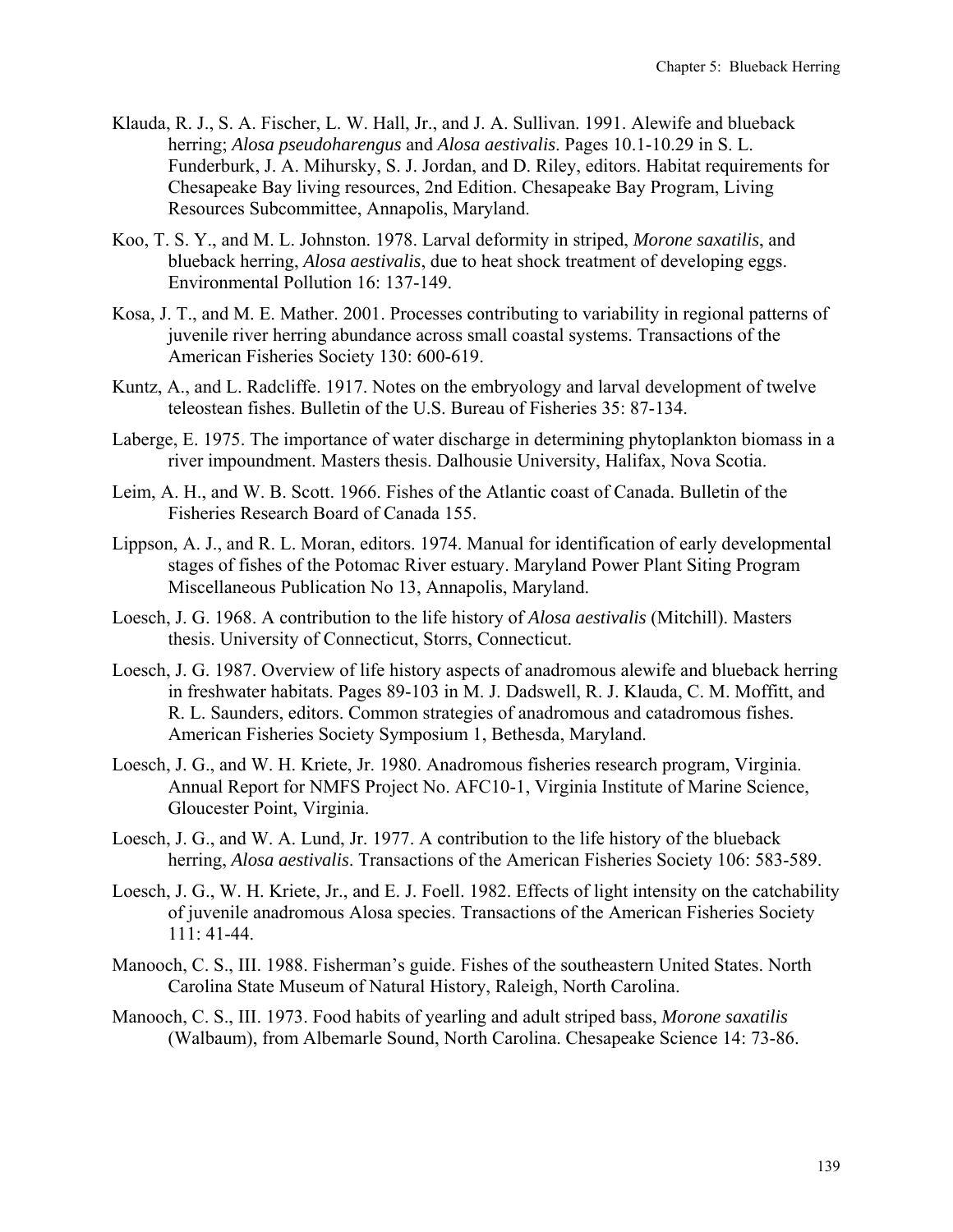- Marcy, B. C., Jr. 1969. Age determination from scales of *Alosa pseudoharengus* (Wilson) and *Alosa aestivalis* (Mitchill) in Connecticut waters. Transactions of the American Fisheries Society 98: 622-630.
- Marcy, B. C., Jr. 1976a. Early life history studies of American shad in the lower Connecticut River and the effects of the Connecticut Yankee plant. Pages 141-168 in D. Merriman, and L. M. Thorpe, editors. The Connecticut River ecological study: The impact of a nuclear power plant. American Fisheries Society Monograph No. 1, Bethesda, Maryland.
- Marcy, B. C., Jr. 1976b. Planktonic fish eggs and larvae of the lower Connecticut River and effects of the Connecticut Yankee plant including entrainment. Pages 115-139 in D. Merriman, and L. M. Thorpe, editors. The Connecticut River ecological study: The impact of a nuclear power plant. American Fisheries Society Monograph No. 1, Bethesda, Maryland.
- Marcy, B. C., Jr., and P. Jacobsen. 1976. Early life history studies of American shad in the lower Connecticut River and the effects of the Connecticut Yankee plant. Pages 141-168 in D. Merriman, and L. M. Thorpe, editors. The Connecticut River ecological study: The impact of a nuclear power plant. American Fisheries Society Monograph No. 1, Bethesda, Maryland.
- Marshall, M. D. 1976. Anadromous fisheries research program: Tar River, Pamlico River, and Northern Pamlico Sound. North Carolina Department of Natural and Economic Resources, Division of Marine Fisheries Completion Report for Project No. AFCS-10, Morehead City, North Carolina.
- Massman, W. H. 1953. Relative abundance of young fishes in Virginia estuaries. Transactions of the North America Wildlife Conference 18: 439-449.
- McLane, W. M. 1955. The fishes of the St. Johns River system. Doctoral dissertation. University of Florida, Gainesville, Florida.
- Meador, M. R. 1982. Occurrence and distribution of larval fish in the Santee River system. Masters thesis. Clemson University, Clemson, South Carolina.
- Meador, M. R., A. G. Eversole, and J. S. Bulak. 1984. Utilization of portions of the Santee River system by spawning blueback herring. North American Journal of Fisheries Management 4: 155-163.
- Meehan, W. E. 1895. Fish, fishing and fisheries of Pennsylvania. Pennsylvania State Commission on Fisheries Official Document No. 20: 257-392.
- Meldrim, J. W., and J. J. Gift. 1971. Temperature preference, avoidance and shock experiments with estuarine fishes. Ichthyological Association Bulletin 7, Middletown, Delaware.
- Messieh, S. N. 1977. Population structure and biology of alewife *Alosa pseudoharengus* and blueback herring *A. aestivalis* in the Saint John River, New Brunswick. Environmental Biology of Fishes 2: 195-210.
- Milstein, C. B. 1981. Abundance and distribution of juvenile Alosa species off southern New Jersey. Transactions of the American Fisheries Society 110: 306-309.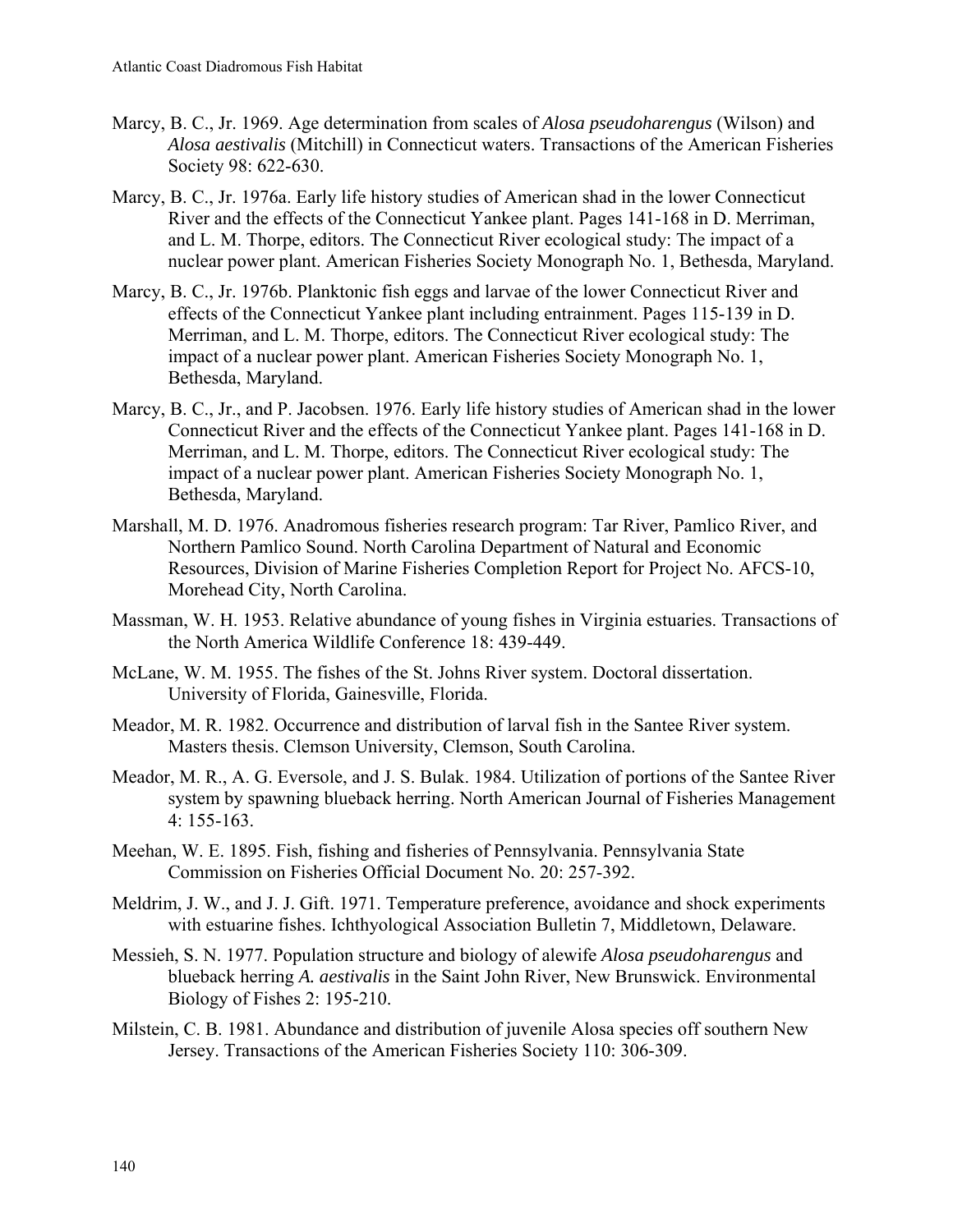- Morgan, R. P., II, and R. D. Prince. 1976. Chlorine toxicity to estuarine fish egg and larvae. Chesapeake Biological Laboratory, University of Maryland Reference No. 76-116 CBL, Solomons, Maryland.
- Morgan, R. P., II, and R. D. Prince. 1977. Chlorine toxicity to eggs and larvae of five Chesapeake Bay fishes. Transactions of the American Fisheries Society 106: 380-385.
- Morgan, R. P., II, and R. D. Prince. 1978. Chlorine effects on larval development of striped bass (*Morone saxatilis*), white perch (*Morone americana*) and blueback herring (*Alosa aestivalis*). Transactions of the American Fisheries Society 107: 636-641.
- Moser, M. L., and S. W. Ross. 1994. Effects of changing current regime and river discharge on the estuarine phase of anadromous fish migration. Pages 343-347 in K. R. Dyer, and R. J. Orth, editors. Changes in fluxes in estuaries: Implications from science to management. Olsen and Olsen, Fredensborg, Denmark.
- Moss, S. A., W. C. Leggett, and W. A. Boyd. 1976. Recurrent mass mortalities of the blueback herring, *Alosa aestivalis*, in the lower Connecticut River. American Fisheries Society Monographs 1: 227-234.
- Murdy, E. O., R. S. Birdsong, and J. A. Musick. 1997. Fishes of Chesapeake Bay. Smithsonian Institution Press, Washington, D.C.
- Netzel, J., and E. Stanek. 1966. Some biological characteristics of blueback, *Pomolobus aestivalis* (Mitchill), and alewife, *Pomolobus pseudoharengus* (Wilson), from Georges Bank, July and October 1964. International Commission on Northwestern Atlantic Fisheries Research Bulletin 3: 106-110.
- Neves, R. J. 1981. Offshore distribution of alewife, *Alosa pseudoharengus*, and blueback herring, *Alosa aestivalis*, along the Atlantic coast. Fisheries Bulletin 79: 473-485.
- Nichols, J. T., and C. M Breder, Jr. 1927. The marine fishes of New York and southern New England. Zoologica (New York) 9: 1-192.
- O'Connell, A. M., and P. L. Angermeier. 1997. Spawning location and distribution early life stages of alewife and blueback herring in a Virginia stream. Estuaries 20: 779-791.
- O'Leary, J. A., and B. Kynard. 1986. Behavior, length, and sex ration of seaward-migrating juvenile American shad and blueback herring in the Connecticut River. Transactions of the American Fisheries Society 115: 529-536.
- O'Neill, J. T. 1980. Aspects of the life histories of anadromous alewife and the blueback herring, Margaree River and Lake Aninsle, Nova Scotia, 1978-1979. Masters thesis. Acadia University, Wolfville, Nova Scotia.
- O'Rear, C. W. 1983. A study of river herring spawning and water quality in Chowan River. North Carolina Department of Natural Resources and Community Development, Division of Marine Fisheries Complete Report for Project No. AFC-17, Raleigh, North Carolina.
- Olney, J. E., and G. W. Boehlert. 1988. Nearshore ichthyoplankton associated with seagrass beds in the lower Chesapeake Bay. Marine Ecology Progress Series 45: 33-43.
- Otto, R. G., M. A. Kitchel, and J. 0. Rice. 1976. Lethal and preferred temperatures of the alewife in Lake Michigan. Transactions of the American Fisheries Society 105: 96-106.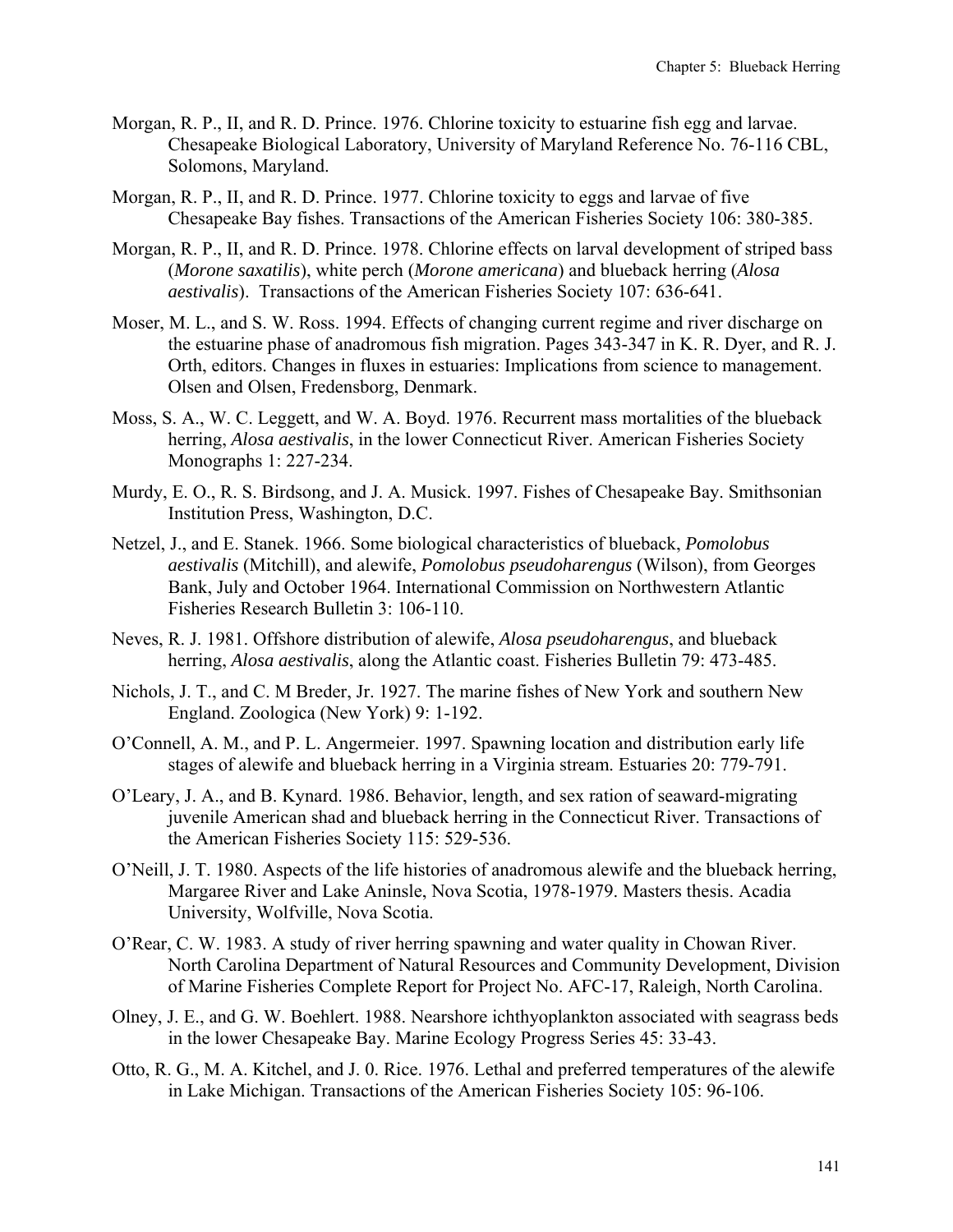- Pardue, G. B. 1983. Habitat suitability index models: Alewife and blueback herring. U.S. Fish and Wildlife Service Report No. FWS/OBS-82/10.58, Washington, D.C.
- Pate, P. P. 1975. Anadromous fisheries research program: Tar River, Pamlico River, and Northern Pamlico Sound. North Carolina Department of Natural and Economic Resources, Division of Marine Fisheries Annual Report for Project No. AFCS-10-1, Morehead City, North Carolina.
- Perlmutter, A., E. E. Schmidt, and E. Leff. 1967. Distribution and abundance of fish along the shores of the lower Hudson River during the summer of 1965. New York Fish and Game Journal 14: 46-75.
- PSE&G (Public Service Electric and Gas Company). 1978. Annual environmental operating report (nonradiological), Salem Nuclear Generating Station – Unit 1: 1977 Report, volume 3. Public Service Electric and Gas Company, Newark, New Jersey.
- Rawls, K. B. 2001. North Carolina alosid management program. North Carolina Department of Environment and Natural Resources, Division of Marine Fisheries, Morehead City, North Carolina.
- Richkus, W. A., and G. DiNardo. 1984. Current status and biological characteristics of the anadromous alosid stocks of the eastern United States: American shad, hickory shad, alewife, and blueback herring. Atlantic States Marine Fisheries Commission Interstate Fisheries Management Program, Washington, D.C.
- Ross, R. M. 1991. Recreational fisheries of coastal New England. University of Massachusetts Press, Amherst, Massachusetts.
- Ross, R. M., R. M Bennett, and T. W. H. Backman. 1993. Habitat use and spawning adult, egg, and larval American Shad in the Delaware River. Rivers 4: 227-238.
- Ross, R. M., and R.C. Biagi. 1990. Marine recreational fisheries of Massachusetts: River herring. University of Massachusetts Cooperative Extension, Massachusetts Division of Marine Fisheries, Marine Recreational Fisheries Series Informational Pamphlet No. CR 162: 6/90-10M, Amherst, Massachusetts.
- Rulifson, R. A., M. T. Huish, and R. W. Thoesen. 1982. Anadromous fish in the southeastern United States and recommendations for development of a management plan. U.S. Fish and Wildlife Service, Fisheries Research Region 4, Atlanta, Georgia.
- Rulifson, R. A., S. A. McKenna, and M. L. Gallagher. 1987. Tagging studies of striped bass and river herring in upper Bay of Fundy, Nova Scotia. North Carolina Department of Natural Resources and Community Development, Division of Marine Fisheries Completion Report No. AFC-28-1, East Carolina University, Greenville, North Carolina.
- Rulifson, R. A., and V. Crecco. 1995. Factors affecting the recent decline of blueback herring and American shad in the Connecticut River. A report to the Atlantic States Marine Fisheries Commission, Washington, D.C.
- Savoy T. F., and V. A. Crecco. 2004. Factors affecting the recent decline of blueback herring and American shad in the Connecticut River. American Fisheries Society Monograph 9: 361– 377.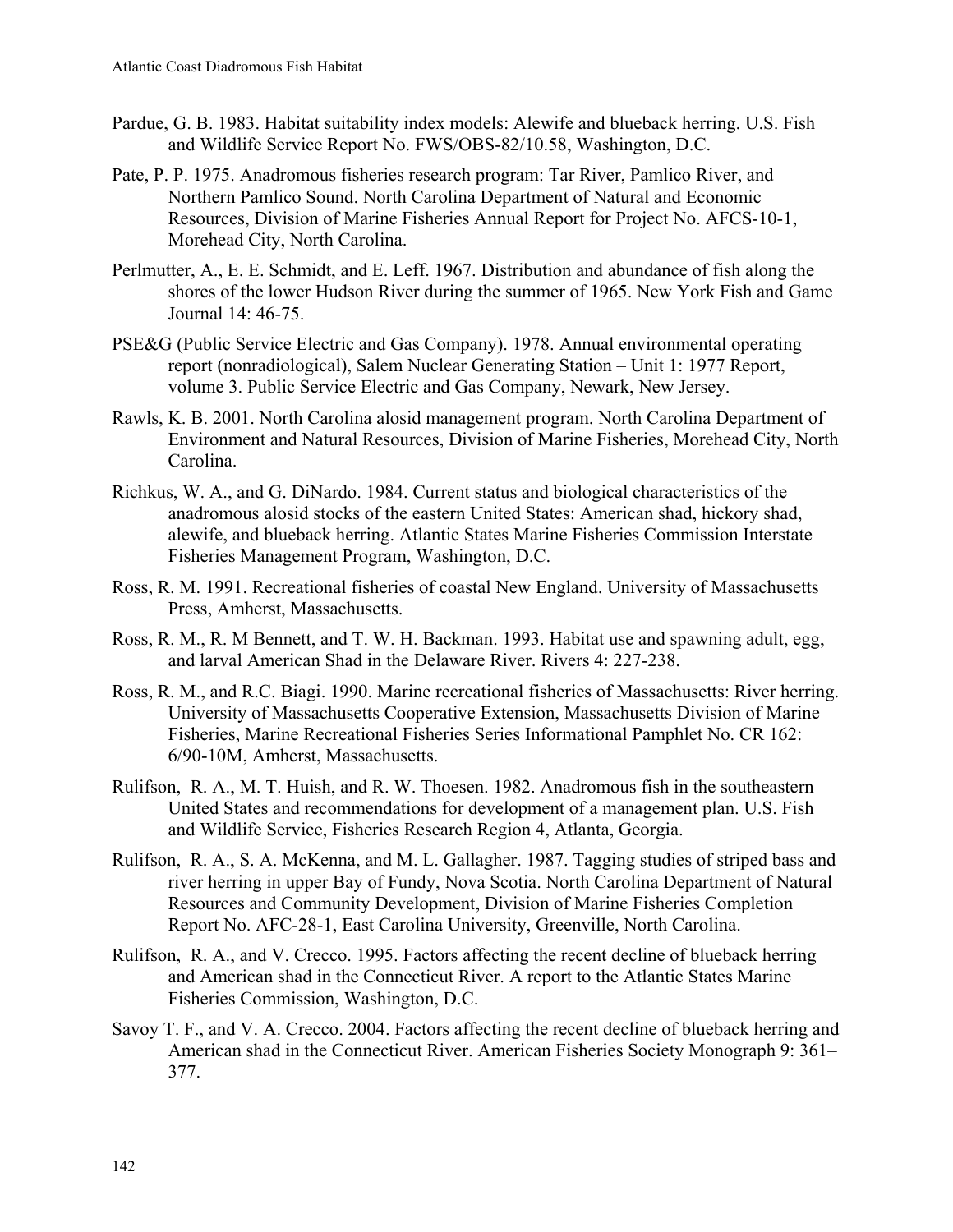- Schmidt, R. E., B. M. Jessop, and J. E. Hightower. 2003. Status of river herring stocks in large rivers. Pages 171-182 in K. E. Limburg, and J. R. Waldman, editors. Biodiversity, status, and conservation of the world's shads. American Fisheries Society Symposium 35, Bethesda, Maryland.
- Schmidt, R. E., R. J. Klauda, and J. M. Bartels. 1988. Distributions and movements of the early life stages of three species of *Alosa* in the Hudson River, with comments on mechanisms to reduce interspecific competition. Pages 193-215 in C. L. Smith, editor. Fisheries research in the Hudson River. State University of New York Press, Albany, New York.
- Schmidt, R. E., and T. R. Lake. 2000. Alewives in Hudson River tributaries, two years of sampling. Hudsonia Final Report to the Hudson River Foundation. Hudsonia Ltd., Bard College Field Station, Annandale, New York.
- Schubel, J. R. 1974. Effects of exposure to time-excess temperature histories typically experienced at power plants on the hatching success of fish eggs. Coastal Marine Science 2: 105-116.
- Schubel, J. R., and T. S. Y. Koo. 1976. Effects of various time-excess temperature histories on hatching success of blueback herring, American shad, and striped bass eggs. Thermal Ecology II, AEC Symposium Series, Conference No. 750425: 165-170.
- Schubel, J. R., and J. C. S. Wang. 1973. The effects of suspended sediment on the hatching success of *Perca f1avescens* (ye1low perch), *Morone americana* (white perch), *Morone saxati1is* (striped bass), and *Alosa pseudoharengus* (a1ewife) eggs. Chesapeake Bay Institute Reference No. 73-3, John's Hopkins University, Baltimore, Maryland.
- Scott, W. B., and E. J. Crossman. 1973. Freshwater fishes of Canada. Fisheries Research Board of Canada Bulletin 184, Ottawa, Canada.
- Scott, W. B., and M. G. Scott. 1988. Atlantic fishes of Canada. Canadian Bulletin of Fisheries and Aquatic Sciences 219: 1-731.
- Sholar, T. M. 1975. Anadromous fisheries survey of the New and White Oak River systems. North Carolina Division of Marine Fisheries Completion Report for Project No. AFCS-9, Morehead City, North Carolina.
- Sholar, T. M. 1977. Anadromous fisheries research program, Cape Fear River system, phase I. North Carolina Division of Marine Fisheries Progress Report for Project No. AFCS-12, Morehead City, North Carolina.
- Sismour, E. N. 1994. Contributions to the early life histories of alewife (*Alosa pseudoharengus*) and blueback herring (*A. aestivalis*): Rearing, identification, ageing, and ecology. Doctoral Dissertation. College of William and Mary, Virginia Institute of Marine Science, Gloucester Point, Virginia.
- Smith, B. A. 1971. The fishes of four low-salinity tidal tributaries of the Delaware River estuary. Masters thesis. Cornell University, Ithaca, New York.
- Stokesbury, K. D. E., and M. J. Dadswell. 1989. Seaward migration of juveniles of three herring species *Alosa*, from an estuary in the Annapolis River, Nova Scotia. The Canadian Field-Naturalist 103: 388-393.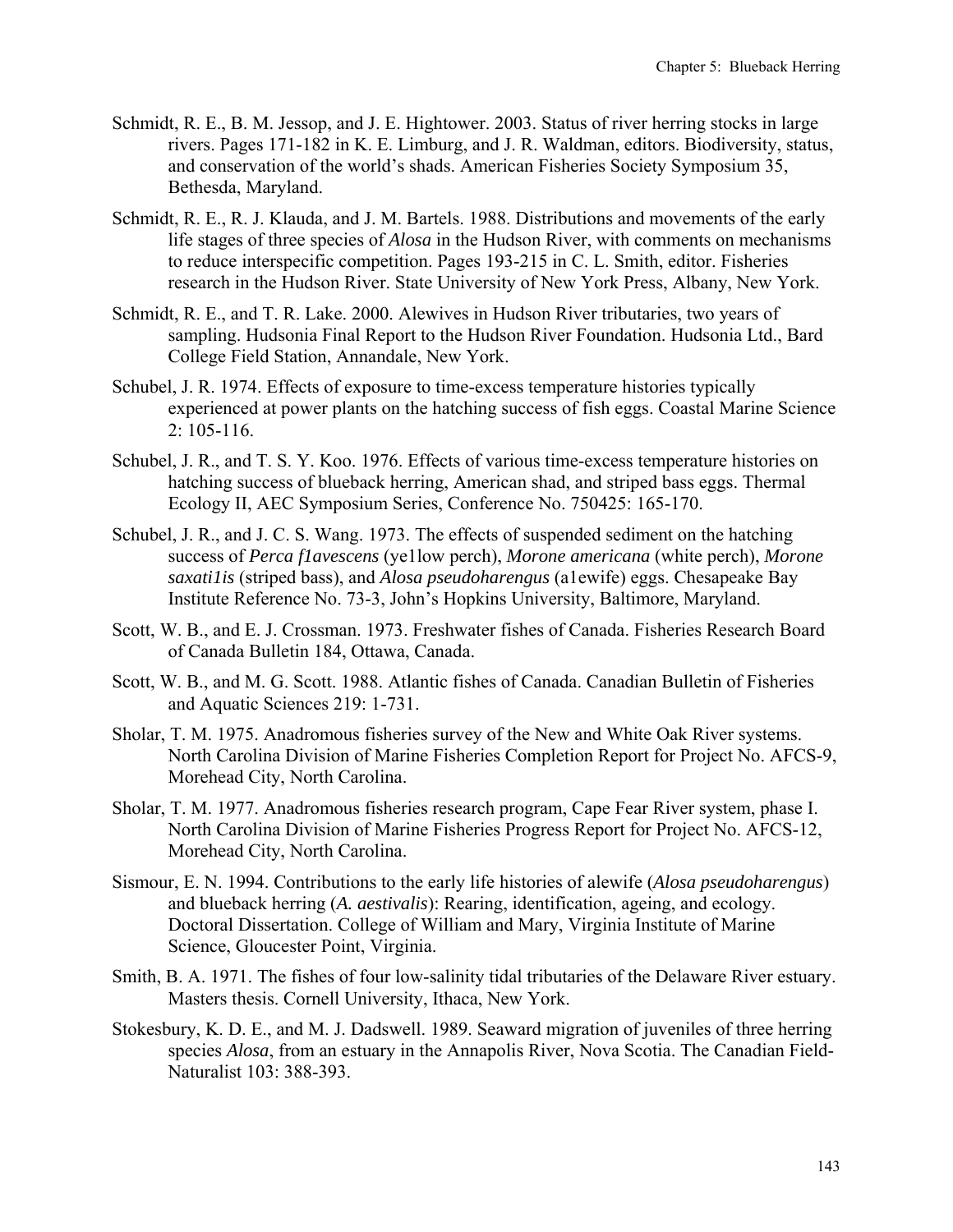- Stone, H. H. 1985. Composition, morphometric characteristics and feeding ecology of alewife (*Alosa pseudoharengus*) and blueback herring (*Alosa aestivalis*) (Pisces: Clupeidae) in Minas Basin. Masters thesis. Acadia University, Wolfville, Nova Scotia.
- Stone, H. H., and G. R. Daborn. 1987. Diet of alewife, *Alosa pseudoharengus* and blueback herring, *A. aestivalis* (Pisces: Clupeidae) in Minas Basin, Nova Scotia, a turbid, macrotidal estuary. Environmental Biology of Fishes 19: 55-67.
- Stone, H. H., and B. M Jessop. 1992. Seasonal distribution of river herring *Alosa pseudoharengus* and *A. aestivalis* off the Atlantic coast of Nova Scotia. Fisheries Bulletin 90: 376-389.
- Street, M. W. 1970. Some aspects of the life histories of hickory shad, *Alosa mediocris*  (Mitchill), and blueback herring, *Alosa aestivalis* (Mitchill), in the Altamaha River, Georgia. Masters thesis. University of Georgia, Athens, Georgia.
- Street, M. W., P. P. Pate, Jr., B. F. Holland, Jr., and A. B. Powell. 1975. Anadromous fisheries research program, northern coastal region. North Carolina Division of Marine Fisheries Completion Report for Project No. AFCS-8, Morehead City, North Carolina.
- Taylor, R., and B. Kynard. 1984. Studies of downrunning adult alosids in the Holyoke Dam canal system – 1983. Final Report to Northeast Utilities Service Company, Hartford, Connecticut.
- Terpin, K. M., M. C. Wyllie, and E. R. Holmstrom. 1977. Temperature preference, avoidance, shock and swim speed studies with marine and estuarine organisms from New Jersey. Ichthyological Association Bulletin 17, Middletown, Delaware.
- Trent, W. L., and W. W. Hassler. 1966. Feeding behavior of adult striped bass, *Roccus saxatilis*, in relation to stages of sexual maturity. Chesapeake Science 7: 189-192.
- Vigerstad, T. J., and J. S. Colb. 1978. Effects of predation by sea-run juvenile alewife (*Alosa pseudoharengus*) on the zooplankton community at Hamilton reservoir, Rhode Island. Estuaries 1: 36-45.
- Waldman, J. R., and K. E. Limburg. 2003. The world's shads: Summary of their status, conservation, and research needs. Pages 363-369 in K. E. Limburg, and J. R. Waldman, editors. Biodiversity, status, and conservation of the world's shads. American Fisheries Society Symposium 35, Bethesda, Maryland.
- Wang, J. C. S., and R. J. Kernehan. 1979. Fishes of Delaware estuaries: A guide to the early life histories. Ecological Analysts, Inc., Towson, Maryland.
- Warriner, J. E., J. P. Miller, and J. Davis. 1970. Distribution of juvenile river herring in the Potomac River. Proceedings of the Annual Conference Southeastern Association of Game and Fish Commissioners 23: 384-388.
- Watt, W. D., and F. C. Duerden. 1974. Aquatic ecology of the Saint John River, volume 2: Report 15g. The Saint John River Basin Board, Fredericton, New Brunswick.
- Weaver, J. E. 1975. Food selectivity, feeding chronology, and energy transformation of juvenile alewife (*Alosa pseudoharengus*) in the James River near Hopewell, Virginia. Doctoral dissertation. University of Virginia, Charlottesville, Virginia.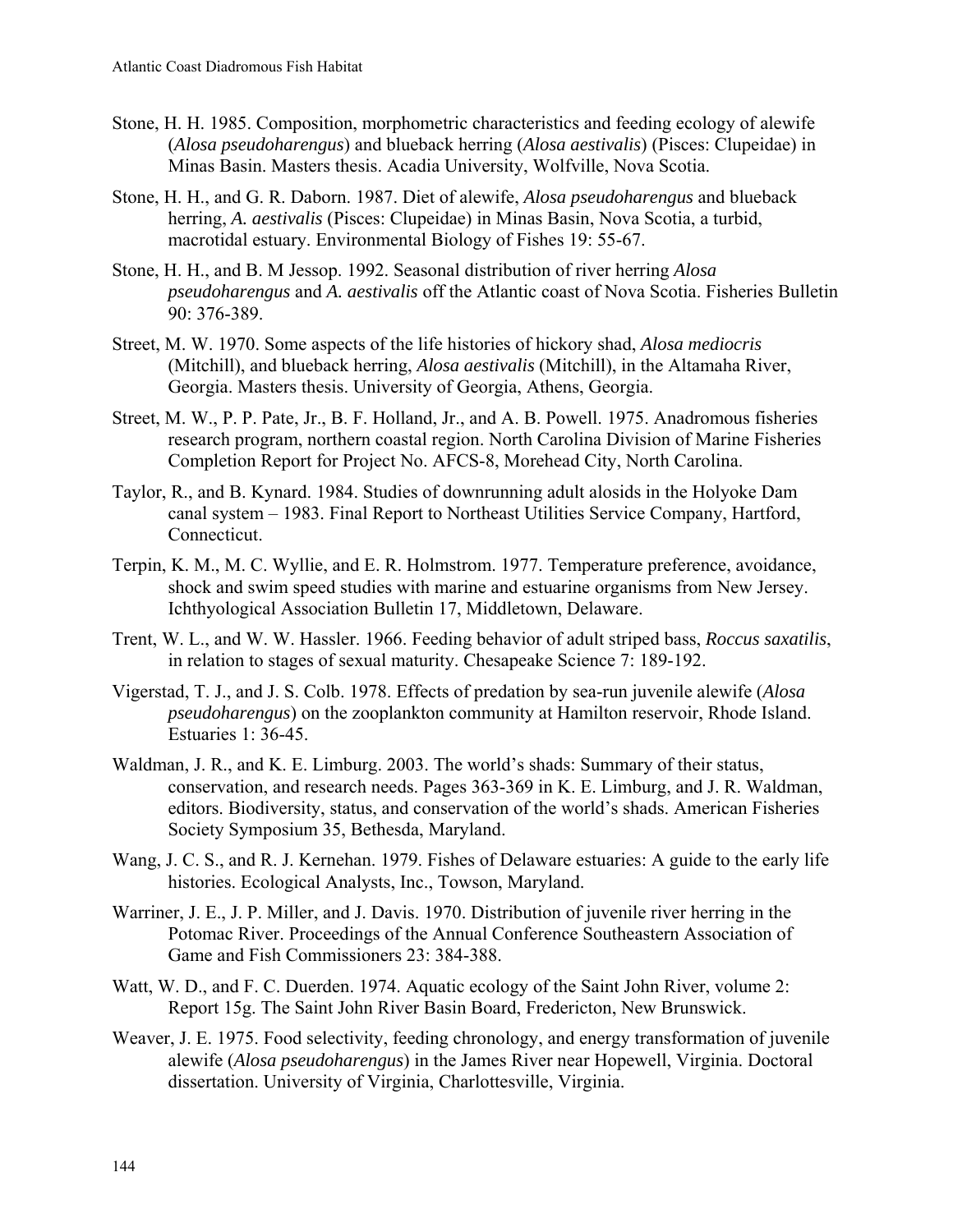- West, J. C., A. G. Eversole, and R. W. Christie. 1988. Influence of river discharge on blueback herring abundance. Proceedings of the Annual Conference Southeastern Association of Fish and Wildlife Agencies 42: 166-174.
- Williams, R. O., W. F. Grey, and J. A. Huff. 1975. Anadromous fish studies in the St. Johns River. Florida Department of Natural Resources, Marine Research Laboratory Completion Report for the project 'Study of Anadromous Fishes of Florida' for the period 1 May 1971 to 30 June 1974, St. Petersburg, Florida.
- Winslow, S. E. 1989. North Carolina alosid fisheries management program. North Carolina Division of Marine Fisheries, Project Report No. AFC-27, Morehead City, North Carolina.
- Winslow, S. E. 1995. North Carolina alosid management program. Completion Report for Project AFC-47, Segments 1-3. North Carolina Division of Marine Fisheries, Morehead City, North Carolina.
- Winslow, S. E., S. C. Mozley, and R. A. Rulifson. 1985. North Carolina Division of Marine Fisheries, Project Report No. SFCS-22, Morehead City, North Carolina.
- Winslow, S. E., and K. B. Rawls. 1992. North Carolina alosid management program. North Carolina Division of Marine Fisheries Completion Report for Project No. AFC-36, Morehead City, North Carolina.
- Winslow, S. E., N. S. Sanderlin, G. W. Judy, J. H. Hawkins, B. F. Holland, Jr., C. A. Fischer, and R. A. Rulifson. 1983. North Carolina anadromous fisheries management program. North Carolina Division of Marine Fisheries Completion Report for Project No. AFCS-16, Morehead City, North Carolina.
- Winters, G. H., and J. P. Wheeler. 1987. Recruitment dynamics of spring-spawning herring in the Northwest Atlantic. Canadian Journal of Fisheries and Aquatic Sciences 44: 882-900.
- Witherell, D. B. 1987. Vertical distribution of adult American shad and blueback herring during riverine movement. Masters thesis. University of Massachusetts, Amherst, Massachusetts.
- Yako, L. A. 1998. Community interactions influencing anadromous herring in freshwater: Migration cues and predation. Masters thesis. University of Massachusetts, Amherst, Massachusetts.
- Yako, L. A., M. E. Mather, and F. Juanes. 2000. Assessing the contribution of anadromous herring to largemouth bass growth. Transactions of the American Fisheries Society 129: 77-88.
- Zich, H. E. 1978. Existing information on anadromous clupeid spawning in New Jersey. New Jersey Department of Environmental Protection, Division of Fish, Game and Shellfish, Bureau of Fisheries Miscellaneous Report No. 41, Lebanon, New Jersey.